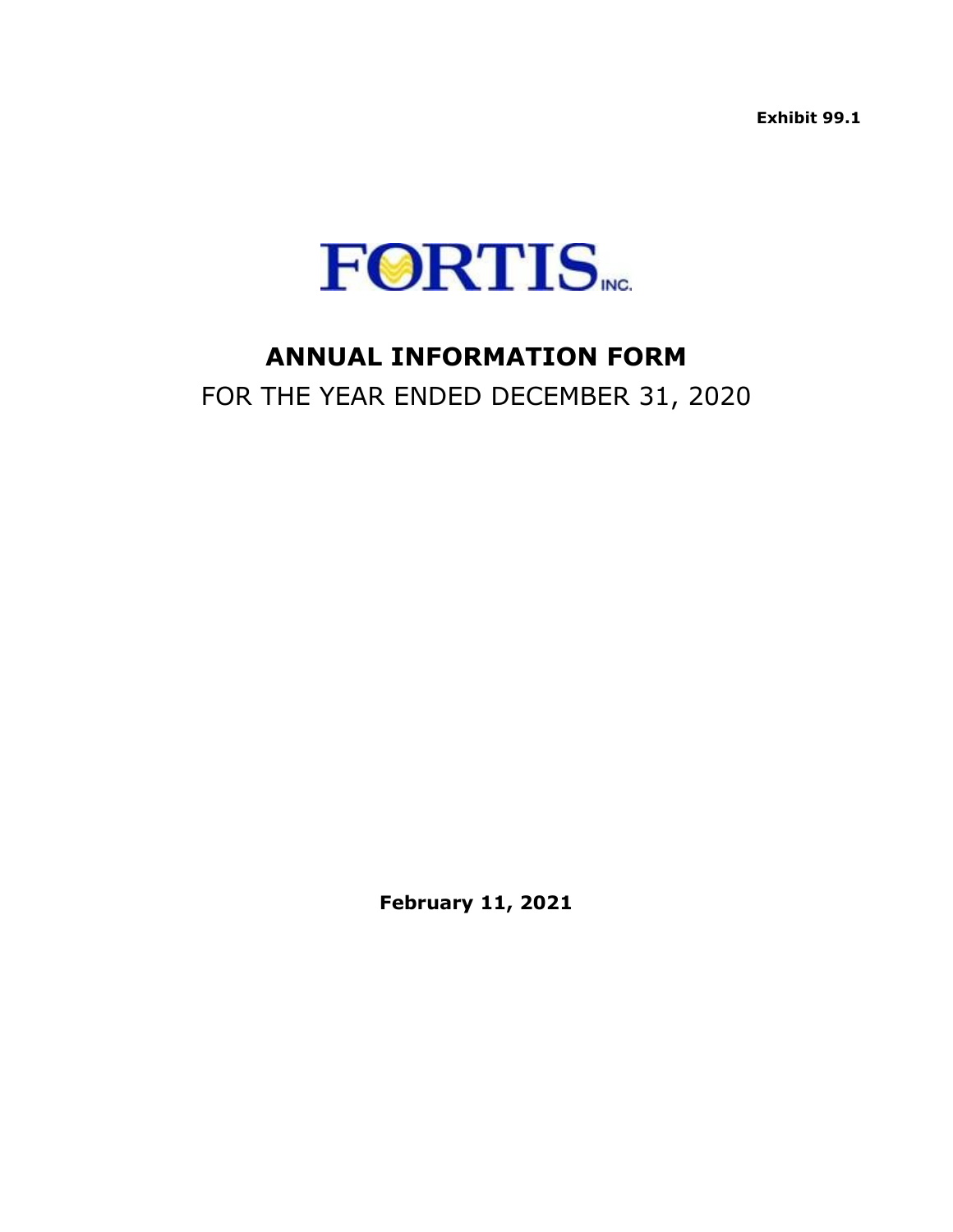# **ANNUAL INFORMATION FORM**

For the year ended December 31, 2020 Dated February 11, 2021

# **TABLE OF CONTENTS**

|                                                                      | $\overline{2}$<br>$\overline{3}$<br>$\overline{5}$<br>$\overline{5}$<br>$\overline{5}$ | Social and Environmental Policies<br>Sustainability Regulation and Environmental | <u>24</u><br>25<br>26<br>26 |
|----------------------------------------------------------------------|----------------------------------------------------------------------------------------|----------------------------------------------------------------------------------|-----------------------------|
| Inter-Corporate Relationships<br>General Development of the Business | $\underline{6}$                                                                        | Capital Structure and Dividends<br>Description of Capital Structure              | 26                          |
|                                                                      | $\underline{6}$                                                                        | Dividends and Distributions                                                      | 26                          |
|                                                                      | $\underline{6}$                                                                        | Debt Covenant Restrictions on Dividend                                           |                             |
|                                                                      | $\overline{Z}$                                                                         |                                                                                  | 27                          |
|                                                                      | $\underline{8}$                                                                        |                                                                                  | 28                          |
|                                                                      | $\overline{9}$                                                                         |                                                                                  | 30                          |
|                                                                      | $\overline{6}$                                                                         |                                                                                  | 32                          |
|                                                                      | <u>12</u>                                                                              | Members                                                                          | 32                          |
|                                                                      | <u> 14</u>                                                                             |                                                                                  | 32                          |
|                                                                      | <u>15</u>                                                                              | Pre-Approval Policies and Procedures                                             | 33                          |
|                                                                      | <u>17</u>                                                                              | External Auditor Service Fees                                                    | 33                          |
|                                                                      | <u> 18</u>                                                                             |                                                                                  | 33                          |
|                                                                      | <u>19</u>                                                                              |                                                                                  | 34                          |
|                                                                      | 22                                                                                     |                                                                                  | 34                          |
| Energy Infrastructure                                                | 22                                                                                     | Exhibit A: Summary of Terms and Conditions                                       |                             |
|                                                                      | 22                                                                                     | of Authorized Securities                                                         | 35                          |
|                                                                      | 23                                                                                     | Exhibit B: Market for Securities                                                 | 38                          |
| Legal Proceedings and Regulatory Actions                             | 23                                                                                     | Exhibit C: Audit Committee Mandate                                               | 40                          |
|                                                                      | 24                                                                                     |                                                                                  | 48                          |

Financial information in this AIF has been prepared in accordance with US GAAP and is presented in Canadian dollars (\$) based, as applicable, on the following US-to-Canadian dollar exchange rates: (i) average of 1.34 and 1.33 for the years ended December 31, 2020 and 2019, respectively; (ii) 1.27 and 1.30 as at December 31, 2020 and 2019, respectively; and (iii) 1.32 for all forecast periods.

Except as otherwise expressly noted, the information in this AIF is given as of December 31, 2020.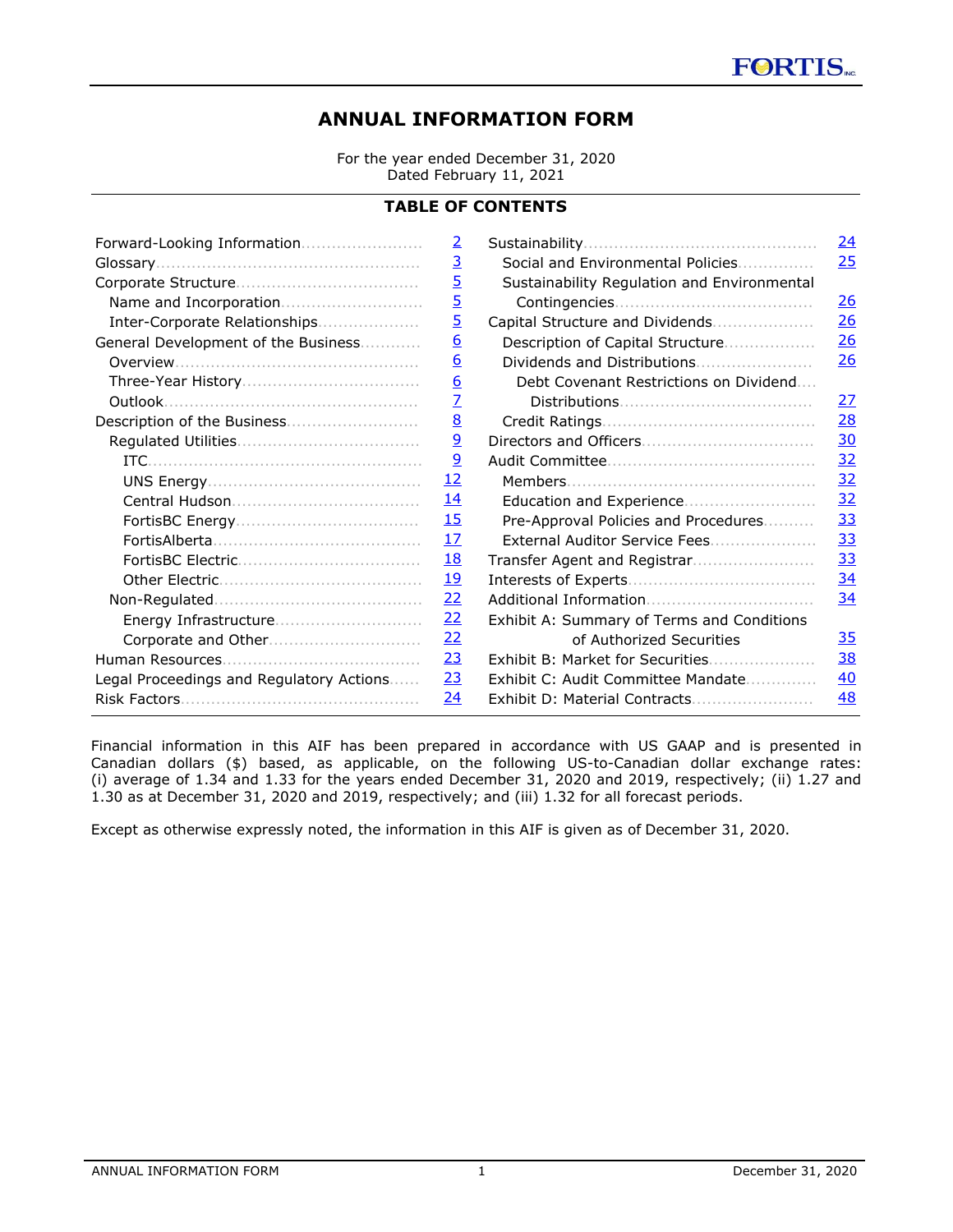

### <span id="page-2-0"></span>**FORWARD-LOOKING INFORMATION**

*Fortis includes forward-looking information in this AIF within the meaning of applicable Canadian securities laws and forward-looking statements within the meaning of the U.S. Private Securities Litigation Reform Act of 1995 (collectively referred to as "forward-looking information"). Forward-looking information reflects expectations of Fortis management regarding future growth, results of operations, performance, business prospects and opportunities. Wherever possible, words such as anticipates, believes, budgets, could, estimates, expects, forecasts, intends, may, might, plans, projects, schedule, should, target, will, would and the negative of these terms and other similar terminology or expressions have been used to identify the forward-looking information, which includes, without limitation: forecast capital expenditures for 2021-2025; the 2035 carbon emissions reduction target; forecast rate base for 2023 and 2025; additional opportunities beyond the capital plan; the expectation that long-term growth in rate base will support earnings and dividend growth; target average annual dividend growth through 2025; the expectation that future increases in energy supply costs will increase electricity rates that Newfoundland Power charges to its customers; TEP's carbon emissions reduction target and projected asset mix; and FortisBC's 2030 GHG emission target and renewable gas target.* 

Forward-looking information involves significant risks, uncertainties and assumptions. Certain material factors or assumptions have been *applied in drawing the conclusions contained in the forward-looking information, including, without limitation: no material adverse effects from the COVID-19 pandemic; reasonable regulatory decisions and the expectation of regulatory stability; the successful execution of the capital plan; no material capital project or financing cost overrun; sufficient human resources to deliver service and execute the capital plan; no significant variability in interest rates; the Board exercising its discretion to declare dividends, taking into account the business performance and financial conditions of the Corporation; no significant operational disruptions or environmental liability or upset; the continued ability to maintain the performance of the electricity and gas systems; no severe and prolonged economic downturn; sufficient liquidity and capital resources; the ability to hedge exposures to fluctuations in foreign exchange rates, natural gas prices and electricity prices; the continued availability of natural gas, fuel, coal and electricity supply; continuation of power supply and capacity purchase contracts; no significant changes in government energy plans, environmental laws and regulations that could have a material negative impact; maintenance of adequate insurance coverage; the ability to obtain and maintain licences and permits; retention of existing service areas; no significant changes in tax laws and the continued tax deferred treatment of earnings from the Corporation's foreign operations; continued maintenance of information technology infrastructure and no material breach of cybersecurity; continued favourable relations with Indigenous Peoples; and favourable labour relations.* 

*Fortis cautions readers that a number of factors could cause actual results, performance or achievements to differ materially from those discussed or implied in the forward-looking information. These factors should be considered carefully and undue reliance should not be placed on the forward-looking information. Risk factors which could cause results or events to differ from current expectations are detailed in the MD&A under the heading "Business Risks" and in other continuous disclosure materials filed from time to time with Canadian securities regulatory authorities and the Securities and Exchange Commission.* 

*All forward-looking information in this AIF is given as of the date of this AIF. Fortis disclaims any intention or obligation to update or revise any forward-looking information, whether as a result of new information, future events or otherwise.*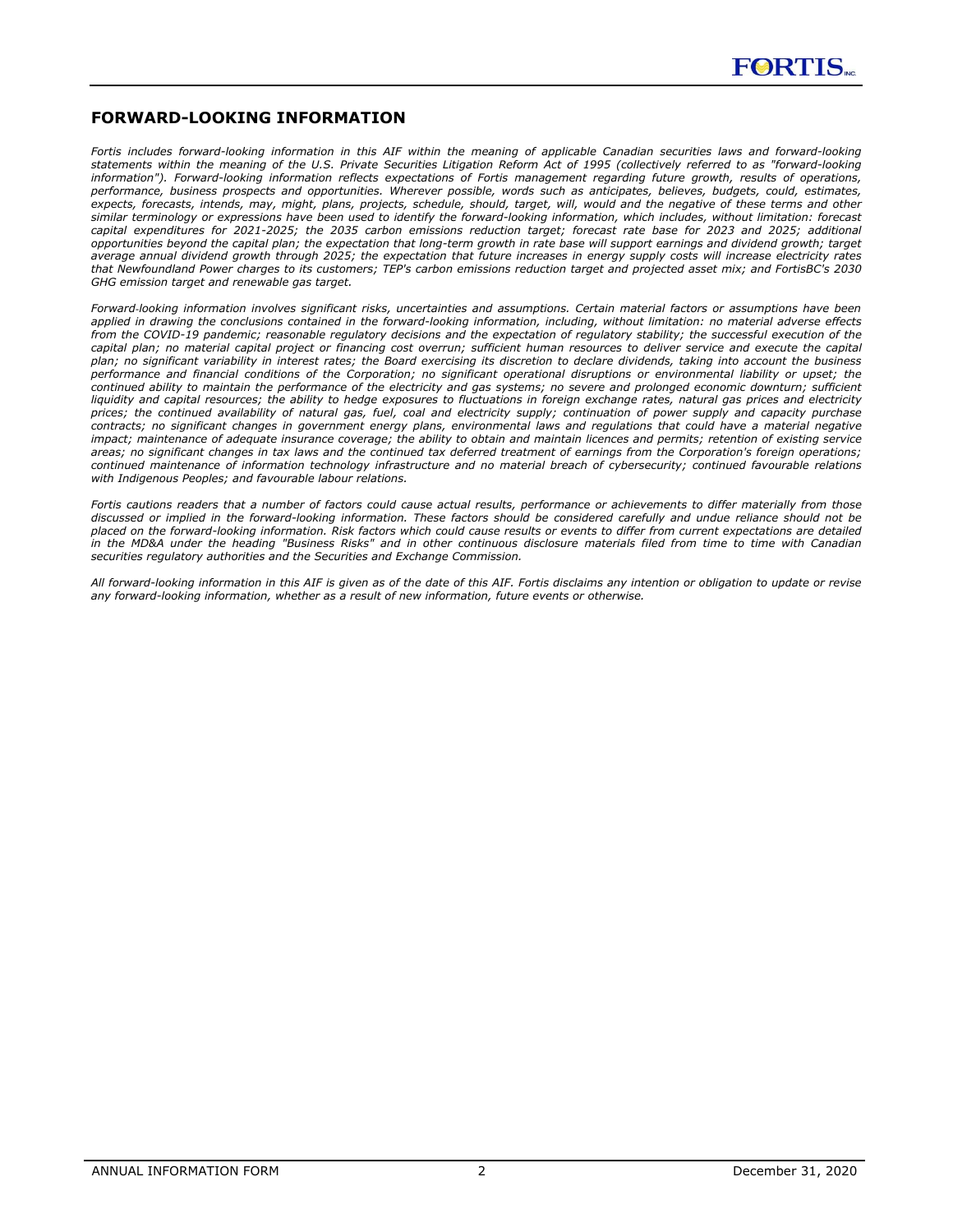# <span id="page-3-0"></span>**GLOSSARY**

Certain terms used in this 2020 Annual Information Form are defined below:

**2020 Annual Information Form** or **AIF:** this annual information form of the Corporation in respect of the year ended December 31, 2020

**ACGS:** Aitken Creek Gas Storage ULC

**Aitken Creek:** Aitken Creek natural gas storage facility

**Algoma Power:** Algoma Power Inc.

**APS:** Arizona Public Service Company

**AUC:** Alberta Utilities Commission

**BC Hydro:** BC Hydro and Power Authority

**BCUC:** British Columbia Utilities Commission

**BECOL:** Belize Electric Company Limited

**Belize Electricity:** Belize Electricity Limited

**Board:** Board of Directors of the Corporation

**Canadian Niagara Power:** Canadian Niagara Power Inc.

**CUPE:** Canadian Union of Public Employees

**Caribbean Utilities:** Caribbean Utilities Company, Ltd.

**CBT:** Columbia Basin Trust

**Central Hudson:** Central Hudson Gas & Electric Corporation

**CMS:** Consumers Energy Company

**Cornwall Electric:** Cornwall Street Railway, Light and Power Company, Limited

**Corporation:** Fortis Inc.

**CPA:** Canal Plant Agreement

**CPC:** Columbia Power Corporation

**DBRS Morningstar:** DBRS Limited

**DTE: DTE Electric Company** 

**EDGAR:** SEC's system for Electronic Data Gathering, Analysis and Retrieval available at www.sec.gov

**Eiffel Investment:** Eiffel Investment Pte Ltd.

**FERC:** Federal Energy Regulatory Commission

**FHI:** FortisBC Holdings Inc.

**Financial Statements:** the Corporation's Audited Consolidated Financial Statements in respect of the year ended December 31, 2020

**Fitch:** Fitch Ratings Inc.

**Fortis:** Fortis Inc.

**FortisAlberta:** FortisAlberta Inc.

**FortisBC Electric:** collectively, the operations of FortisBC Inc. and its parent company, FortisBC Pacific Holdings Inc.

**FortisBC Energy:** FortisBC Energy Inc.

**FortisOntario:** FortisOntario Inc.

**FortisTCI:** collectively, FortisTCI Limited and Turks and Caicos Utilities Limited

**FortisUS:** FortisUS Inc.

**FortisUS Holdings:** FortisUS Holdings Nova Scotia Limited

**FortisWest:** FortisWest Inc.

**GHG:** greenhouse gas

**GIC:** GIC Private Limited

**GSMIP:** Gas Supply Mitigation Incentive Plan of FortisBC Energy

**IBEW:** International Brotherhood of Electrical **Workers** 

**IESO:** Independent Electricity System Operator of Ontario

**IPL:** Interstate Power and Light Company

**ITC:** ITC Holdings together with all of its subsidiaries

**ITC Great Plains:** ITC Great Plains, LLC

**ITC Holdings:** ITC Holdings Corp.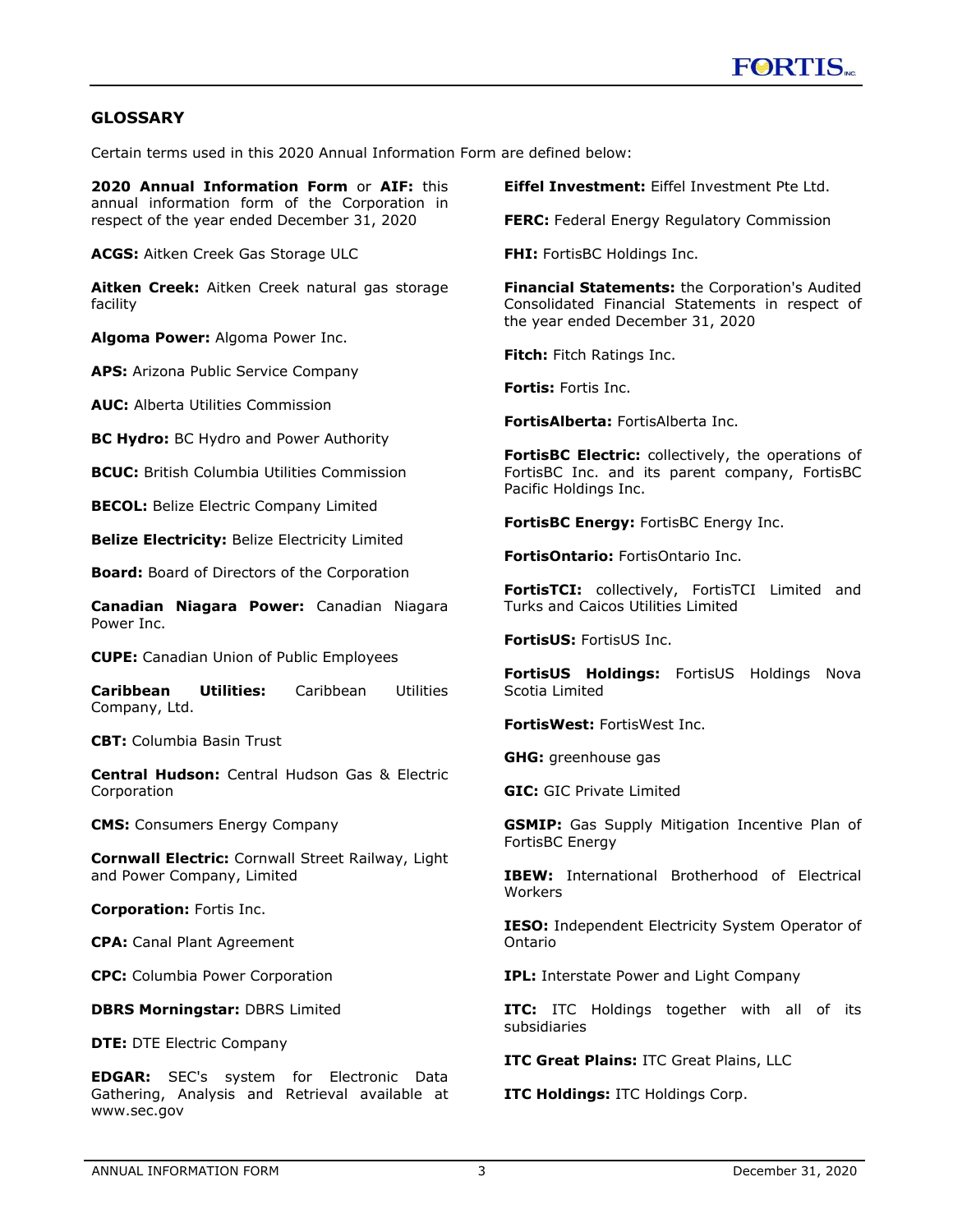**ITC Interconnection:** ITC Interconnection LLC

**ITC Investment Holdings:** ITC Investment Holdings Inc.

**ITC Midwest: ITC Midwest LLC** 

**ITC's MISO Regulated Operating Subsidiaries:** collectively ITCTransmission, METC and ITC Midwest

**ITC's Regulated Operating Subsidiaries:** collectively, ITCTransmission, METC, ITC Midwest, ITC Great Plains and ITC Interconnection

**ITCTransmission:** International Transmission Company

**LNG:** liquefied natural gas

**Maritime Electric:** Maritime Electric Company, Limited

**MD&A:** the Corporation's Management Discussion and Analysis in respect of the year ended December 31, 2020

**METC:** Michigan Electric Transmission Company

**MISO:** Midcontinent Independent System Operator, Inc.

**Moody's:** Moody's Investors Service, Inc.

**MoveUP:** Movement of United Professionals

**NB Power:** New Brunswick Power Corporation

**Newfoundland Power:** Newfoundland Power Inc.

**NL Hydro:** Newfoundland and Labrador Hydro Corporation

**NYPSC:** New York Public Service Commission

**NYSE:** New York Stock Exchange

**PEI:** the province of Prince Edward Island, Canada

**PNM:** Public Service Company of New Mexico

**PPA:** power purchase agreement

**PUB:** Newfoundland and Labrador Board of Commissioners of Public Utilities

**PWU:** Power Workers' Union

**ROE:** return on common equity

**S&P:** Standard & Poor's Financial Services LLC

**SEC:** United States Securities and Exchange Commission

**SEDAR:** the System for Electronic Document Analysis and Retrieval of the Canadian Securities Administrators available at www.sedar.com

**SPP:** Southwest Power Pool, Inc.

**SRP:** Salt River Project Agricultural Improvement and Power District

**T&D:** transmission and distribution

**TC Energy:** TC Energy Corporation

**TEP:** Tucson Electric Power Company

**TSX:** Toronto Stock Exchange

**UNS Electric** and **UNSE:** UNS Electric, Inc.

**UNS Energy:** UNS Energy Corporation

**UNS Gas:** UNS Gas, Inc.

**US:** United States of America

**US GAAP:** accounting principles general accepted in the US

**UUWA:** United Utility Workers' Association of Canada

**Waneta Expansion:** 335-MW Waneta Expansion hydroelectric generating facility

**Wataynikaneyap Partnership:** Wataynikaneyap Power Limited Partnership

#### **Measurements:**

GW Gigawatt(s) GWh Gigawatt hour(s) km Kilometre(s) MW Megawatt(s) TJ Terajoule(s) PJ Petajoule(s)

### **Conversions:**

1 litre  $= 0.22$  imperial gallons 1 kilometre =  $0.62$  miles

Conversion using the above factors on rounded numbers appearing in this AIF may produce small differences from reported amounts as a result.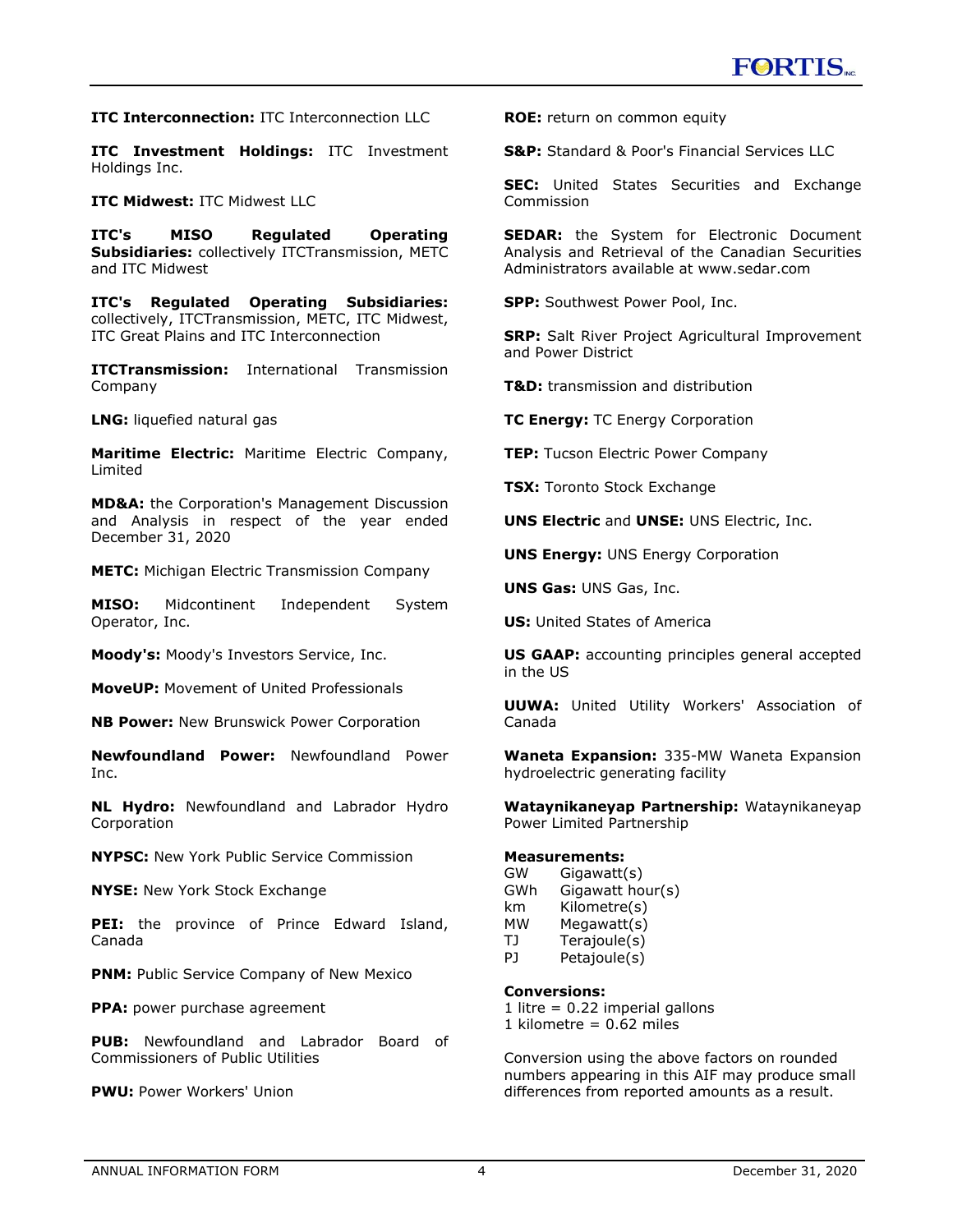### <span id="page-5-0"></span>**CORPORATE STRUCTURE**

#### **Name and Incorporation**

Fortis Inc. is a holding company that was incorporated as 81800 Canada Ltd. under the *Canada Business Corporations Act* on June 28, 1977 and continued under the *Corporations Act* (Newfoundland and Labrador) on August 28, 1987. The corporate head office and registered office of Fortis is located at Fortis Place, Suite 1100, 5 Springdale Street, P.O. Box 8837, St. John's, Newfoundland and Labrador, Canada, A1B 3T2.

The articles of continuance of the Corporation were amended to: (i) change its name to Fortis on October 13, 1987; (ii) set out the rights, privileges, restrictions and conditions attached to the common shares on October 15, 1987; (iii) designate 2,000,000 First Preference Shares, Series A on September 11, 1990; (iv) replace the class rights, privileges, restrictions and conditions attaching to the First Preference Shares and the Second Preference Shares on July 22, 1991; (v) designate 2,000,000 First Preference Shares, Series B on December 13, 1995; (vi) designate 5,000,000 First Preference Shares, Series C on May 27, 2003; (vii) designate 8,000,000 First Preference Shares, Series D and First Preference Shares, Series E on January 23, 2004; (viii) amend the redemption provisions attaching to the First Preference Shares, Series D on July 15, 2005; (ix) designate 5,000,000 First Preference Shares, Series F on September 22, 2006; (x) designate 9,200,000 First Preference Shares, Series G on May 20, 2008; (xi) designate 10,000,000 First Preference Shares, Series H and 10,000,000 First Preference Shares, Series I on January 20, 2010; (xii) designate 8,000,000 First Preference Shares, Series J on November 8, 2012; (xiii) designate 12,000,000 First Preference Shares, Series K and 12,000,000 First Preference Shares, Series L on July 11, 2013; and; (xiv) designate 24,000,000 First Preference Shares, Series M and 24,000,000 First Preference Shares, Series N on September 16, 2014.

### **Inter-Corporate Relationships**

The following table lists the principal subsidiaries of the Corporation, their jurisdictions of incorporation and the percentage of votes attaching to voting securities held directly or indirectly by the Corporation as at February 11, 2021. The principal subsidiaries together comprise approximately 89% of the Corporation's consolidated assets as at December 31, 2020 and approximately 86% of the Corporation's 2020 consolidated revenue. This table excludes certain subsidiaries, the assets and revenues of which did not individually exceed 10%, or in the aggregate exceed 20%, of the total consolidated assets or total consolidated revenues of the Corporation as at December 31, 2020.

| Subsidiary                        | <b>Jurisdiction of Incorporation</b> | Votes attaching to voting securities<br>beneficially owned, controlled or directed<br>by the Corporation $(%)$ |
|-----------------------------------|--------------------------------------|----------------------------------------------------------------------------------------------------------------|
| $\prod$ rc $(1)$                  | Michigan, United States              | 80.1                                                                                                           |
| UNS Energy <sup>(2)</sup>         | Arizona, United States               | 100                                                                                                            |
| Central Hudson <sup>(3)</sup>     | New York, United States              | 100                                                                                                            |
| FortisBC Energy $(4)$             | British Columbia, Canada             | 100                                                                                                            |
| FortisAlberta <sup>(5)</sup>      | Alberta, Canada                      | 100                                                                                                            |
| Newfoundland Power <sup>(6)</sup> | Newfoundland and Labrador, Canada    | 100                                                                                                            |

*(1) ITC Holdings, a Michigan corporation, owns all of the shares of ITC Great Plains, ITC Interconnection, ITC Midwest, ITCTransmission and METC. ITC Investment Holdings, a Michigan corporation, owns all of the shares of ITC Holdings. FortisUS, a Delaware corporation, owns 80.1% of the voting securities of ITC Investment Holdings. FortisUS Holdings, a Canadian corporation, owns all of the shares of FortisUS. Fortis owns all of the shares of FortisUS Holdings. 19.9% of the voting securities of ITC Investment Holdings are owned by an affiliate of GIC.*

*(2) UNS Energy owns all of the shares of TEP, UNS Energy.*<br>*(3) CH Energy owns all of the shares of TEP, UNS Electric and UNS Gas. FortisUS owns all of the shares of UNS Energy.*<br>*(3) CH Energy Group, Inc. a New Yor* 

*(3) CH Energy Group, Inc., a New York corporation, owns all of the shares of Central Hudson. FortisUS owns all of the shares of CH Energy Group, Inc.*

*(4) FHI, a British Columbia corporation, owns all of the shares of FortisBC Energy. Fortis owns all of the shares of FHI. (5) FortisAlberta Holdings Inc., an Alberta corporation, owns all of the shares of FortisAlberta. FortisWest, a Canadian* 

*corporation, owns all of the shares of FortisAlberta Holdings Inc. Fortis owns all of the shares of FortisWest.*

*(6) Fortis owns all of the shares of Newfoundland Power.*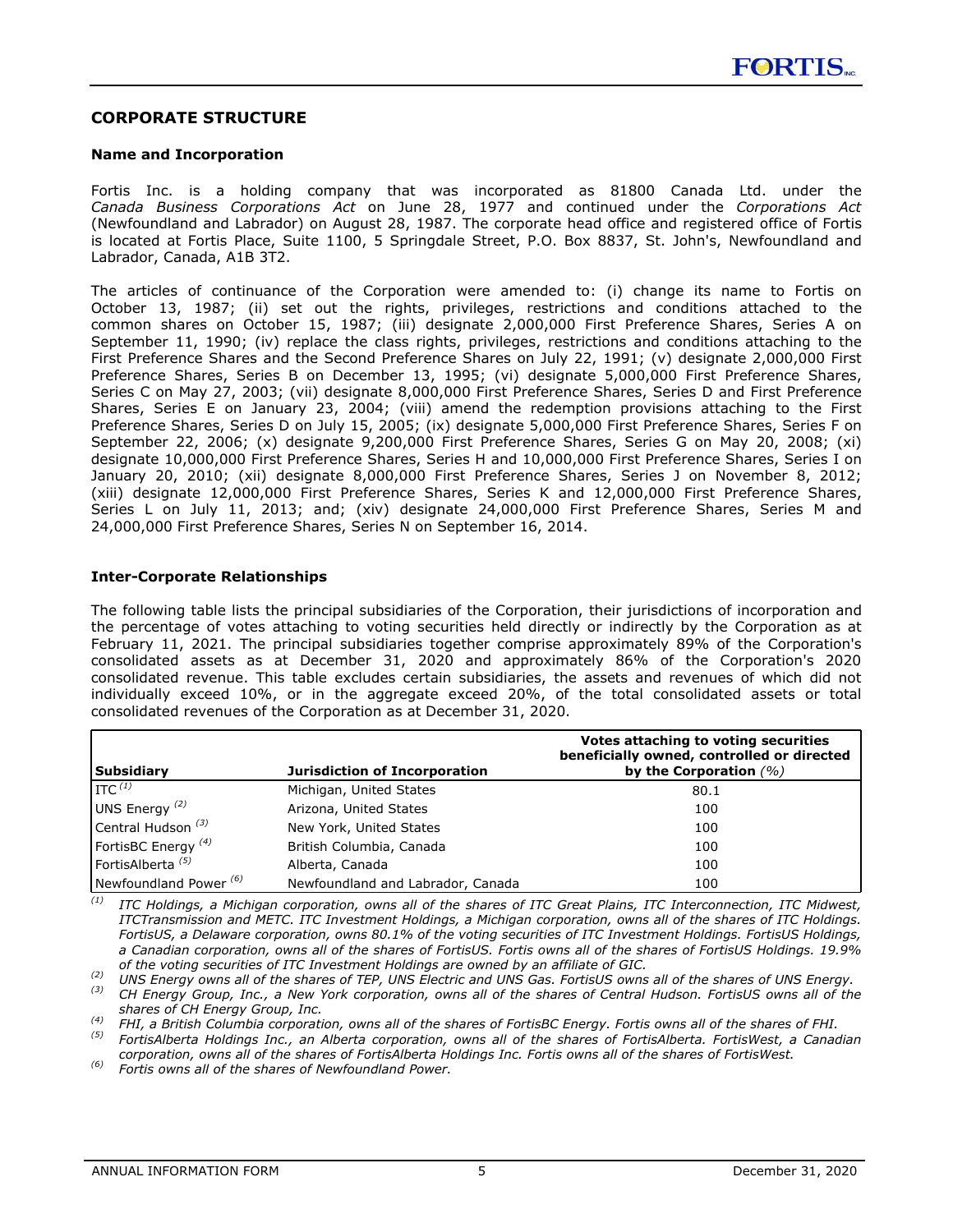# <span id="page-6-0"></span>**GENERAL DEVELOPMENT OF THE BUSINESS**

#### **Overview**

Fortis is a well-diversified leader in the North American regulated electric and gas utility industry, with 2020 revenue of \$8.9 billion and total assets of \$55 billion as at December 31, 2020.

Regulated utilities account for 99% of the Corporation's assets with the remainder primarily attributable to non-regulated energy infrastructure. The Corporation's 9,000 employees serve 3.3 million utility customers in five Canadian provinces, nine US states and three Caribbean countries. As at December 31, 2020, 66% of the Corporation's assets were located outside Canada and 59% of 2020 revenue was derived from foreign operations.

#### **Three-Year History**

Over the past three years, Fortis has experienced significant growth in its business operations. Total assets have increased from \$47.8 billion at the start of 2018 to \$55.5 billion as at December 31, 2020. The Corporation's shareholders' equity has also grown from \$16.7 billion at the start of 2018 to \$20.3 billion as at December 31, 2020. Net earnings attributable to common equity shareholders have increased from \$1,100 million in 2018 to \$1,209 million in 2020.

The growth in business operations reflects the Corporation's organic growth strategy for its principal regulated utilities.

### **2018**

In 2018 the Corporation deployed capital expenditures of \$3.2 billion at its utilities and announced an ambitious utility capital plan of \$17.3 billion for the period 2019 to 2023, an increase of 20% over the prior year's plan. The increase in annual earnings for 2018 was driven by growth at both the regulated and nonregulated businesses, as well as lower income tax expense primarily related to a one-time expense in 2017 associated with US tax reform, along with the positive tax impacts of electing to file a consolidated state tax return and designating assets as "held for sale" in 2018.

#### **2019**

In January 2019 Fortis announced that it entered into a definitive agreement with CBT and CPC to sell its 51% interest in the Waneta Expansion for approximately \$1 billion. The transaction closed in April 2019. The sale of the Corporation's interest in the Waneta Expansion completed the asset sale portion of the Corporation's capital funding strategy.

In September 2019 Fortis announced its five-year capital plan of \$18.8 billion for the period 2020 to 2024. The Corporation deployed capital expenditures of \$3.8 billion at its utilities in 2019.

#### **2020**

Fortis performed well as it navigated through the global COVID-19 pandemic throughout 2020. Approximately half of the Corporation's employees transitioned to working from home while field operation employees adapted to work safely to maintain the Corporation's critical infrastructure and continue to deliver essential energy to customers.

In September 2020 the Corporation announced a five-year capital plan of \$19.6 billion for the period 2021 to 2025. This plan represents an increase in \$800 million from the prior year's plan. The capital plan focuses on a diverse mix of low-risk, highly executable projects needed to maintain and upgrade our existing infrastructure to expand capacity, improve reliability and support a cleaner energy future.

Also in September 2020 the Corporation announced it is building on its low emissions profile by establishing a corporate-wide target to reduce carbon emissions by 75% by 2035 from a 2019 base year. Fortis expects to achieve the target through delivering on planned carbon emissions reductions at TEP as well as clean energy initiatives across the Corporation's other utilities. For details on the Corporation's carbon emissions reduction target, refer to the "Sustainability" section of this AIF.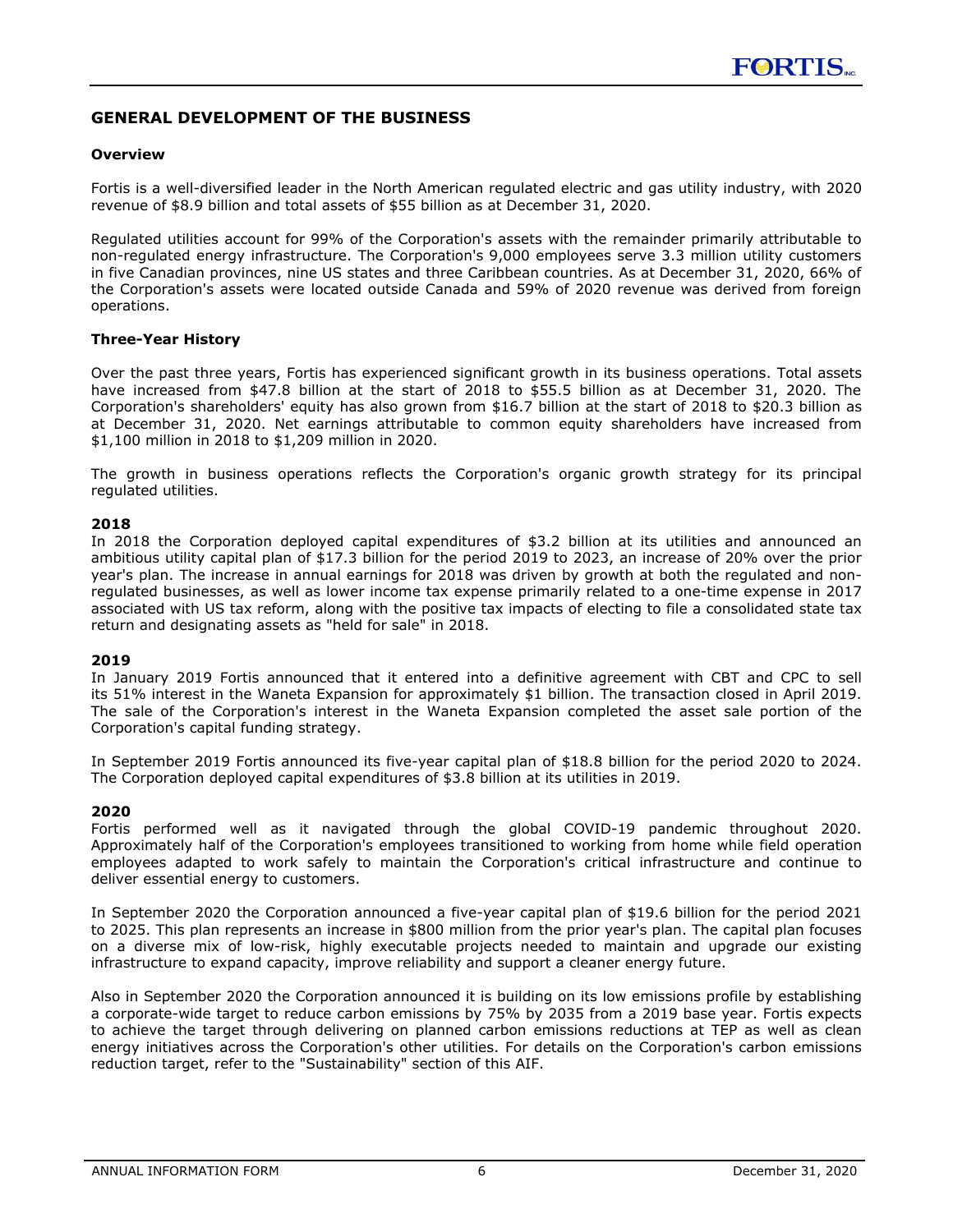<span id="page-7-0"></span>Barry V. Perry, President and Chief Executive Officer of Fortis, retired from Fortis at the end of 2020 after a nearly 35-year career, over 20 of which were with Fortis. David G. Hutchens, formerly Chief Operating Officer of Fortis and Chief Executive Officer of UNS Energy, was appointed as Mr. Perry's successor and a member of the Board effective January 1, 2021.

In addition to the efforts across the Fortis group to control costs during the pandemic, the Corporation's utilities have regulatory mechanisms that help stabilize cash flow and earnings which support the continued delivery of reliable service. Approximately 83% of the Corporation's revenues are either protected by regulatory mechanisms or are derived from residential sales which have generally increased as a result of work-from-home practices.

Excluding the impact of the delay in TEP's general rate application, the COVID-19 pandemic did not have a material impact on the Corporation's capital expenditures, revenue or earnings in 2020. The financial impact to Fortis approximated \$0.05 per common share, reflecting reduced sales in the Caribbean and higher net operational expenses, including an increase in credit loss expense, largely at Central Hudson and UNS Energy.

Net earnings attributable to common equity shareholders for 2020 were \$1,209 million compared to \$1,655 million for 2019. The decrease included (i) a \$484 million gain on the disposition of the Waneta Expansion in April 2019; and (ii) the \$56 million net impact associated with the reversal of prior period liabilities as a result of the November 2019 and May 2020 FERC decisions at ITC.

The Corporation executed its largest capital plan on record in 2020, with consolidated capital expenditures of \$4.2 billion. Despite adjustments to work practices and the necessary rescheduling of certain field work due to the COVID-19 pandemic, work remained on track and the Corporation delivered its strongest safety results in its history.

Over the past three years, including 2020, consolidated capital expenditures totalled \$11.2 billion. Organic asset growth has been driven by capital expenditures at the Corporation's regulated utilities.

### **Outlook**

The Corporation maintains its positive long-term outlook. Fortis continues to enhance shareholder value through the execution of its capital plan, the balance and strength of its diversified portfolio of utility businesses, and growth opportunities within and proximate to its service territories. While uncertainty exists due to the COVID-19 pandemic, the Corporation does not currently expect it to have a material financial impact in 2021.

The Corporation's \$19.6 billion five-year capital plan is expected to increase rate base from \$30.5 billion in 2020 to \$36.4 billion by 2023 and \$40.3 billion by 2025, translating into three- and five-year compound annual growth rates of approximately 6.5% and 6.0%, respectively. Beyond the five-year capital plan, Fortis continues to pursue additional energy infrastructure opportunities, including: further expansion of LNG infrastructure in British Columbia; the fully permitted, cross-border, Lake Erie Connector electric transmission project in Ontario; and the acceleration of cleaner energy infrastructure investments across our jurisdictions.

Fortis expects long-term growth in rate base will support earnings and dividend growth. Fortis is targeting average annual dividend growth of approximately 6% through 2025.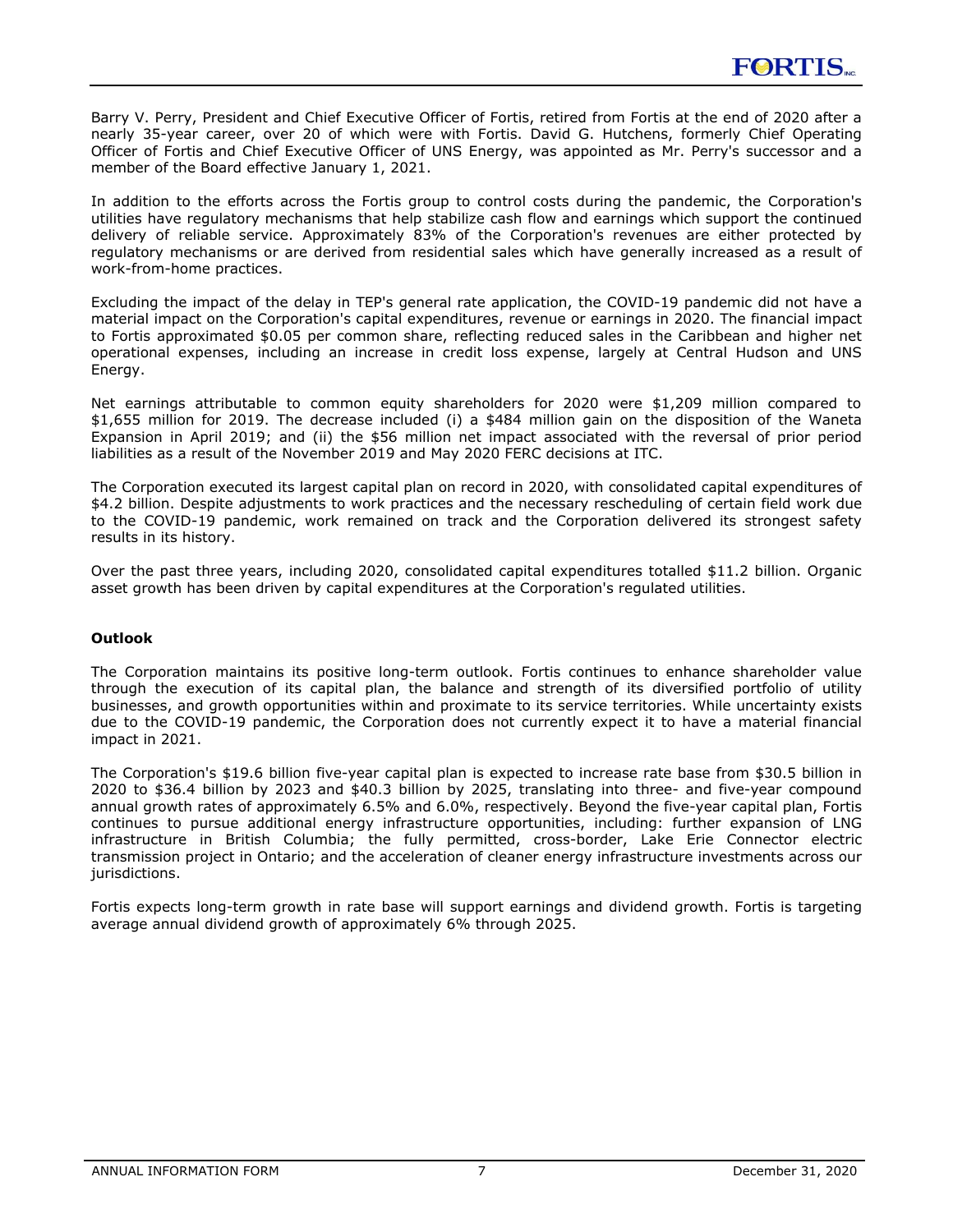### <span id="page-8-0"></span>**DESCRIPTION OF THE BUSINESS**

Fortis is principally an energy delivery company, with 93% of its assets related to transmission and distribution. The business is characterized by low-risk, stable and predictable earnings and cash flows. Earnings, earnings per share and total shareholder return are the primary measures of financial performance.

The Corporation's regulated utility businesses are: ITC (electric transmission - Michigan, Iowa, Minnesota, Illinois, Missouri, Kansas and Oklahoma); UNS Energy (integrated electric and natural gas distribution - Arizona); Central Hudson (electric transmission and distribution, and natural gas distribution - New York); FortisBC Energy (natural gas transmission and distribution - British Columbia); FortisAlberta (electric distribution - Alberta); FortisBC Electric (integrated electric - British Columbia); Newfoundland Power (integrated electric - Newfoundland and Labrador); Maritime Electric (integrated electric - Prince Edward Island); FortisOntario (integrated electric - Ontario); Caribbean Utilities (integrated electric - Grand Cayman); and FortisTCI (integrated electric - Turks and Caicos Islands). Fortis also holds equity investments in the Wataynikaneyap Partnership (electric transmission - Ontario) and Belize Electricity (integrated electric - Belize).

Non-regulated energy infrastructure consists of Aitken Creek (natural gas storage facility - British Columbia), BECOL (three hydroelectric generation facilities with a combined capacity of 51 MW - Belize) and the Waneta Expansion up to its disposition in April 2019.

Fortis has a unique operating model with a small head office in St. John's, Newfoundland and Labrador and business units that operate on a substantially autonomous basis. Each utility has its own management team and most have a board of directors with a majority of independent members, which provides effective oversight within the broad parameters of Fortis policies and best practices. Subsidiary autonomy supports constructive relationships with regulators, policy makers, customers and communities. Fortis believes this model enhances accountability, opportunity and performance across the Corporation's businesses, and positions Fortis well for future investment opportunities.

Fortis strives to provide safe, reliable and cost-effective energy service to customers using sustainable practices while delivering long-term profitable growth to shareholders. Management is focused on achieving growth through the execution of its capital plan and the pursuit of investment opportunities within and proximate to its service territories.

#### *Competition*

Most of the Corporation's regulated utilities operate as the sole supplier of electricity and/or gas within their respective service territories. Competition in the regulated electric business is primarily from alternative energy sources and on-site generation by industrial customers. The Corporation faces competition in its transmission business which may restrict its ability to grow this business outside of its established service territories.

At the Corporation's regulated gas utilities, natural gas primarily competes with electricity for space and hot water heating load. In addition to other price comparisons, upfront capital cost differences between electric and natural gas equipment for hot water and space heating applications continue to present challenges for the competitiveness of natural gas on a fully costed basis. Government policy could also impact the competitiveness of natural gas in the Corporation's service territories. The British Columbia provincial government has introduced changes to energy policy, including GHG emission reduction targets and a tax on carbon-based fuels which is expected to increase in the future. As all levels of government become more active in the development of policies to address climate change, any resultant changes to energy policy may have a material impact on the competitiveness of natural gas relative to non-carbon based energy sources or other energy sources.

#### *Seasonality*

As the Corporation's subsidiaries operate in various jurisdictions throughout North America, seasonality impacts each utility differently. Most of the annual earnings of the Corporation's gas utilities are realized in the first and fourth quarters due to space heating requirements in colder weather. Earnings for electric utilities in the US are generally highest in the second and third quarters due to the use of air conditioning and other cooling equipment in the summer.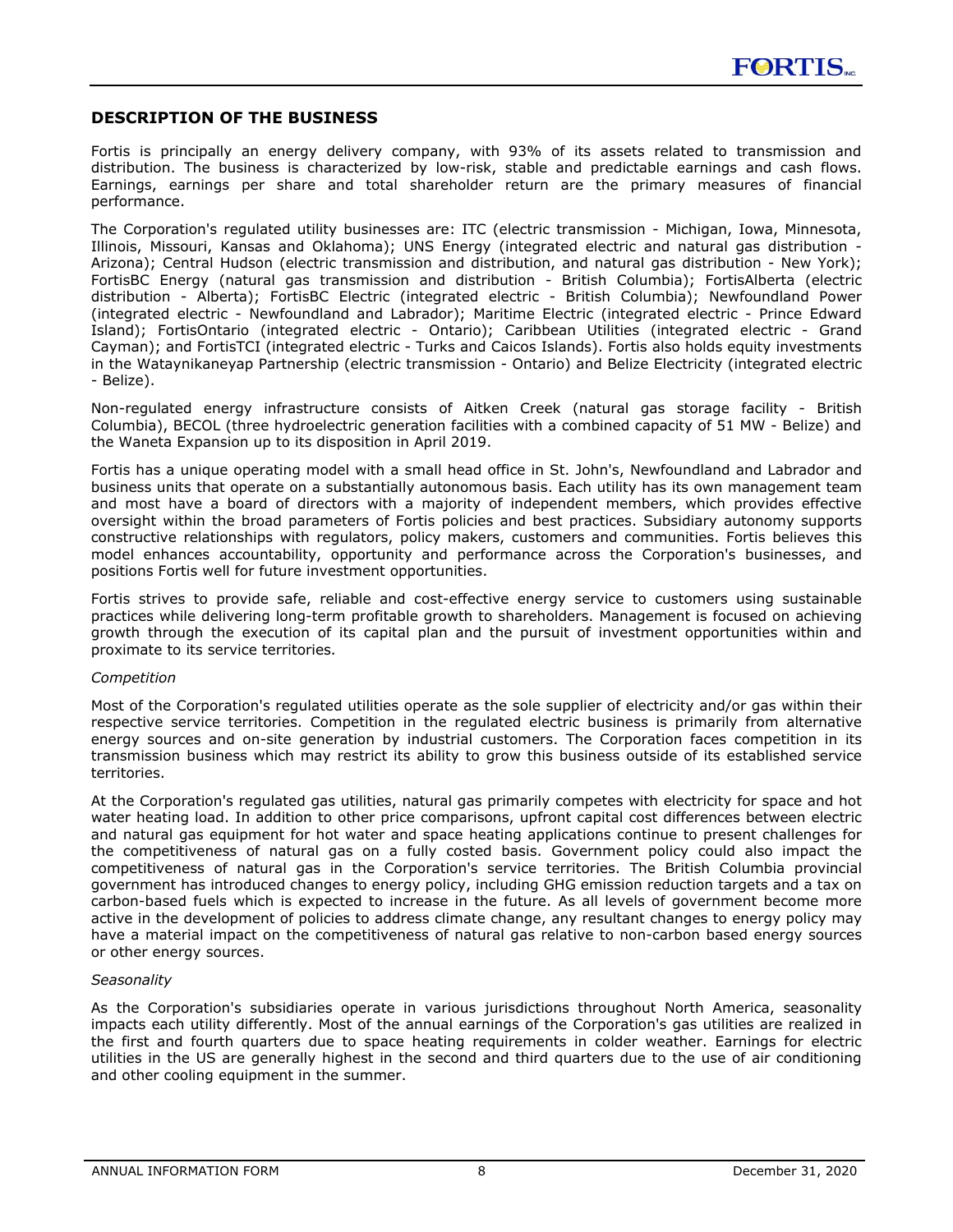### <span id="page-9-0"></span>*Summary of Operations*

The following table and sections describe the Corporation's operations and reportable segments.

|                            |                  |                      |                             | T&D                      | Gas                  |                                |                                 |                     |                               |                  |
|----------------------------|------------------|----------------------|-----------------------------|--------------------------|----------------------|--------------------------------|---------------------------------|---------------------|-------------------------------|------------------|
|                            | <b>Customers</b> | Peak<br>Demand $(1)$ |                             | Lines<br>(circuit<br>km) | T&D<br>Lines<br>(km) | Generating<br>Capacity<br>(MW) | <b>Revenue</b><br>(\$ millions) | GWh<br><b>Sales</b> | Gas<br><b>Volumes</b><br>(PJ) | <b>Employees</b> |
| <b>Regulated Utilities</b> |                  |                      |                             |                          |                      |                                |                                 |                     |                               |                  |
| <b>ITC</b>                 |                  | 23,364               | MW                          | 25,800                   |                      |                                | 1,744                           |                     |                               | 699              |
| <b>UNS Energy</b>          | 694,000          | 3,309<br>107         | <b>MW</b><br>T <sub>J</sub> | 22,700                   | 5,100                | 3,233                          | 2,260                           | 16,763              | 15                            | 2,057            |
| Central Hudson             | 380,000          | 1,142<br>121         | <b>MW</b><br>T <sub>J</sub> | 15,100                   | 2,400                | 65                             | 953                             | 4,969               | 23                            | 1,061            |
| FortisBC Energy            | 1,048,000        | 1,555 TJ             |                             |                          | 49,500               |                                | 1,385                           |                     | 219                           | 1,954            |
| FortisAlberta              | 572,000          | 2,770                | MW                          | 91,000                   |                      |                                | 596                             | 16,092              | —                             | 1,085            |
| FortisBC Electric          | 182,000          | 740                  | <b>MW</b>                   | 7,300                    |                      | 225                            | 424                             | 3,291               |                               | 560              |
| Other Electric             |                  |                      |                             |                          |                      |                                |                                 |                     |                               |                  |
| <b>Newfoundland Power</b>  | 270,000          | 1,356                | MW                          | 12,500                   |                      | 143                            | 717                             | 5,729               |                               | 613              |
| Maritime Electric          | 84,000           | 287                  | <b>MW</b>                   | 6,300                    |                      | 130                            | 219                             | 1,293               |                               | 200              |
| FortisOntario              | 67,000           | 258                  | <b>MW</b>                   | 3,500                    |                      | 5                              | 225                             | 1,289               |                               | 213              |
| Caribbean Utilities        | 31,000           | 109                  | <b>MW</b>                   | 800                      |                      | 161                            | 243                             | 644                 |                               | 228              |
| FortisTCI                  | 15,000           | 40                   | <b>MW</b>                   | 700                      |                      | 91                             | 81                              | 220                 |                               | 168              |
| <b>Non-Regulated</b>       |                  |                      |                             |                          |                      |                                |                                 |                     |                               |                  |
| Energy Infrastructure      |                  |                      |                             |                          |                      | 51                             | 88                              | 229                 |                               | 68               |
| Corporate and Other        |                  |                      |                             |                          |                      |                                |                                 |                     |                               | 55               |
| <b>Total</b>               | 3,343,000        | 33,375<br>1,783      | <b>MW</b><br>- TJ           | 185,700                  | 57,000               | 4,104                          | 8,935                           | 50,519              | 257                           | 8,961            |

*(1) Electric (MW) or gas (TJ)*

#### **Regulated Utilities**

### *ITC*

ITC's business consists mainly of the electric transmission operations. ITC's Regulated Operating Subsidiaries own and operate high-voltage electric transmission systems in Michigan's Lower Peninsula and portions of Iowa, Minnesota, Illinois, Missouri, Kansas and Oklahoma that transmit electricity from generating stations to local distribution facilities connected to ITC's transmission systems. ITC's business strategy is to own, operate, maintain and invest in transmission infrastructure in order to enhance system integrity and reliability, reduce transmission constraints and support new generating resources interconnecting to ITC's transmission system.

ITC's Regulated Operating Subsidiaries earn revenues from the use of their transmission systems by customers, including investor-owned utilities, municipalities, cooperatives, power marketers and alternative energy suppliers. As independent transmission companies, ITC's Regulated Operating Subsidiaries are subject to rate regulation by FERC. The rates charged are established using cost-based formula rates.

ITC's principal transmission service customers are DTE, CMS and IPL. One or more of these customers together have consistently represented a significant percentage of ITC's operating revenue. Nearly all of ITC's revenues are from transmission customers in the US.

### Market and Sales

### *Revenues*

Revenue was \$1,744 million in 2020 compared to \$1,761 million in 2019.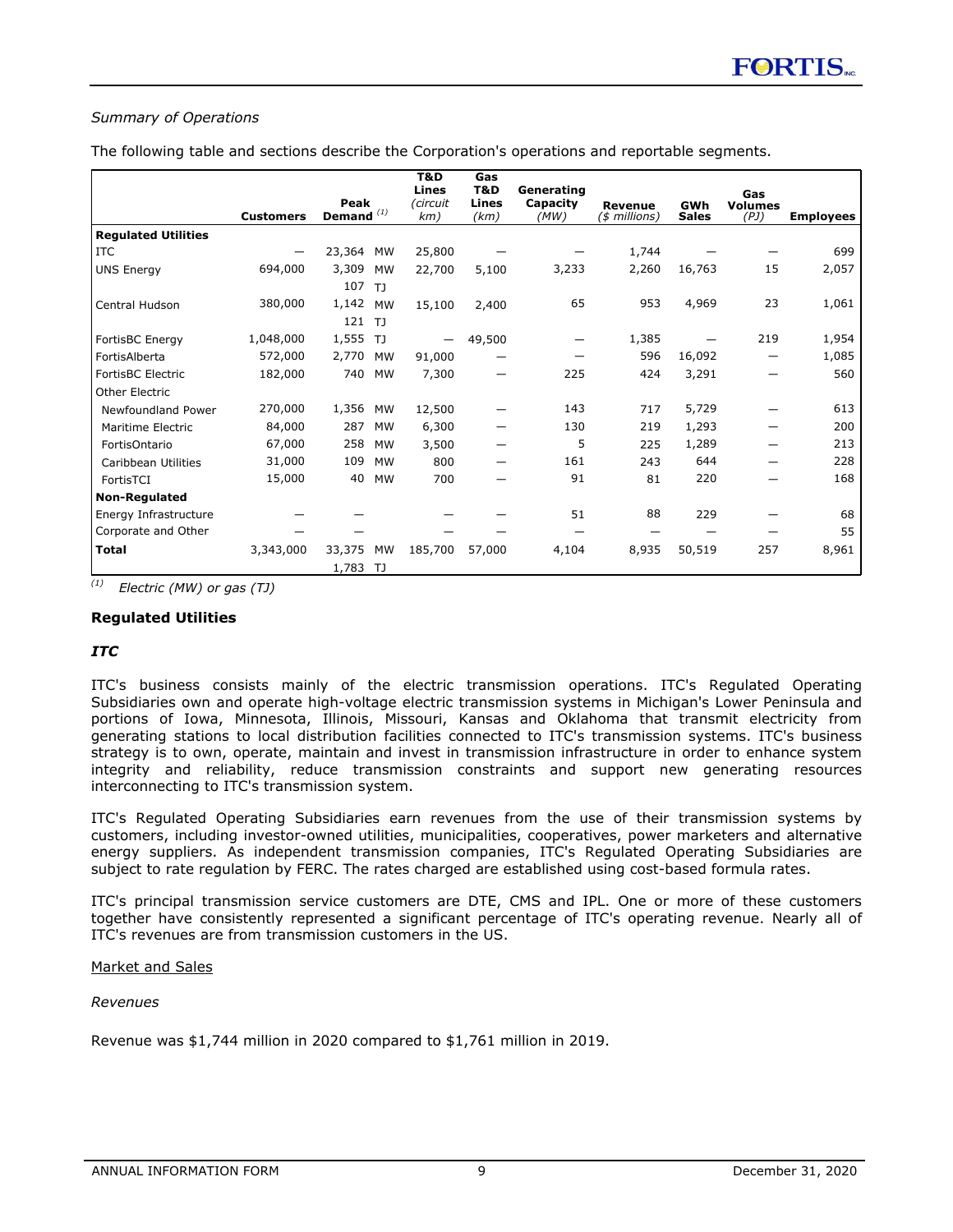ITC derives nearly all of its revenues from transmission, scheduling, control and dispatch services and other related services over ITC's Regulated Operating Subsidiaries' transmission systems to DTE, CMS, IPL and other entities, such as alternative energy suppliers, power marketers and other wholesale customers that provide electricity to end-use customers, as well as from transaction-based capacity reservations on ITC's transmission systems. MISO and SPP are responsible for billing and collecting the majority of transmission service revenues. As the billing agents for ITC's MISO Regulated Operating Subsidiaries and ITC Great Plains, MISO and SPP collect fees for the use of ITC's transmission systems, invoicing DTE, CMS, IPL and other customers on a monthly basis.

The following table compares the composition of ITC's 2020 and 2019 revenue by customer class.

|                                                | Revenue $(\% )$ |       |
|------------------------------------------------|-----------------|-------|
|                                                | 2020            | 2019  |
| <b>INetwork revenues</b>                       | 65.6            | 63.0  |
| Regional cost-sharing revenues                 | 27.9            | 27.9  |
| Point-to-point                                 | 1.0             | 1.0   |
| Scheduling, control and dispatch               | 1.6             | 1.3   |
| Recognition of ROE complaint liabilities $(1)$ | 2.4             | 5.2   |
| Other                                          | 1.5             | 1.6   |
| Total                                          | 100.0           | 100.0 |

*(1) Adjustments have been made to the refund liability recorded related to the complaint proceedings on the MISO base rate of return on equity, which resulted in increases in operating revenues for the periods presented.*

Network revenues are generated from network customers for their use of ITC's electric transmission systems and are based on the actual revenue requirements as a result of ITC's accounting under its costbased formula rates that contain a true-up mechanism.

Network revenues from ITC Great Plains include the annual revenue requirements specific to projects that are charged exclusively within one pricing zone within SPP or are classified as direct assigned network upgrades under the SPP tariff and contain a true-up mechanism.

Regional cost-sharing revenues are generated from transmission customers for their use of ITC's MISO Regulated Operating Subsidiaries' network upgrade projects that are eligible for regional cost-sharing under provisions of the MISO tariff, including multi-value projects, which have been determined by MISO to have regional value while meeting near-term needs. Additionally, certain projects at ITC Great Plains are eligible for recovery through a region-wide charge under provisions of the SPP tariff. Regional cost sharing revenues are treated as a revenue credit to regional or network customers and is a reduction to gross revenue requirement when calculating net revenue requirement under ITC's cost-based formula rates.

Point-to-point revenues consist of revenues generated from a type of transmission service for which the customer pays for transmission capacity reserved along a specified path between two points on an hourly, daily, weekly or monthly basis. Point-to-point revenues also include other components pursuant to schedules under the MISO and SPP tariffs. Point-to-point revenues are treated as a revenue credit to network or regional customers and are a reduction to gross revenue requirement when calculating net revenue requirement under ITC's cost-based formula rates.

Scheduling, control and dispatch revenues are allocated to ITC's MISO Regulated Operating Subsidiaries by MISO as compensation for the services performed in operating the transmission system. Such services include monitoring of reliability data, current and next-day analysis, implementation of emergency procedures and outage coordination and switching.

Other revenues consist of rental revenues, easement revenues, revenues relating to utilization of jointlyowned assets under ITC's transmission ownership and operating agreements and amounts from providing ancillary services to customers. The majority of other revenues are treated as a revenue credit and taken as a reduction to gross revenue requirements when calculating the net revenue requirement under ITC's costbased formula rates.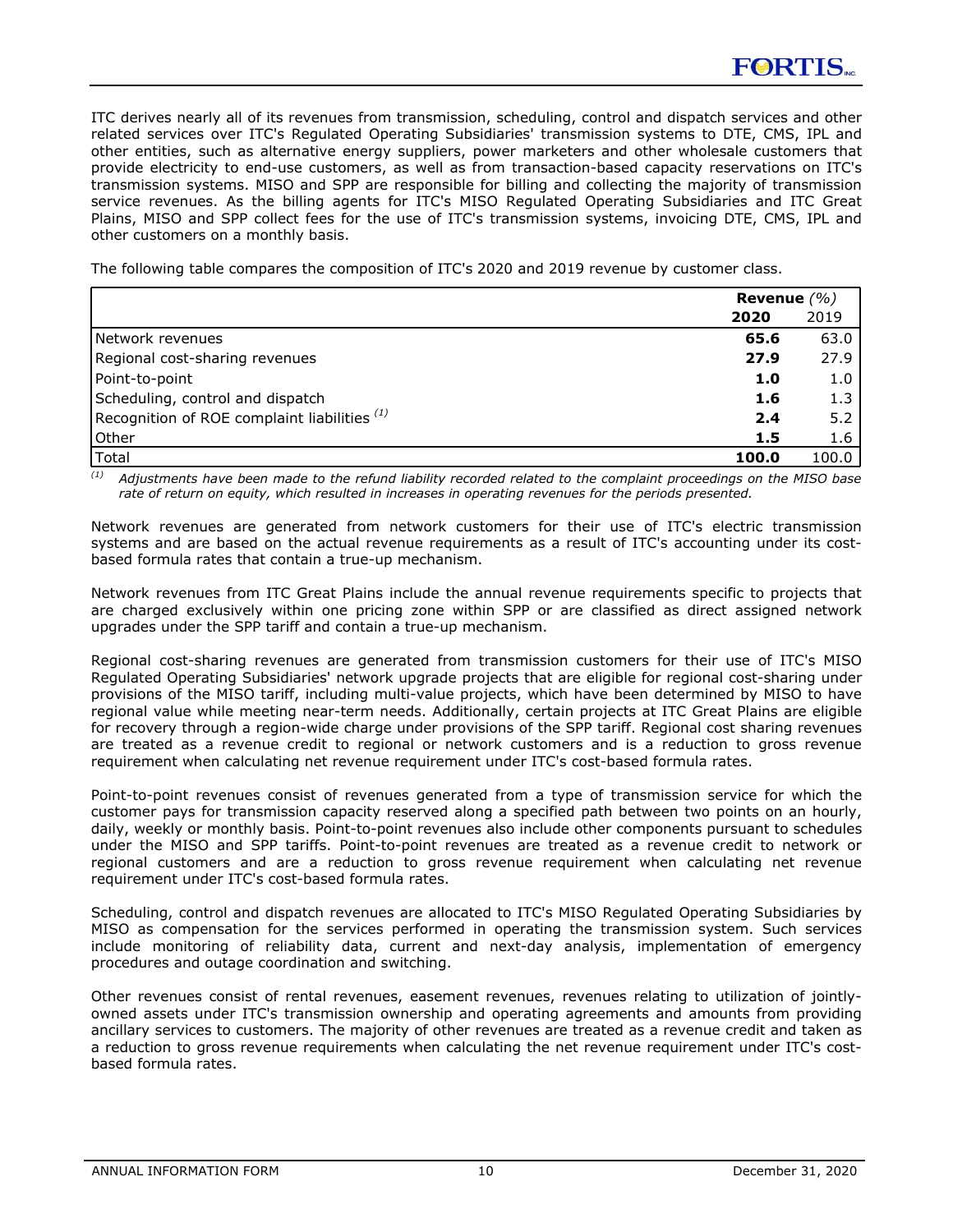### **Contracts**

#### *ITCTransmission*

DTE operates an electric distribution system that is interconnected with ITCTransmission's transmission system. A set of three operating contracts sets forth the terms and conditions related to DTE's and ITCTransmission's ongoing working relationship. These contracts include:

*Master Operating Agreement -* governs the primary day-to-day operational responsibilities of ITCTransmission and DTE. It identifies the control area coordination services that ITCTransmission is obligated to provide to DTE and certain generation-based support services that DTE is required to provide to ITCTransmission.

*Generator Interconnection and Operation Agreement* - established, re-established and maintains the direct electricity interconnection of DTE's electricity generating assets with ITCTransmission's transmission system for the purposes of transmitting electric power from and to the electricity generating facilities.

*Coordination and Interconnection Agreement -* governs the rights, obligations and responsibilities of ITCTransmission and DTE regarding, among other things, the operation and interconnection of DTE's distribution system and ITCTransmission's transmission system, and the construction of new facilities or modification of existing facilities. Additionally, this agreement allocates costs for operation of supervisory, communications and metering equipment.

### *METC*

CMS operates an electric distribution system that interconnects with METC's transmission system. METC is a party to a number of operating contracts with CMS that govern the operations and maintenance of its transmission system. These contracts include:

*Amended and Restated Easement Agreement* - CMS provides METC with an easement to the land on which a majority of METC's transmission towers, poles, lines and other transmission facilities, used to transmit electricity for CMS and others, are located. METC pays CMS a nominal annual rent for the easement and also pays for any rentals, property taxes and other fees related to the property covered by the agreement.

*Amended and Restated Operating Agreement -* METC is responsible for maintaining and operating its transmission system, providing CMS with information and access to its transmission system and related books and records, administering and performing the duties of control area operator (that is, the entity exercising operational control over the transmission system) and, if requested by CMS, building connection facilities necessary to permit interaction with new distribution facilities built by CMS.

*Amended and Restated Purchase and Sale Agreement for Ancillary Services -* Since METC does not own any generating facilities, it must procure ancillary services from third-party suppliers, such as CMS. Currently, under this agreement, METC pays CMS for providing certain generation-based services necessary to support the reliable operation of the bulk power grid, such as voltage support and generation capability and capacity to balance loads and generation.

*Amended and Restated Distribution-Transmission Interconnection Agreement -* provides for the interconnection of CMS's distribution system with METC's transmission system and defines the continuing rights, responsibilities and obligations of the parties with respect to the use of certain of their own and the other parties' property, assets and facilities.

*Amended and Restated Generator Interconnection Agreement -* specifies the terms and conditions under which CMS and METC maintain the interconnection of CMS's generation resources and METC's transmission assets.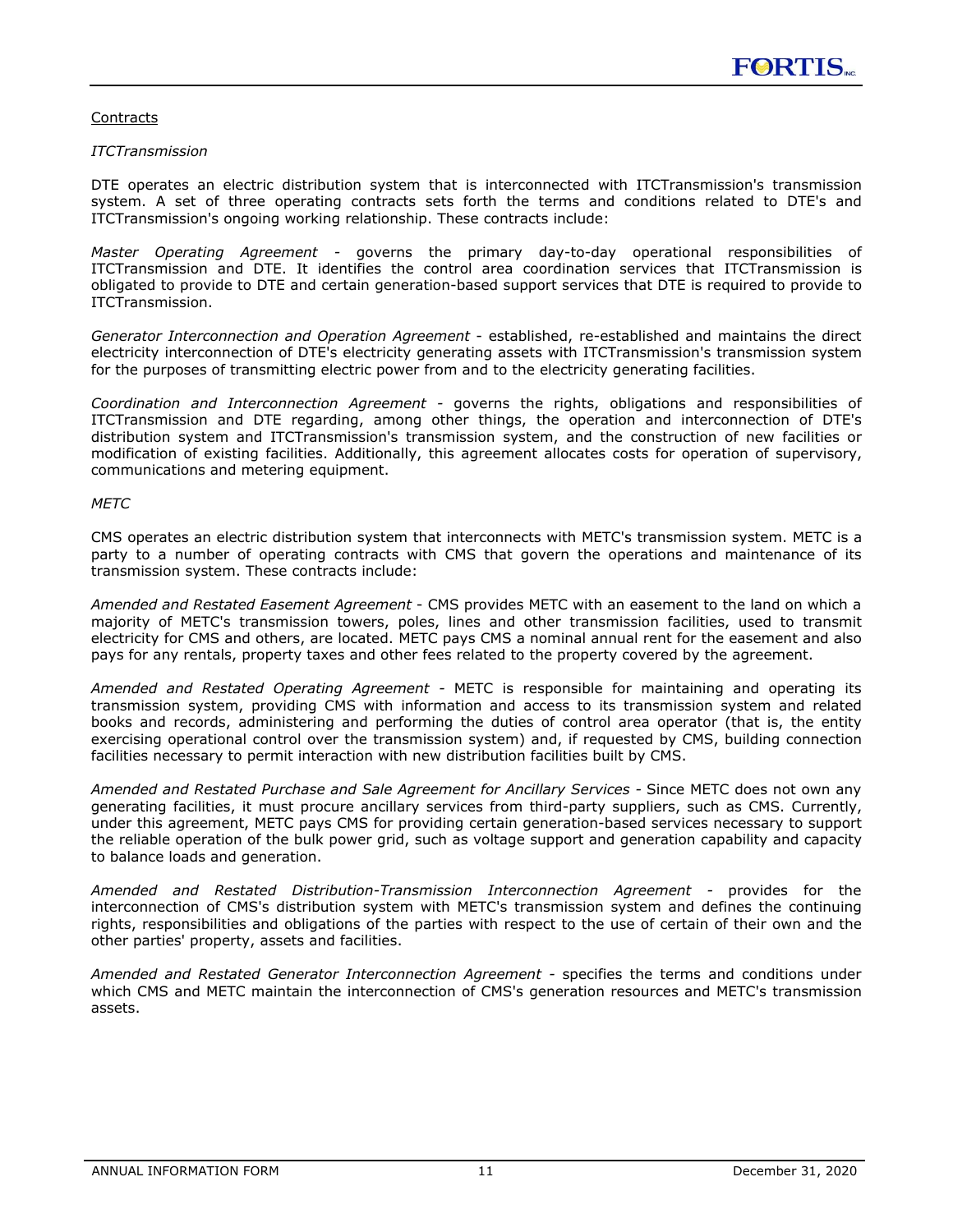### <span id="page-12-0"></span>*ITC Midwest*

IPL operates an electric distribution system that interconnects with ITC Midwest's transmission system. ITC Midwest is a party to a number of operating contracts with IPL that govern the operations and maintenance of its transmission system. These contracts include:

*Distribution-Transmission Interconnection Agreement -* governs the rights, responsibilities and obligations of ITC Midwest and IPL, with respect to the use of certain of their own and the other party's property, assets and facilities and the construction of new facilities or modification of existing facilities.

*Large Generator Interconnection Agreement -* ITC Midwest, IPL and MISO entered into this agreement in order to establish, re-establish and maintain the direct electricity interconnection of IPL's electricity generating assets with ITC Midwest's transmission system for the purposes of transmitting electric power from and to the electricity generating facilities.

### *UNS Energy*

UNS Energy is a vertically integrated utility services holding company, headquartered in Tucson, Arizona. It is engaged through its subsidiaries in the regulated electric generation and energy delivery business, primarily in the State of Arizona, serving approximately 694,000 electricity and gas customers. UNS Energy primarily consists of three wholly owned regulated utilities: TEP, UNS Electric and UNS Gas.

TEP, UNS Energy's largest operating subsidiary, is a vertically integrated regulated electric utility that generates, transmits and distributes electricity. TEP serves approximately 433,000 retail customers in a territory comprising approximately 2,991 square km in southeastern Arizona, including the greater Tucson metropolitan area in Pima County, as well as parts of Cochise County. TEP's service area covers a population of over one million people. TEP also sells wholesale electricity to other entities in the western US.

UNS Electric is a vertically integrated regulated electric utility that generates, transmits and distributes electricity to approximately 98,000 retail customers in Arizona's Mohave and Santa Cruz counties.

TEP and UNS Electric own generation resources with an aggregate capacity of 3,233 MW, including 54 MW of solar capacity. Several of the generating assets in which TEP and UNS Electric have an interest are jointly owned. As at December 31, 2020, approximately 33% of the generating capacity was fuelled by coal.

UNS Gas is a regulated gas distribution utility that serves approximately 163,000 retail customers in Arizona's Mohave, Yavapai, Coconino, Navajo and Santa Cruz counties.

#### Market and Sales

UNS Energy's electricity sales were 16,763 GWh in 2020, compared to 18,354 GWh in 2019. Gas volumes were 15 PJ in 2020 compared to 16 PJ in 2019. Revenue was \$2,260 million in 2020, compared to \$2,212 million in 2019.

The following table provides the composition of UNS Energy's 2020 and 2019 revenue, electricity sales, and gas volumes by customer class.

|                |       | Revenue $(\% )$ |       | GWh Sales $(%)$ |       | <b>PJ Volumes</b> $(% )$ |  |
|----------------|-------|-----------------|-------|-----------------|-------|--------------------------|--|
|                | 2020  | 2019            | 2020  | 2019            | 2020  | 2019                     |  |
| l Residential  | 40.9  | 36.5            | 30.9  | 25.0            | 57.3  | 57.9 l                   |  |
| Commercial     | 20.9  | 21.2            | 16.1  | 15.1            | 22.1  | $23.4 \;$                |  |
| l Industrial   | 13.8  | 13.8            | 18.0  | 16.6            | 1.9   | 2.01                     |  |
| Other $^{(1)}$ | 24.4  | 28.5            | 35.0  | 43.3            | 18.7  | $16.7 \mid$              |  |
| Total          | 100.0 | 100.0           | 100.0 | 100.0           | 100.0 | 100.0                    |  |

*(1) Includes electricity sales and gas volumes to other entities for resale and revenue from sources other than from the sale of electricity and gas*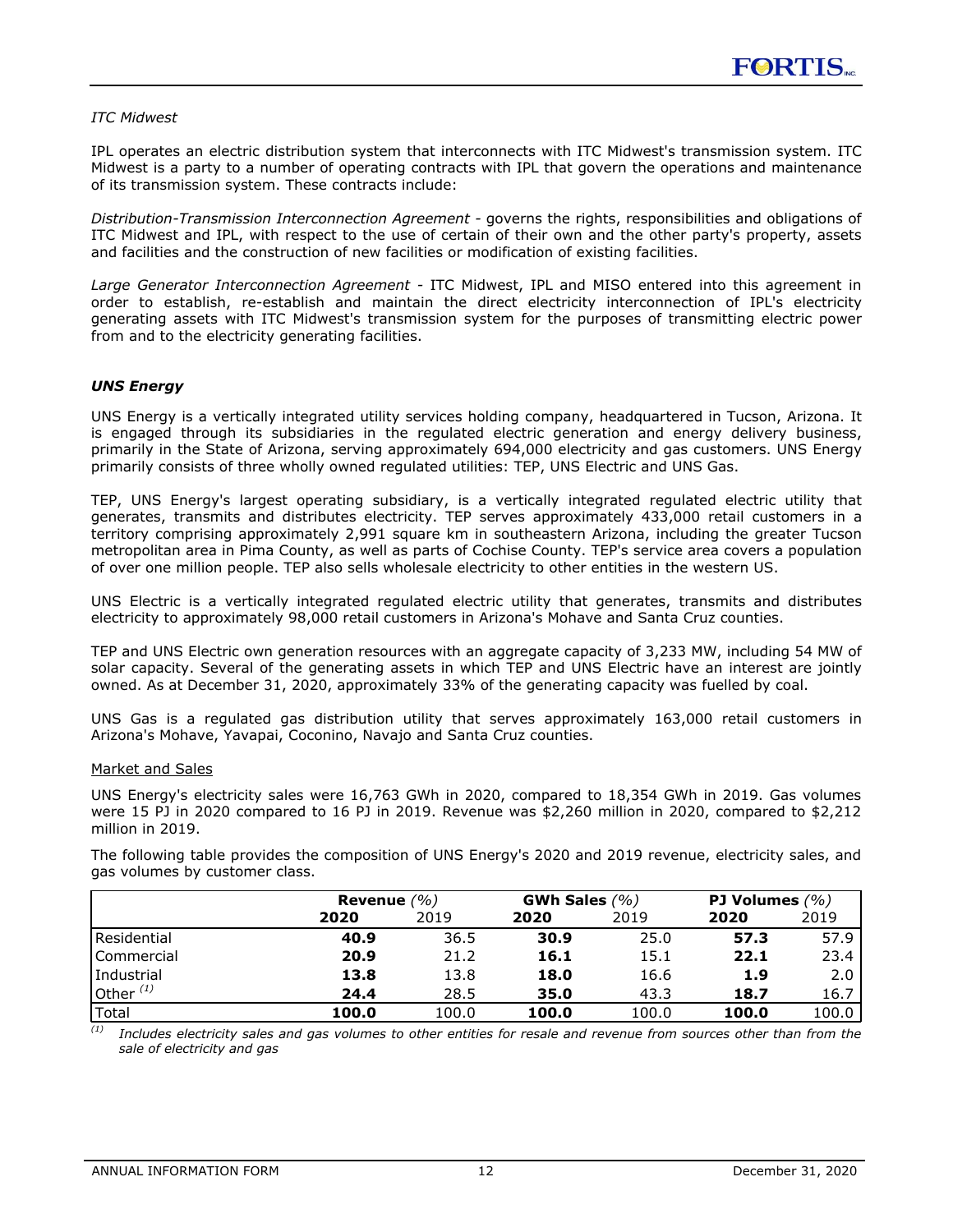### Power Supply

TEP meets the electricity supply requirements of its retail and wholesale customers with its owned electrical generating capacity of 2,932 and its T&D system consisting of approximately 16,000 km of line. In 2020 TEP met a peak demand of 2,812 MW, which includes firm sales to wholesale customers. TEP is a member of a regional reserve-sharing organization and has reliability and power sharing relationships with other utilities.

|                                                                   |          |                   |                      | <b>Total</b> |                  | TEP's        | TEP's        |
|-------------------------------------------------------------------|----------|-------------------|----------------------|--------------|------------------|--------------|--------------|
|                                                                   | Unit     |                   | Date in              | Capacity     | <b>Operating</b> | <b>Share</b> | <b>Share</b> |
| <b>Generation Source</b>                                          | No.      | Location          | <b>Service</b>       | (MW)         | Agent            | (%)          | (MW)         |
| Coal                                                              |          |                   |                      |              |                  |              |              |
| Springerville Station                                             | 1        | Springerville, AZ | 1985                 | 387          | <b>TEP</b>       | 100.0        | 387          |
| Springerville Station <sup>(1)</sup>                              | 2        | Springerville, AZ | 1990                 | 406          | TEP              | 100.0        | 406          |
| San Juan Station                                                  | 1        | Farmington, NM    | 1976                 | 340          | <b>PNM</b>       | 50.0         | 170          |
| Four Corners Station                                              | 4        | Farmington, NM    | 1969                 | 785          | <b>APS</b>       | 7.0          | 55           |
| <b>Four Corners Station</b>                                       | 5        | Farmington, NM    | 1970                 | 785          | <b>APS</b>       | 7.0          | 55           |
| <b>Natural Gas</b>                                                |          |                   |                      |              |                  |              |              |
| Gila River Power Station                                          | 2        | Gila Bend, AZ     | 2003                 | 550          | <b>SRP</b>       | 100.0        | 550          |
| Gila River Power Station <sup>(2)</sup>                           | 3        | Gila Bend, AZ     | 2003                 | 550          | <b>SRP</b>       | 75.0         | 413          |
| Luna Generating Station                                           | 1        | Deming, NM        | 2006                 | 555          | <b>PNM</b>       | 33.3         | 185          |
| <b>Sundt Station</b>                                              | 3        | Tucson, AZ        | 1962                 | 104          | <b>TEP</b>       | 100.0        | 104          |
| <b>Sundt Station</b>                                              | 4        | Tucson, AZ        | 1967                 | 156          | TEP              | 100.0        | 156          |
| Sundt Internal Combustion<br>Turbines                             |          |                   | Tucson, AZ 1972-1973 | 50           | TEP              | 100.0        | 50           |
| Sundt Reciprocating<br><b>Internal Combustion</b><br>Engine $(3)$ | $1 - 10$ |                   | Tucson, AZ 2019-2020 | 188          | <b>TEP</b>       | 100.0        | 188          |
| DeMoss Petrie                                                     | N/A      | Tucson, AZ        | 2001                 | 75           | TEP              | 100.0        | 75           |
| North Loop                                                        | N/A      | Tucson, AZ        | 2001                 | 96           | TEP              | 100.0        | 96           |
| <b>Solar</b>                                                      |          |                   |                      |              |                  |              |              |
| Utility-Scale Renewables <sup>(4)</sup>                           |          |                   | Various 2002-2017    | 42           | <b>TEP</b>       | 100.0        | 42           |
| <b>Total Capacity</b>                                             |          |                   |                      |              |                  |              | 2,932        |

TEP's generating capacity is set forth in the following table.

*(1) Springerville Generating Station Unit 2 is owned by San Carlos Resources Inc., a wholly owned subsidiary of TEP.*

*(2) TEP owns 75% of Gila River Unit 3 and UNSE owns 25%.*

*(3) TEP placed in service five natural gas reciprocating internal combustion engine units in December 2019 and an additional five units in March 2020.*

*(4) In September 2020, Sundt Areva Solar Thermal, with a nominal capacity of 5 MW, was retired.* 

UNS Electric meets the electricity supply requirements of its retail customers with its owned electrical generating capacity of 302 MW and purchasing power on the wholesale market, and its T&D system consisting of approximately 7,000 km of line. In 2020 UNS Electric met a peak demand of 497 MW.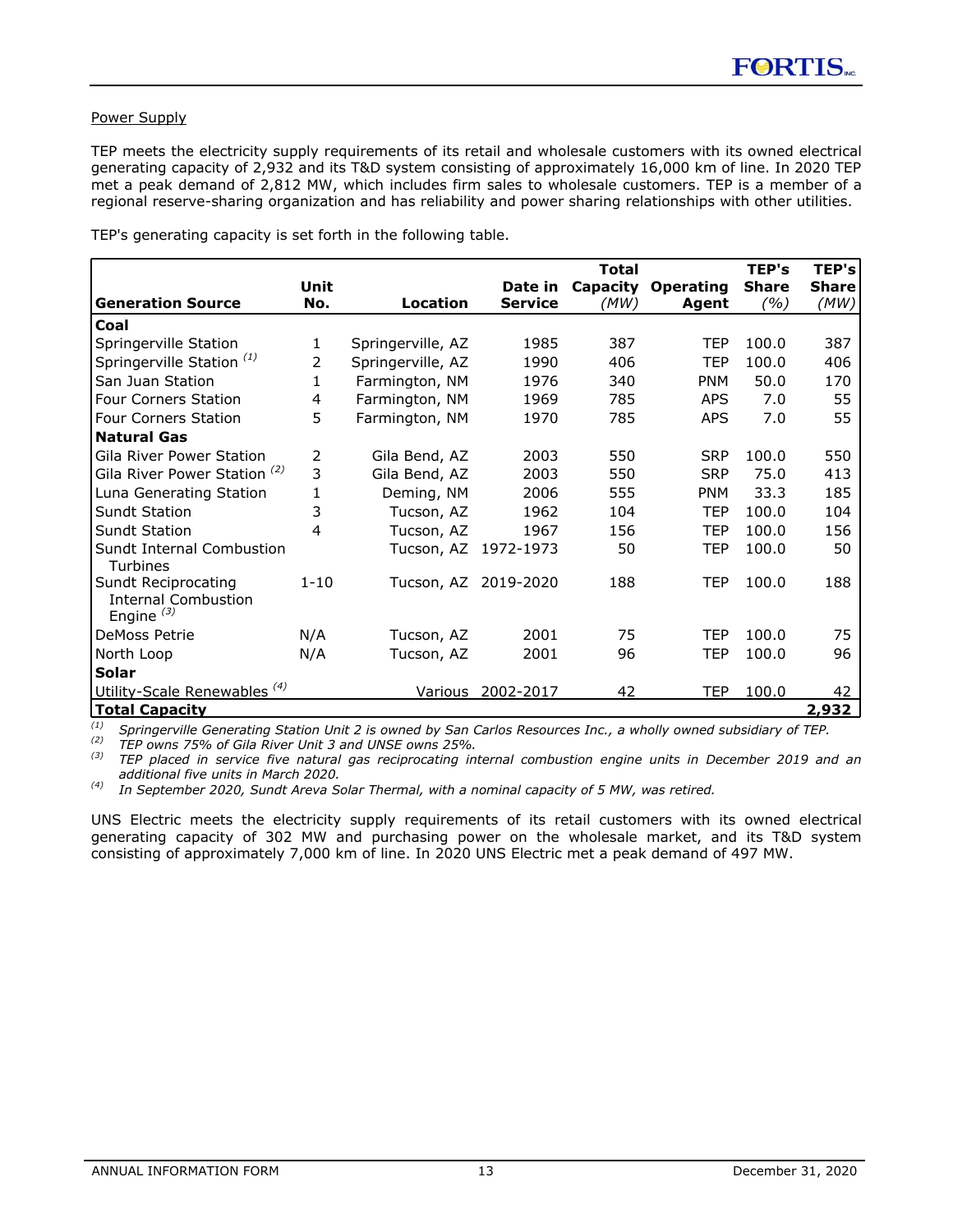**Generation Source Unit No. Location Date In Resource Service Type Total Capacity**  *(MW)* **Operating Agent UNSE's UNSE's Share**  *(%)* **Share** *(MW)* Black Mountain 1 Kingman, AZ 2011 Gas 45 UNSE 100.0 45 Black Mountain 2 Kingman, AZ 2011 Gas 45 UNSE 100.0 45 Valencia 1 Nogales, AZ 1989 Gas/Oil 14 UNSE 100.0 14 Valencia 2 Nogales, AZ 1989 Gas/Oil 14 UNSE 100.0 14 Valencia 3 Nogales, AZ 1989 Gas/Oil 14 UNSE 100.0 14 Valencia 4 Nogales, AZ 2006 Gas/Oil 21 UNSE 100.0 21 Gila River Power Station 3 Gila Bend, AZ 2003 Gas 550 SRP 25.0 137 Utility-Scale Renewables N/A Various 2011 -2017 Solar 12 UNSE 100.0 12 **Total Capacity 302** 

<span id="page-14-0"></span>UNS Electric's generating capacity is set forth in the following table.

#### *Owned Utility-Scale Renewable Resources*

TEP owns 42 MW of photovoltaic solar generation capacity and has 260 MW of renewable resources under development that are expected to be placed into service in 2021. The Oso Grande Wind Project will add approximately 250 MW of wind-powered electric generation and Raptor Ridge will add 10 MW of solarpowered electric generation. UNS Electric owns 12 MW of photovoltaic solar generation capacity.

#### *Renewable Power Purchase Agreements*

TEP has renewable PPAs of 156 MW from solar resources and 80 MW from wind resources. The solar PPAs contain options that allow TEP to purchase all or part of the related project at a future date. Wilmot Solar is under development and will add 100 MW from solar resources to TEP's capacity, accompanied by 30 MW of energy storage. Wilmot Solar is expected to be placed into service in 2021. Borderlands Wind is under development and will add 99 MW from wind resources and is expected to be placed into service in 2021. UNS Electric has renewable PPAs of 83 MW from solar resources and 10 MW from wind resources.

#### Gas Purchases

TEP and UNS Gas directly manage their gas supply and transportation contracts. The price for gas varies based on market conditions, which include weather, supply balance, economic growth rates and other factors. TEP and UNS Gas hedge their gas supply prices by entering into fixed-price forward contracts, collars, and financial swaps from time to time, up to three years in advance, with a view to hedging at least 70-90% of expected monthly energy volumes prior to the beginning of each month.

#### *Central Hudson*

Central Hudson is a regulated electric and gas T&D utility serving approximately 300,000 electricity customers and 80,000 natural gas customers in portions of New York State's Mid-Hudson River Valley. Central Hudson serves a territory comprising approximately 6,700 square km in the Hudson Valley. Electric service is available throughout the territory, and natural gas service is provided in and around the cities of Poughkeepsie, Beacon, Newburgh, and Kingston, New York, and in certain outlying and intervening territories.

Central Hudson's electric T&D system consists of approximately 15,100 circuit km of line and met a peak demand of 1,142 MW in 2020.

Central Hudson's natural gas system consists of approximately 2,400 km of T&D pipelines and met a peak day demand of 121 TJ in 2020.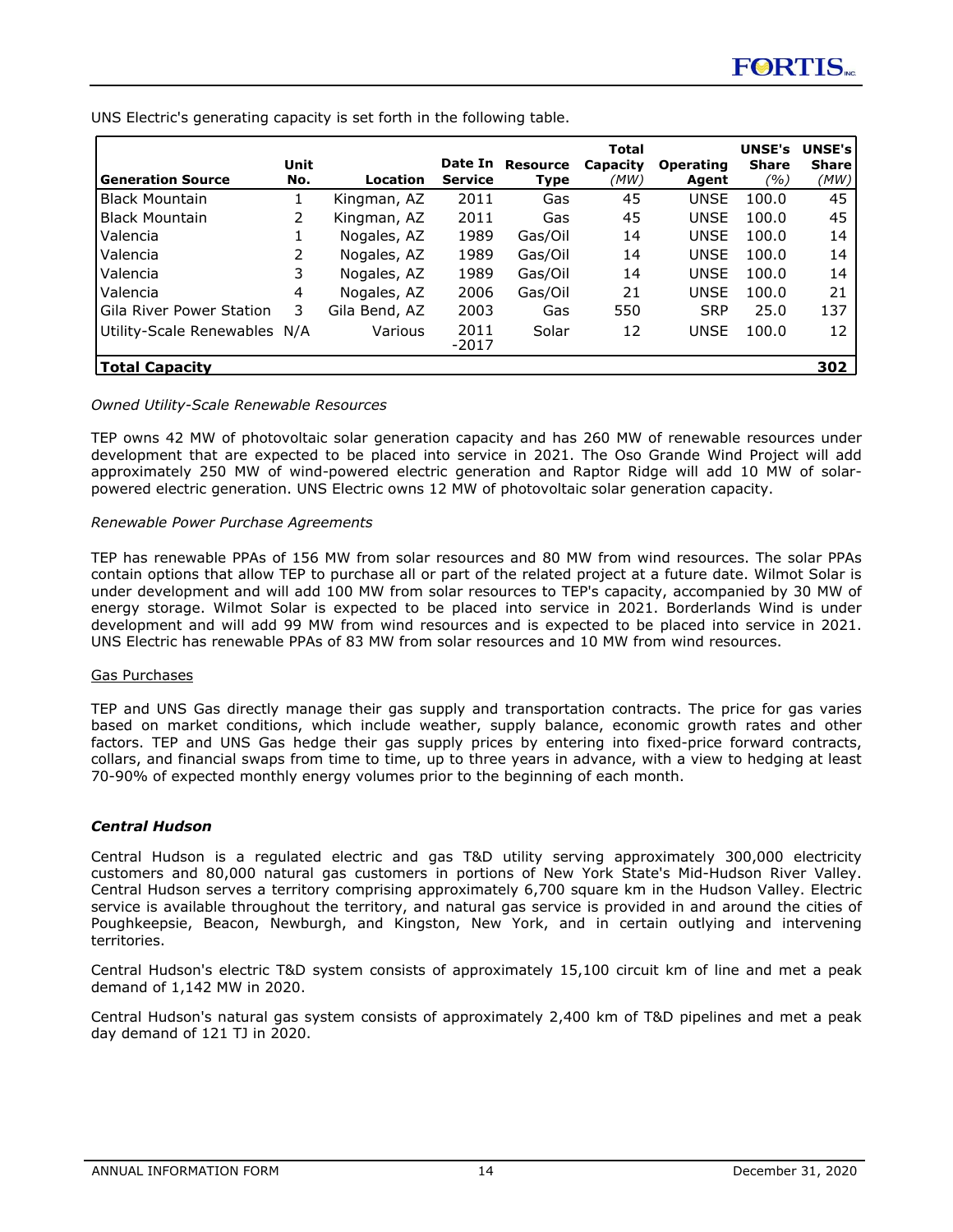### <span id="page-15-0"></span>Market and Sales

Central Hudson's electricity sales were 4,969 GWh in 2020, compared to 4,963 GWh in 2019. Natural gas sales volumes in 2020 were 23 PJ, compared to 22 PJ in 2019. Revenue was \$953 million in 2020, compared to \$917 million in 2019.

The following table compares the composition of Central Hudson's 2020 and 2019 revenue, electricity sales and gas volumes by customer class.

|                |       | Revenue $(\% )$ |       | GWh Sales $(% )$ |       | <b>PJ Volumes</b> $(%)$ |  |
|----------------|-------|-----------------|-------|------------------|-------|-------------------------|--|
|                | 2020  | 2019            | 2020  | 2019             | 2020  | 2019                    |  |
| l Residential  | 63.3  | 62.5            | 44.6  | 41.4             | 25.5  | 28.8                    |  |
| Commercial     | 26.9  | 27.8            | 35.9  | 38.9             | 34.1  | 38.8                    |  |
| l Industrial   | 4.3   | 3.9             | 17.9  | 18.1             | 14.2  | 16.9                    |  |
| Other $^{(1)}$ | 5.5   | 5.8             | 1.6   | 1.6              | 26.2  | 15.5                    |  |
| Total          | 100.0 | 100.0           | 100.0 | 100.0            | 100.0 | 100.0                   |  |

*(1) Includes sales for resale*

#### Power Supply

Central Hudson relies on purchased capacity and energy from third-party providers, together with its own minimal generating capacity, to meet the demands of its full-service customers.

Central Hudson is obligated to supply electricity to its retail electric customers. Central Hudson, the staff of the NYPSC and others entered into a settlement agreement in 1998 with respect to the auction of fossil fuel generation plants owned by Central Hudson. Under the settlement agreement, Central Hudson's retail customers may elect to procure electricity from third-party suppliers or may continue to rely on Central Hudson. As part of its requirement to supply customers who continue to rely on Central Hudson for their energy supply, Central Hudson entered into a 10-year revenue sharing agreement with Constellation Energy Group, Inc. in 2011, pursuant to which Central Hudson shares in a portion of the power sales revenue attributable to Unit No. 2 of the Nine Mile Point Nuclear Generating Station.

Costs of electric and natural gas commodity purchases are recovered from customers, without earning a profit on these costs. Rates are reset monthly based on Central Hudson's actual costs to purchase the electricity and natural gas needed to serve its full-service customers.

### *FortisBC Energy*

FortisBC Energy is the largest distributor of natural gas in British Columbia, serving approximately 1,048,000 customers in more than 135 communities. FortisBC Energy provides T&D services to customers, and obtains natural gas supplies on behalf of most of its residential, commercial and industrial customers. FortisBC Energy owns and operates approximately 49,500 km of natural gas pipelines and met a peak demand of 1,555 TJ in 2020.

#### Market and Sales

FortisBC Energy's natural gas sales volumes were 219 PJ in 2020, compared to 227 PJ in 2019. Revenue was \$1,385 million in 2020 compared to \$1,331 million in 2019.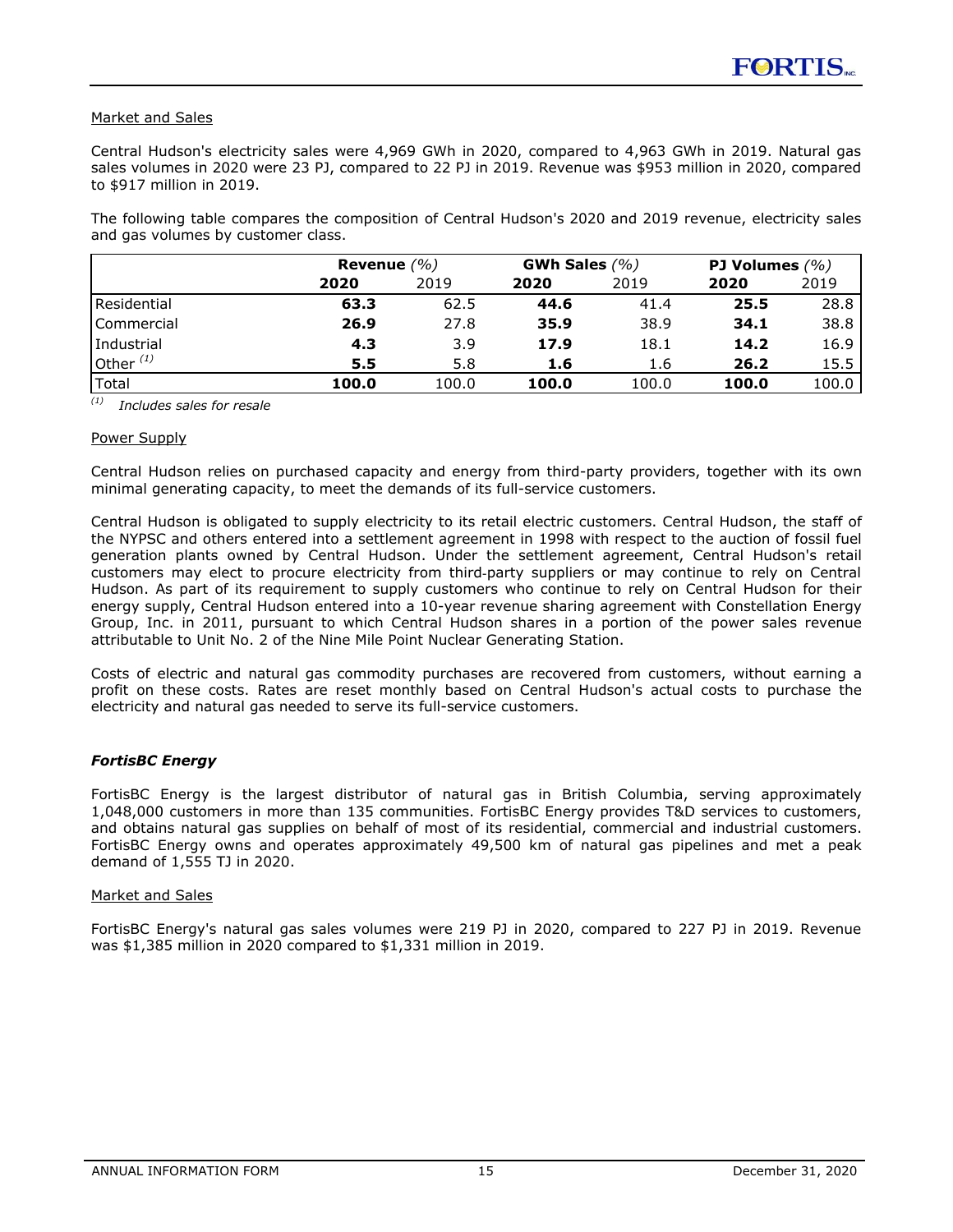The following table compares the composition of FortisBC Energy's 2020 and 2019 revenue and natural gas volumes by customer class.

|                   |       | Revenue $(\% )$ |       |       |
|-------------------|-------|-----------------|-------|-------|
|                   | 2020  | 2019            | 2020  | 2019  |
| Residential       | 57.4  | 57.7            | 37.2  | 35.7  |
| <b>Commercial</b> | 28.7  | 28.6            | 24.6  | 22.9  |
| Industrial        | 6.7   | 4.3             | 7.8   | 4.4   |
| Other $(1)$       | 7.2   | 9.4             | 30.4  | 37.0  |
| Total             | 100.0 | 100.0           | 100.0 | 100.0 |

*(1) Includes revenue and gas volumes from transportation customers*

### *Gas Purchase Agreements*

To ensure supply of adequate resources for reliable natural gas deliveries to its customers, FortisBC Energy purchases natural gas supply from counterparties, including producers, aggregators and marketers. FortisBC Energy contracts for approximately 184 PJ of baseload and seasonal supply, of which the majority is sourced in northeast British Columbia and transported on Westcoast Energy Inc.'s T‑South pipeline system. The remainder is sourced in Alberta and transported on TC Energy's pipeline transportation system.

FortisBC Energy procures and delivers natural gas directly to core market customers. Transportation customers are responsible to procure and deliver their own natural gas to the FortisBC Energy system and FortisBC Energy then delivers the gas to the operating premises of these customers. FortisBC Energy contracts for transportation capacity on third-party pipelines, such as the T-South pipeline and the TC Energy pipeline, to transport gas supply from various market hubs to FortisBC Energy's system. These thirdparty pipelines are regulated by the Canada Energy Regulator. FortisBC Energy pays both fixed and variable charges for the use of transportation capacity on these pipelines, which are recovered through rates paid by FortisBC Energy's core market customers. FortisBC Energy contracts for firm transportation capacity to ensure it is able to meet its obligation to supply customers within its broad operating region under all reasonable demand scenarios.

### *Gas Storage and Peak Shaving Arrangements*

FortisBC Energy incorporates peak shaving and gas storage facilities into its portfolio to: (i) supplement contracted baseload and seasonal gas supply in the winter months, while injecting excess baseload supply to refill storage in the summer months; (ii) mitigate the risk of supply shortages during cooler weather and peak demand; (iii) manage the cost of gas during the winter months; and (iv) balance daily supply and demand on the distribution system during periods of peak use that occur during the winter months.

FortisBC Energy holds approximately 36 PJs of total storage capacity. FortisBC Energy owns Tilbury and Mount Hayes LNG peak shaving facilities, which provide on-system storage capacity and deliverability. FortisBC Energy also contracts for underground storage capacity and deliverability from parties in northeast British Columbia, Alberta and the Pacific Northwest of the US. On a combined basis, FortisBC Energy's Tilbury and Mount Hayes facilities, the contracted storage facilities, and other peaking arrangements can deliver up to 0.85 PJs per day of supply to FortisBC Energy on the coldest days of the heating season. The heating season typically occurs during the period from December to February.

#### *Mitigation Activities*

FortisBC Energy engages in off-system sales activities that allow for the recovery or mitigation of costs of any unutilized supply and/or pipeline and storage capacity that is available once customers' daily load requirements are met.

Under the GSMIP revenue sharing model, which is approved by the BCUC, FortisBC Energy can earn an incentive payment for mitigation activities. Historically, FortisBC Energy has earned approximately \$1.8 million annually through GSMIP, while the remaining savings are credited back to customers through reduced rates. Subject to the BCUC's approval, FortisBC Energy earned an incentive payment of approximately \$1.5 million for the gas contract year ending October 31, 2020.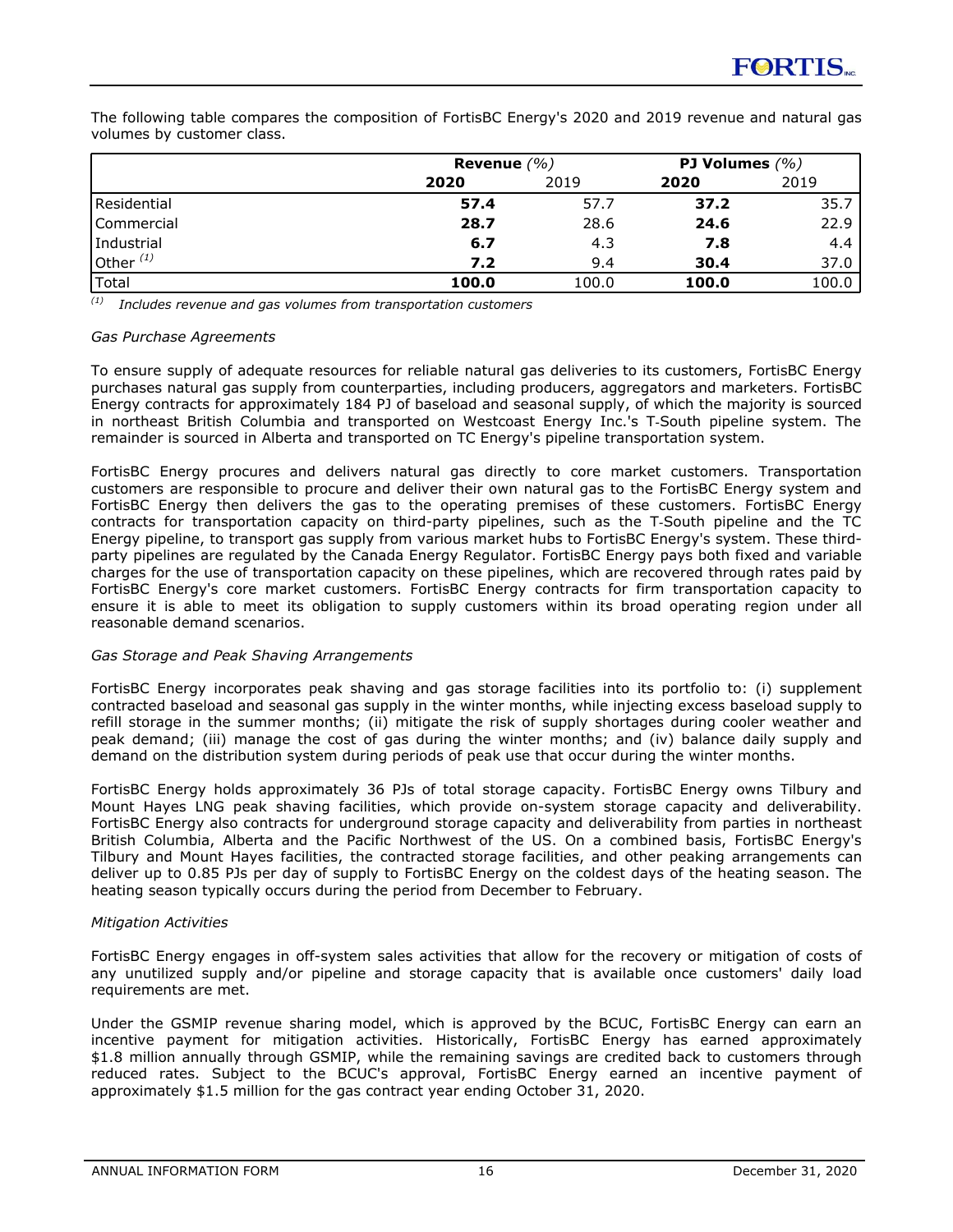<span id="page-17-0"></span>The current GSMIP program was approved by the BCUC following a comprehensive review in 2011. The BCUC has approved extensions of the program through October 31, 2022.

#### *Price-Risk Management Plan*

FortisBC Energy engages in price-risk management activities to mitigate the impact on customer rates of fluctuations in natural gas prices. These activities include: (i) physical gas purchasing and storage strategies; (ii) current quarterly commodity rate-setting and a deferral account mechanism; and (iii) the use of derivative instruments, which were implemented pursuant to a price-risk management plan approved by the BCUC, as discussed below.

In May 2020 FortisBC Energy filed its Winter 2020-2021 Sumas Risk Mitigation Application with the BCUC to implement Sumas hedging strategies for the 2020-2021 winter season to mitigate the impact of price spikes and sustained elevated prices at the Sumas market hub. The BCUC approved the application in July 2020 and the hedging strategies were implemented in July and August 2020.

### *Unbundling*

A Customer Choice program at FortisBC Energy allows eligible commercial and residential customers to buy their natural gas commodity supply from FortisBC Energy or from third-party marketers. FortisBC Energy continues to provide the delivery service of the natural gas to all its customers. For the year ended December 31, 2020, approximately 5% of eligible commercial customers and 3% of eligible residential customers purchased their commodity supply from alternate providers.

### *FortisAlberta*

FortisAlberta is a regulated electricity distribution utility operating in Alberta. Its business is the ownership and operation of electric distribution facilities that distribute electricity, generated by other market participants, from high-voltage transmission substations to end-use customers. FortisAlberta is not involved in the generation, transmission or direct retail sale of electricity. FortisAlberta operates the electricity distribution system in a substantial portion of southern and central Alberta around and between the cities of Edmonton and Calgary, totalling approximately 91,000 circuit km of distribution lines. FortisAlberta's distribution network serves approximately 572,000 customers and met a peak demand of 2,770 MW in 2020.

#### Market and Sales

FortisAlberta's annual energy deliveries were 16,092 GWh in 2020 compared to 16,887 GWh in 2019. Revenue was \$596 million in 2020 compared to \$598 million in 2019.

The following table compares the composition of FortisAlberta's 2020 and 2019 revenue and energy deliveries by customer class.

|                      | Revenue $(\% )$ | GWh Deliveries $(%)$ <sup>(1)</sup> |       |       |
|----------------------|-----------------|-------------------------------------|-------|-------|
|                      | 2020            | 2019                                | 2020  | 2019  |
| <b>I</b> Residential | 43.5            | 42.6                                | 29.3  | 27.3  |
| Commercial           | 24.3            | 24.7                                | 13.3  | 13.8  |
| Industrial           | 20.0            | 21.2                                | 57.4  | 58.9  |
| Other $^{(2)}$       | 12.2            | 11.5                                | –     |       |
| 'Total               | 100.0           | 100.0                               | 100.0 | 100.0 |

*(1) GWh percentages exclude FortisAlberta's GWh deliveries to "transmission-connected" customers. These deliveries were 6,932 GWh in 2020 and 6,940 GWh in 2019, based on an interim settlement that is expected to be finalized in May 2021, and consisted primarily of energy deliveries to large-scale industrial customers directly connected to the transmission grid.*

*(2) Includes rate riders, deferrals and adjustments.*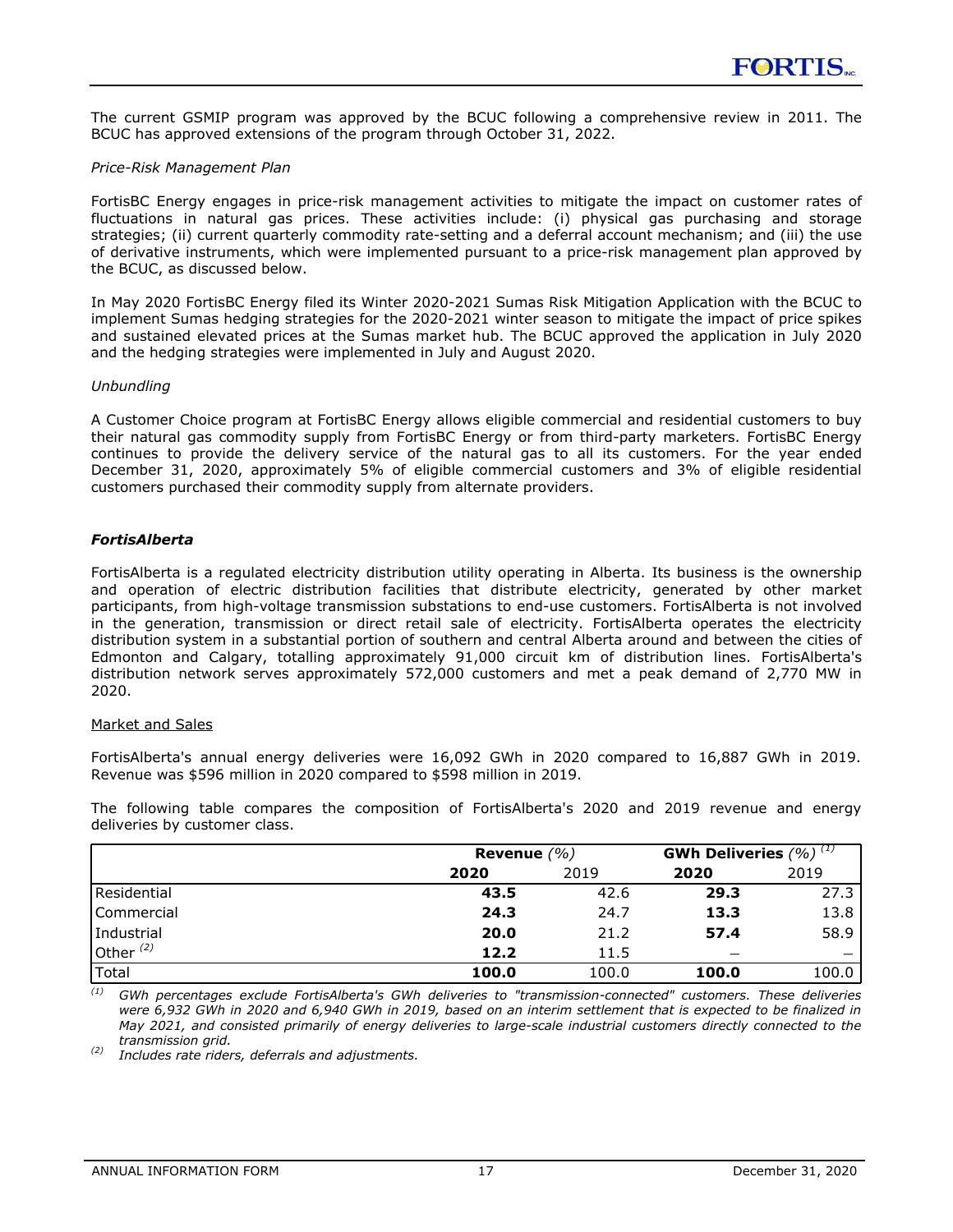#### <span id="page-18-0"></span>*Franchise Agreements*

FortisAlberta serves customers in various municipalities throughout its service area. From time to time, municipal governments in Alberta consider creating their own electric distribution utilities by purchasing the assets of FortisAlberta located within their municipal boundaries. Upon the termination of a franchise agreement, a municipality has the right, subject to AUC approval, to purchase FortisAlberta's assets within its municipal boundaries pursuant to the *Municipal Government Act* (Alberta), with the price to be determined on the basis of a methodology approved by the AUC. Additionally, under the *Hydro and Electric Energy Act* (Alberta), if a municipality that owns an electric distribution system expands its boundaries, it can acquire FortisAlberta's assets in the annexed area. In such circumstances, the *Hydro and Electric Energy Act* (Alberta) provides that the AUC may determine that the municipality should compensate FortisAlberta for any facilities transferred on the basis of replacement cost less depreciation. Given the historical population and economic growth of Alberta and its municipalities, FortisAlberta is affected by transactions of this type from time to time.

FortisAlberta holds franchise agreements with 163 municipalities within its service area. The franchise agreements include 10‑year terms with an option to renew for up to two subsequent five-year terms. Over 99% of FortisAlberta's franchise agreements were entered into in 2012 and subsequent years, pursuant to which the initial terms will not expire until the end of 2022 and beyond, with notices to extend the current agreement to be provided one year in advance of expiry.

### *FortisBC Electric*

FortisBC Electric is an integrated regulated electric utility that owns hydroelectric generating plants, high voltage transmission lines and a large network of distribution assets located in the southern interior of British Columbia. FortisBC Electric serves approximately 182,000 customers and met a peak demand of 740 MW in 2020. FortisBC Electric's T&D assets include approximately 7,300 circuit km of T&D lines.

FortisBC Electric is also responsible for operation, maintenance and management services at the 493‑MW Waneta hydroelectric generating facility owned by BC Hydro and the 335‑MW Waneta Expansion, the 149- MW Brilliant hydroelectric plant, the 120‑MW Brilliant hydroelectric expansion plant and the 185-MW Arrow Lakes generating station, all ultimately owned by CBT and CPC.

#### Market and Sales

Electricity sales were 3,291 GWh in 2020, compared to 3,326 GWh in 2019. Revenue was \$424 million in 2020, compared to \$418 million in 2019.

|             |       | Revenue $(\% )$ |       |       |
|-------------|-------|-----------------|-------|-------|
|             | 2020  | 2019            | 2020  | 2019  |
| Residential | 50.5  | 48.9            | 40.5  | 38.8  |
| Commercial  | 27.1  | 27.1            | 29.4  | 29.4  |
| Industrial  | 12.6  | 13.2            | 17.0  | 17.6  |
| Other $(1)$ | 9.8   | 10.8            | 13.1  | 14.2  |
| Total       | 100.0 | 100.0           | 100.0 | 100.0 |

The following table compares the composition of FortisBC Electric's 2020 and 2019 revenue and electricity sales by customer class.

*(1) Includes revenue and GWh sales from wholesale customers*

#### Generation and Power Supply

FortisBC Electric meets the electricity supply requirements of its customers through a mix of its own generation and PPAs. FortisBC Electric owns four regulated hydroelectric generating plants on the Kootenay River with an aggregate capacity of 225 MW, which provide approximately 45% of its energy needs and 30% of its peak capacity needs. FortisBC Electric meets the balance of its requirements through a portfolio of long-term and short-term PPAs.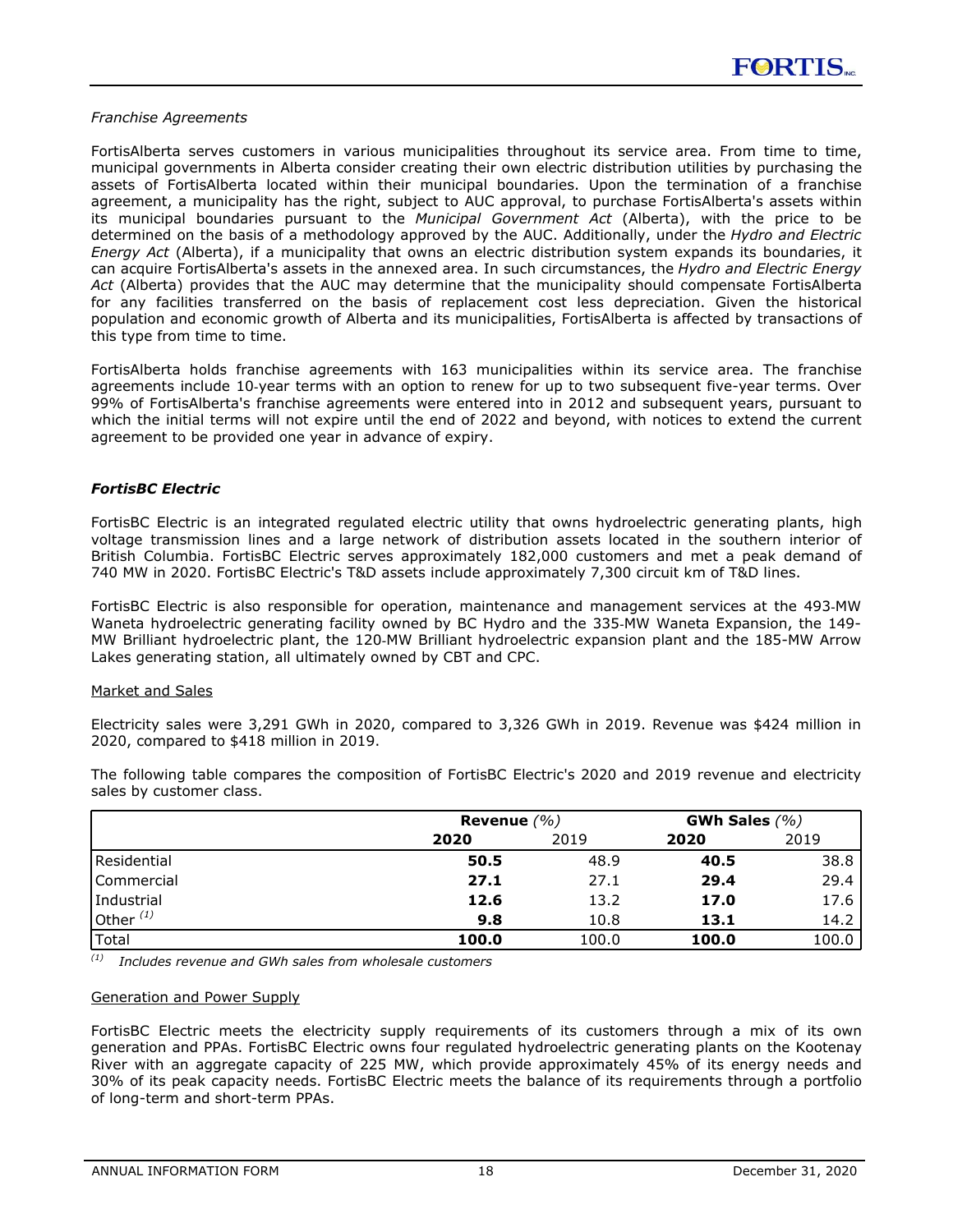<span id="page-19-0"></span>FortisBC Electric's four hydroelectric generating facilities are governed by the multi-party CPA that enables the five separate owners of nine major hydroelectric generating plants, with a combined capacity of approximately 1,900 MW and located in relatively close proximity to each other, to coordinate the operation and dispatch of their generating plants.

| Plant                 | Capacity<br>(MW) | <b>Owners</b>                                |
|-----------------------|------------------|----------------------------------------------|
| Canal Plant           | 580              | <b>BC Hydro</b>                              |
| l Waneta Dam          | 493              | <b>BC Hydro</b>                              |
| Waneta Expansion      | 335              | Waneta Expansion Power Corporation           |
| Kootenay River System | 225              | FortisBC Electric                            |
| Brilliant Dam         | 149              | <b>Brilliant Power Corporation</b>           |
| Brilliant Expansion   | 120              | <b>Brilliant Expansion Power Corporation</b> |
| l Total               | 1,902            |                                              |

The following table lists the plants and their respective capacity and owner.

Brilliant Power Corporation, Brilliant Expansion Power Corporation, Teck Metals Ltd., Waneta Expansion Power Corporation and FortisBC Electric are collectively defined in the CPA as the entitlement parties. The CPA enables BC Hydro and the entitlement parties to generate more power from their respective generating plants than they could if they operated independently through coordinated use of water flows, subject to the 1961 *Columbia River Treaty* between Canada and the US, and coordinated operation of storage reservoirs and generating plants. Under the CPA, BC Hydro takes into its system all power actually generated by the plants listed in the table above. In exchange for permitting BC Hydro to determine the output of these facilities, each of the entitlement parties is contractually entitled to a fixed annual entitlement of capacity and energy from BC Hydro, which is based on 50-year historical water flows and the plants' generating capabilities. The entitlement parties receive their defined entitlements irrespective of actual water flows to the entitlement parties' generating plants. BC Hydro enjoys the benefits of the additional power generated through coordinated operation and optimal use of water flows. The entitlement parties benefit by knowing years in advance the amount of power that they will receive from their generating plants and, therefore, do not face hydrology variability in generation supply planning. However, FortisBC Electric retains rights to its original water licences and flows in perpetuity. Should the CPA be terminated, the output of FortisBC Electric's Kootenay River system plants would, with the water and storage authorized under its existing licences and on a long‑term average, be approximately the same power output as FortisBC Electric receives under the CPA. The CPA does not affect FortisBC Electric's ownership of its physical generation assets. The CPA continues in force until terminated by any of the parties by giving no less than five years' notice at any time on or after December 31, 2030.

FortisBC Electric's remaining electricity supply is acquired primarily through long-term PPAs with a number of counterparties, including the Brilliant PPA, the BC Hydro PPA and the Waneta Expansion Capacity Agreement. Additionally, FortisBC Electric purchases capacity and energy from the market to meet its peak energy requirements and optimize its overall power supply portfolio. These market purchases provided approximately 10% of FortisBC Electric's energy supply requirements in 2020. FortisBC Electric's PPAs and market purchases have been accepted by the BCUC and prudently incurred costs thereunder flow through to customers through FortisBC Electric's electricity rates.

# *Other Electric*

Other Electric consists of utilities in eastern Canada and the Caribbean as follows: Newfoundland Power; Maritime Electric; FortisOntario; a 39% equity investment in Wataynikaneyap Partnership; an approximate 60% controlling interest in Caribbean Utilities; FortisTCI; and a 33% equity investment in Belize Electricity.

Newfoundland Power is an integrated regulated electric utility and the principal distributor of electricity on the island portion of Newfoundland and Labrador. Maritime Electric is an integrated regulated electric utility and the principal distributor of electricity on PEI. FortisOntario primarily provides integrated electric utility service through its three regulated operating utilities with its customer base primarily in Fort Erie, Cornwall, Gananoque, Port Colborne and the District of Algoma in Ontario.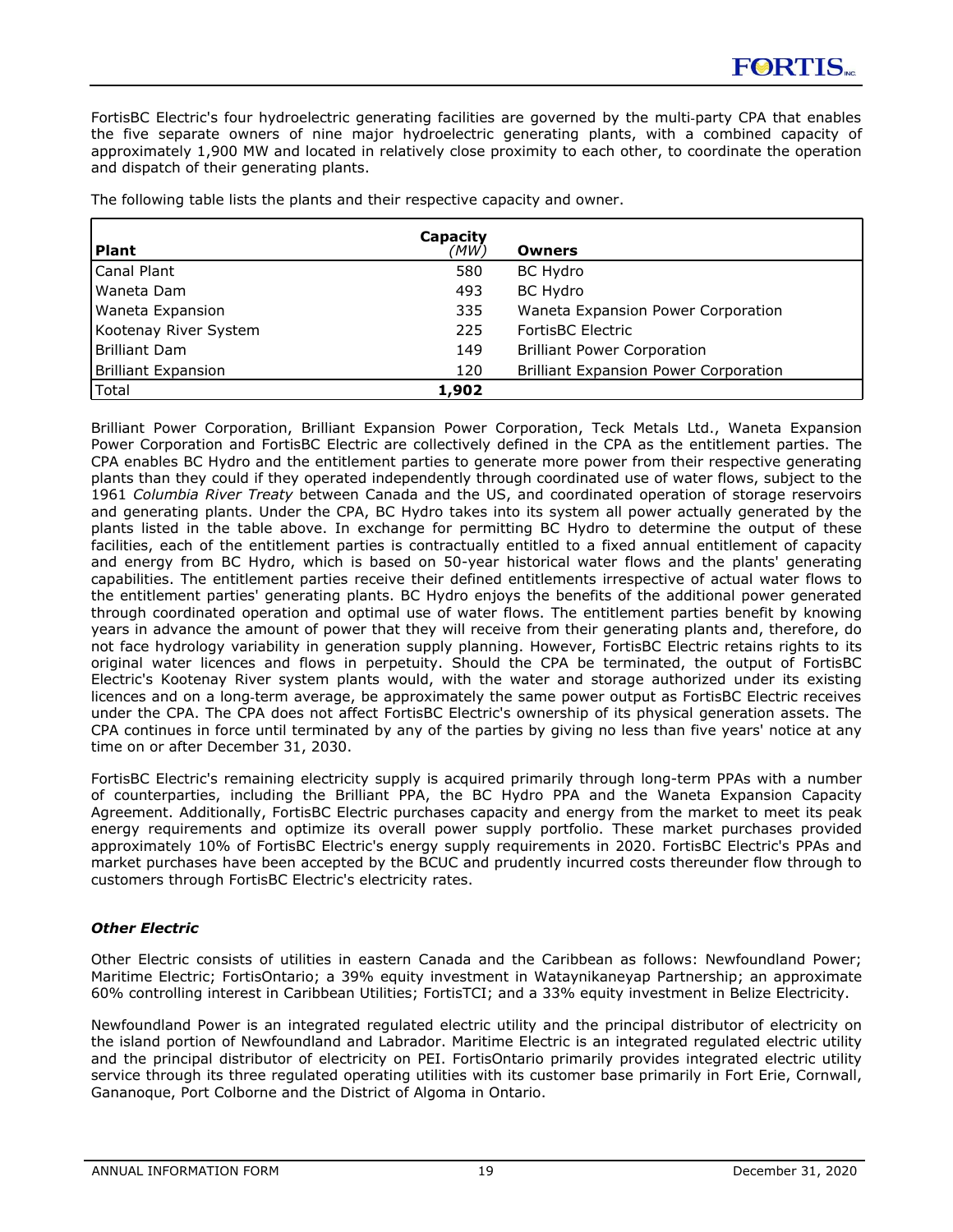The Wataynikaneyap Partnership has a mandate of connecting 17 remote First Nations Communities in Northwestern Ontario to the electricity grid. The partnership is equally owned by 24 First Nations communities (51%), in partnership with FortisOntario (39%) and Algonquin Power & Utilities Corp. (10%). FortisOntario is responsible for construction, management and operation of the transmission line. Construction began on the project in 2019 and the first transmission tower was erected and substation ground grid installed in the third quarter of 2020. The project is on track for completion by the end of 2023.

Caribbean Utilities is an integrated regulated electric utility and the sole provider of electricity on Grand Cayman, Cayman Islands. FortisTCI is an integrated regulated electric utility on the Turks and Caicos Islands. Belize Electricity is an integrated electric utility and the principal distributor of electricity in Belize. Belize Electricity is excluded from the discussion of this segment as Fortis holds a 33% minority interest in this entity.

The following table sets out the customers, installed generating capacity, peak demand and kilometers of T&D lines for the segment.

|                                    | <b>Customers</b> | <b>Peak</b><br><b>Demand</b><br>(MW) | <b>T&amp;D Lines</b><br>(circuit km) | Generating<br>Capacity<br>(MW) | <b>Resource Type(s)</b>    |
|------------------------------------|------------------|--------------------------------------|--------------------------------------|--------------------------------|----------------------------|
| Newfoundland Power                 | 270,000          | 1,356                                | 12,500                               | 143                            | Hydroelectric, Gas, Diesel |
| <b>IMaritime Electric</b>          | 84,000           | 287                                  | 6,300                                | 130                            | Thermal, Diesel            |
| FortisOntario <sup>(1)</sup>       | 67,000           | 258                                  | 3,500                                |                                | Natural Gas Cogeneration   |
| Caribbean Utilities <sup>(2)</sup> | 31,000           | 109                                  | 800                                  | 161                            | <b>Diesel</b>              |
| l FortisTCI                        | 15,000           | 40                                   | 700                                  | 91                             | Diesel                     |
| Total                              | 467,000          | 2,050                                | 23,800                               | 530                            |                            |

*(1) FortisOntario also owns a 10% interest in certain regional electric distribution companies serving approximately 40,000 customers.*

*(2) Includes 24 km of high-voltage submarine cable*

#### Market and Sales

Electricity sales attributable to Other Electric were 9,175 GWh in 2020, compared to 9,366 GWh in 2019. Revenue was \$1,485 million in 2020, compared to \$1,467 million in 2019.

The following table compares the composition of revenue and electricity sales by customer class for Other Electric in 2020 and 2019.

|                     | Revenue $(\% )$ | GWh Sales $(%)$ |       |       |
|---------------------|-----------------|-----------------|-------|-------|
|                     | 2020            | 2019            | 2020  | 2019  |
| Residential         | 58.7            | 56.0            | 57.3  | 55.4  |
| <b>I</b> Commercial | 37.4            | 40.1            | 39.1  | 41.2  |
| Industrial          | 1.9             | 1.9             | 2.7   | 2.6   |
| Other $(1)$         | 2.0             | 2.0             | 0.9   | 0.8   |
| <b>Total</b>        | 100.0           | 100.0           | 100.0 | 100.0 |

*(1) Includes revenue from sources other than from the sale of electricity*

#### Power Supply

### *Newfoundland Power*

Approximately 93% of Newfoundland Power's energy requirements are purchased from NL Hydro with the remaining 7% generated by Newfoundland Power generating facilities. The principal terms of the supply arrangements with NL Hydro are regulated by the PUB on a basis similar to that upon which Newfoundland Power's service to its customers is regulated.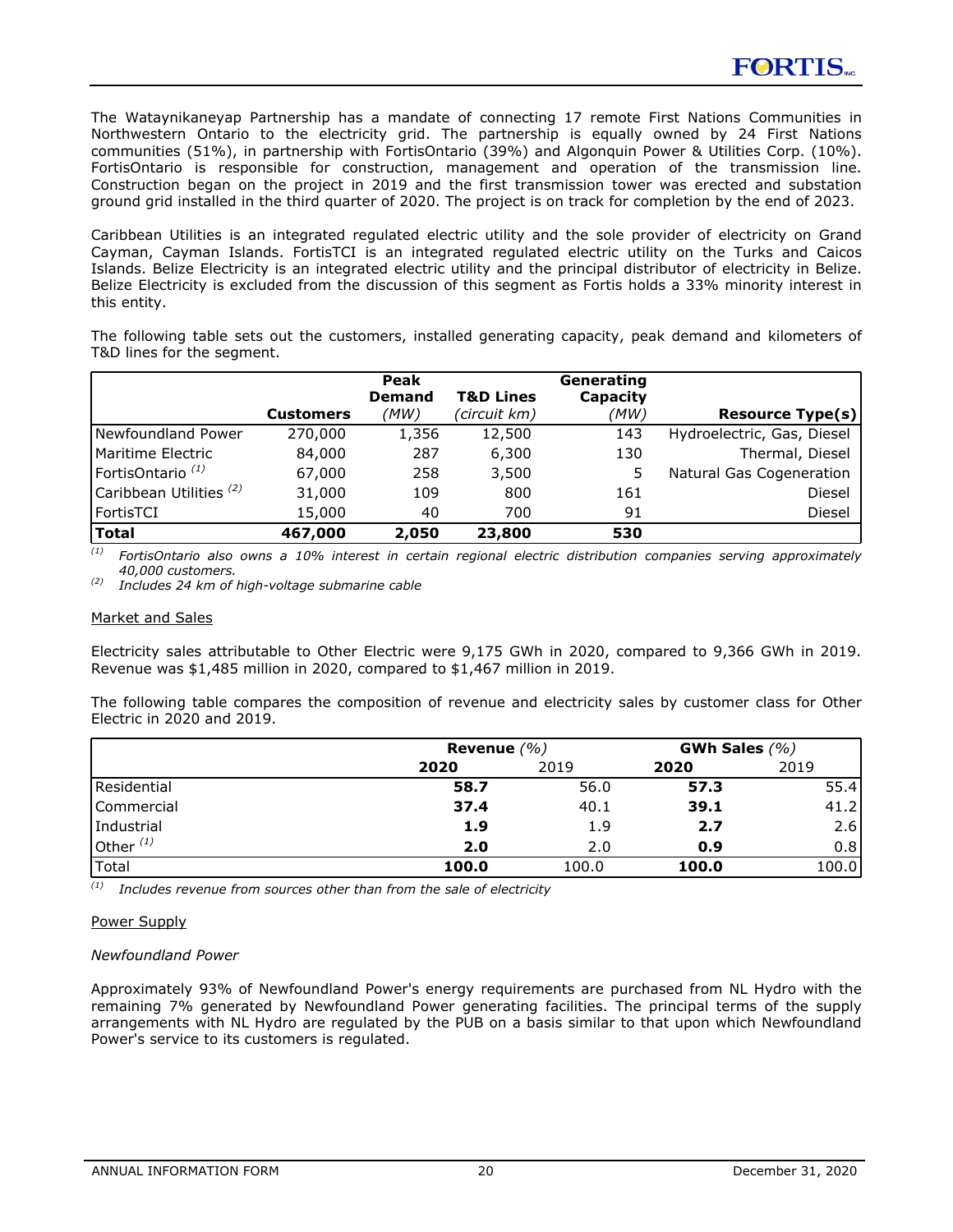NL Hydro charges Newfoundland Power for purchased power and includes charges for both demand and energy purchased. The demand charge is based on applying a rate to the peak-billing demand for the most recent winter season. The energy charge is a two-block charge with a higher second-block charge set to reflect NL Hydro's marginal cost of generating electricity.

The completion of Nalcor Energy's \$13.1 billion Muskrat Falls hydroelectric generation development and associated transmission assets is further delayed and is now expected in September 2021. Energy from the Muskrat Falls project is expected to supply a significant portion of NL Hydro's electricity requirements, and in turn, Newfoundland Power's electricity requirements. Uncertainty remains regarding supply adequacy and reliability of the province of Newfoundland and Labrador's electrical system after commissioning. The amount and timing of any future wholesale electricity rate changes, including those associated with the Muskrat Falls project, are uncertain; however, future increases in supply costs from NL Hydro are expected to increase electricity rates that Newfoundland Power charges to its customers.

#### *Maritime Electric*

Maritime Electric is interconnected to the Province of New Brunswick via four provincially owned submarine cables with a total capacity of 560 MW. The company purchases its power supply requirements through various Energy Purchase Agreements from NB Power, a New Brunswick Crown corporation and renewable energy produced on PEI by facilities owned by the PEI Energy Corporation. Company-owned on-Island generation stations totalling 130 MW are used primarily for peaking, submarine-cable loading issues and emergency purposes.

Maritime Electric has the following contracts with NB Power: (i) an energy supply agreement covering the period March 1, 2019 to December 31, 2026; (ii) a transmission capacity contract allowing Maritime Electric to reserve 30 MW of capacity to PEI expiring November 2032; and (iii) an entitlement agreement for approximately 4.55% of the output from NB Power's Point Lepreau Nuclear Generating Station for the life of the unit. The company also has several renewable energy contracts with the PEI Energy Corporation for the purchase of energy for remaining periods ranging from two to 16 years.

As part of Maritime Electric's entitlement agreement for the Point Lepreau Nuclear Generating Station, it is required to pay its share of the capital and operating costs of the unit.

### *FortisOntario*

The power requirements of FortisOntario's service territories are met through various sources. Canadian Niagara Power purchases its power requirements for Fort Erie and Port Colborne from IESO, purchases approximately 75% of energy requirements in the Gananoque region from Hydro One Networks Inc., and the remaining 25% from five hydroelectric generating plants owned by EO Generation LP. Algoma Power purchases its energy requirements primarily from IESO.

Under the Standard Supply Code of the Ontario Energy Board, Canadian Niagara Power and Algoma Power are obligated to provide Standard Service Supply to all its customers who do not choose to contract with an electricity retailer. This energy is provided to customers at either regulated or market prices.

Cornwall Electric purchases substantially all of its power requirements from Hydro-Québec Energy Marketing under a new contract that commenced in January 2020 and expires in December 2030. The new contract provides a minimum of 537 GWh of energy per year and up to 145 MW of capacity at any one time.

### *Caribbean Utilities*

Caribbean Utilities relies upon in-house diesel-powered generation to produce electricity for its customers. Caribbean Utilities is party to primary and secondary fuel supply contracts with two different suppliers from whom it is committed to purchasing 60% and 40%, respectively, of its diesel fuel requirements for its diesel-powered generating plant. Caribbean Utilities executed two 24-month fuel supply contracts in June 2018 with the option to renew for two additional terms of 18 months at the end of each term. In June 2020 Caribbean Utilities exercised its option to renew for 18 months.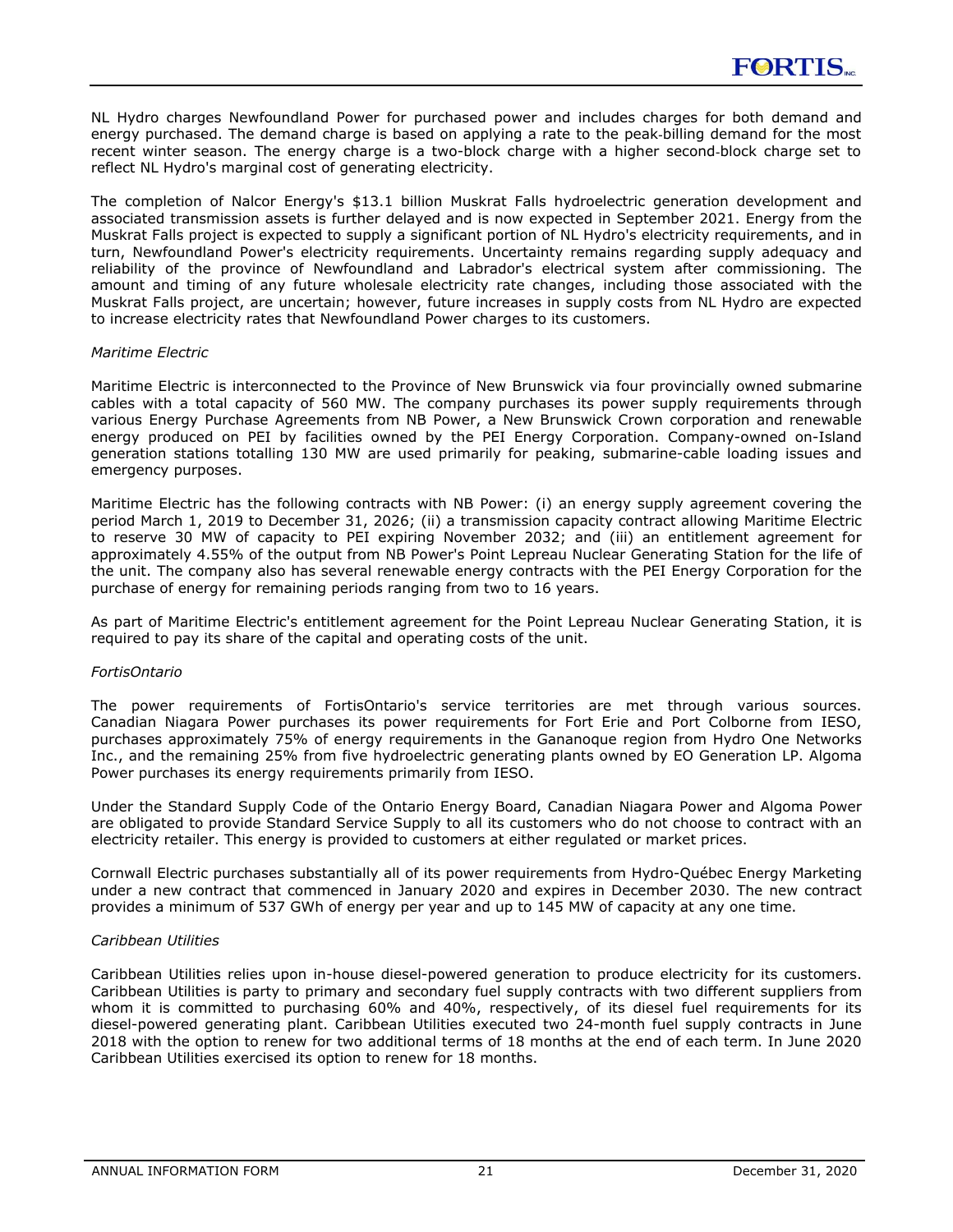### <span id="page-22-0"></span>*FortisTCI*

FortisTCI relies upon in-house diesel-powered generation to produce electricity for its customers. FortisTCI has installed 1 MW of rooftop solar in partnership with nine commercial customers through its Utility Owned Renewable Energy Program. The company continues to engage with the Government of the Turks and Caicos Islands on the progress of the draft Electricity (Amendment) Bill, designed to enable the development of renewable energy within the country.

FortisTCI has contract with a major supplier for all of its diesel fuel requirements associated with the generation of electricity. The approximate fuel requirements under this contract are 64 million litres per annum.

### **Non-Regulated**

### *Energy Infrastructure*

The Corporation's Energy Infrastructure segment consists of a natural gas storage facility in British Columbia (Aitken Creek) and three hydroelectric generation facilities in Belize with a combined capacity of 51 MW held through the Corporation's subsidiary BECOL. In April 2019 Fortis sold its 51% ownership interest in longterm contracted generation assets in British Columbia, the Waneta Expansion.

Aitken Creek is the only underground natural gas storage facility in British Columbia with a total working gas capacity of 77 billion cubic feet. Fortis holds a 93.8% ownership interest in Aitken Creek through its subsidiary ACGS, acquired in 2016. ACGS contracts with third parties for both lease and park transactions and also holds its own proprietary capacity.

Generation assets in Belize consist of three hydroelectric generating facilities. All of the output of these facilities is sold to Belize Electricity under 50-year PPAs expiring in 2055 and 2060.

#### Market and Sales

Energy sales were 229 GWh in 2020, compared to 144 GWh in 2019. Revenue was \$88 million in 2020, compared to \$82 million in 2019.

#### *Corporate and Other*

The Corporate and Other segment captures expense and revenue items not specifically related to any reportable segment and those business operations that are below the required threshold for segmented reporting including net corporate expenses of Fortis.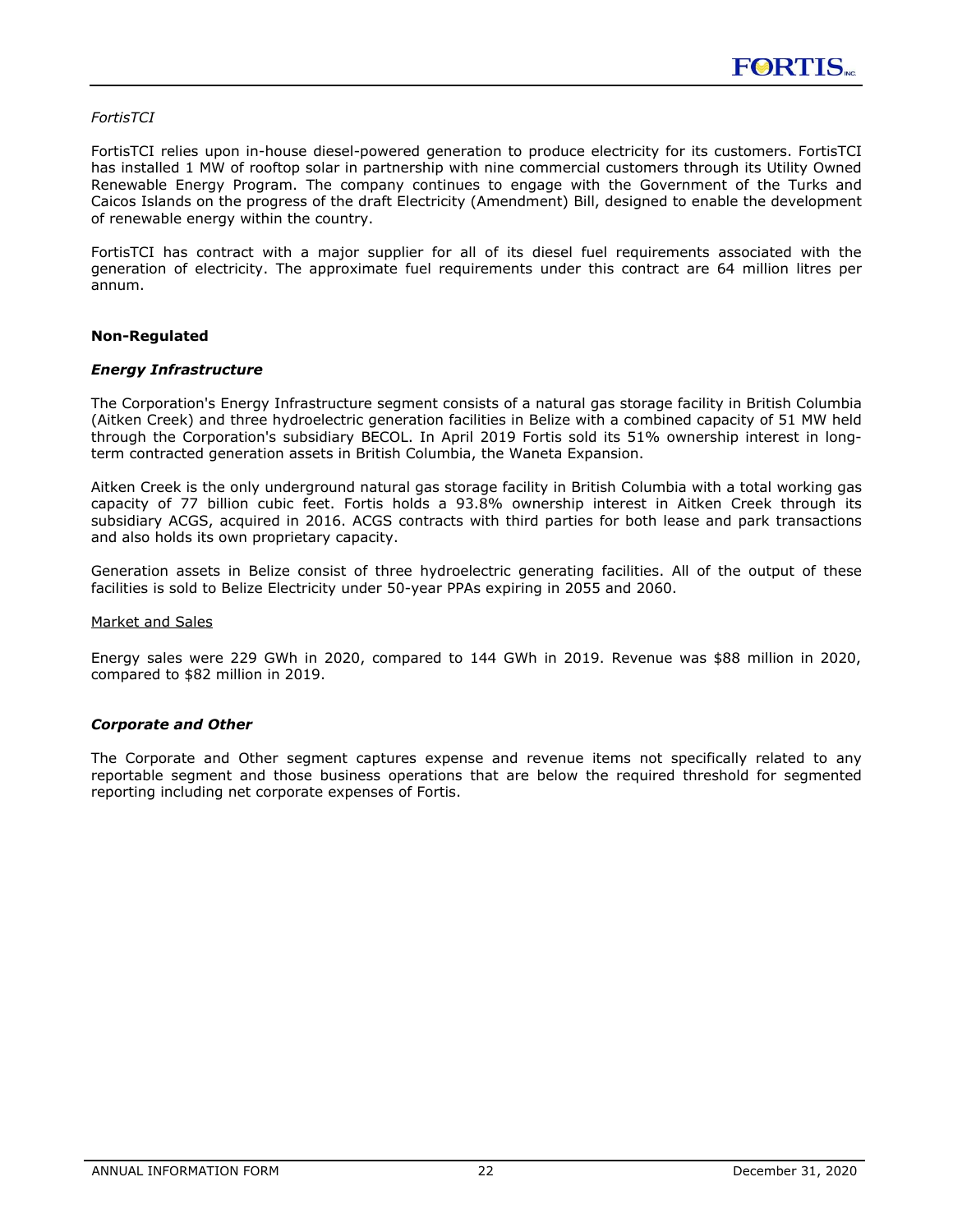### <span id="page-23-0"></span>**HUMAN RESOURCES**

Fortis and its subsidiaries have 8,961 employees, with 53% in Canada, 42% in the US and 5% in other countries. The following table provides the breakdown of employees by reportable segment.

|                                    | <b>Employees</b> | <b>Participation</b><br>ın a<br><b>Collective</b><br>Agreement | Union $(s)$     | Collective Agreement(s)<br>Expiry Date(s) |
|------------------------------------|------------------|----------------------------------------------------------------|-----------------|-------------------------------------------|
| Regulated Utilities                |                  |                                                                |                 |                                           |
| l ITC                              | 699              | None                                                           |                 |                                           |
| UNS Energy                         | 2,057            | 50%                                                            | <b>IBEW</b>     | June 2021 - February 2025                 |
| l Central Hudson                   | 1,061            | 57%                                                            | <b>IBEW</b>     | March 2021 - April 2022                   |
| FortisBC Energy <sup>(1)</sup>     | 1.954            | 61%                                                            | IBEW, MoveUP    | March 2019 $^{(2)}$ – June 2023           |
| l FortisAlberta                    | 1,085            | 79%                                                            | <b>UUWA</b>     | December 2020 $(3)$                       |
| l FortisBC Electric                | 560              | 70 %                                                           | IBEW, MoveUP    | January 2021 $^{(4)}$ – June 2023         |
| $\,$ Other Electric $^{(5)}$       | 1,422            | 39 %                                                           | CUPE, IBEW, PWU | January 2022 - December 2023              |
| Non-Regulated                      |                  |                                                                |                 |                                           |
| Energy Infrastructure (6)          | 68               | None                                                           |                 |                                           |
| Corporate and Other <sup>(7)</sup> | 55               | None                                                           |                 |                                           |
| Total                              | 8,961            | 52%                                                            |                 |                                           |

*(1) Includes employees at FHI*

*(2) The collective agreement between FortisBC Energy and IBEW covering 565 FortisBC Energy employees expired on March 31, 2019 and is currently under renegotiation. Mediation was initiated in May 2020 and is ongoing. Operations have not been impacted to date.*

*(3) The collective agreement between FortisAlberta and the UUWA expired on December 31, 2020 and is currently under renegotiation.*

*(4) The collective agreement between FortisBC Electric and IBEW covering 192 FortisBC Electric employees expired on January 31, 2021 and is currently under renegotiation.*

*(5) Includes employees at Newfoundland Power, Maritime Electric, FortisOntario, Caribbean Utilities and FortisTCI. Excludes Belize Electricity.*

*(6) Includes employees at Aitken Creek (staffed by FortisBC Midstream Inc.), BECOL and FortisBC Alternative Energy Services Inc.*

*(7) Employees at Fortis Inc.*

The Corporation's culture is built on safety, diversity and integrity. Fortis employees are driven to make good decisions, work hard and work safely. Fortis and its utilities respect their employees' freedom to associate and strive to maintain positive and constructive relationships with labour associations and unions.

The Corporation's subsidiaries are required to develop and retain skilled workforces for their operations. Many of the employees of the Corporation's utilities possess specialized skills and training and Fortis must compete in the marketplace for these workers. The Corporation's significant capital plan may present challenges to ensure its utilities have the qualified workforce necessary to complete the capital work initiatives.

# **LEGAL PROCEEDINGS AND REGULATORY ACTIONS**

There are no legal proceedings that involve a claim for damages exceeding 10% of the Corporation's current assets in respect of which the Corporation is or was a party, or in respect of which any of the Corporation's property is or was the subject during the year ended December 31, 2020, nor are there any such proceedings known to the Corporation to be contemplated.

Information related to the Corporation's legal proceedings can be found in Note 28 of the Financial Statements, which are incorporated by reference in this AIF and available on SEDAR and EDGAR.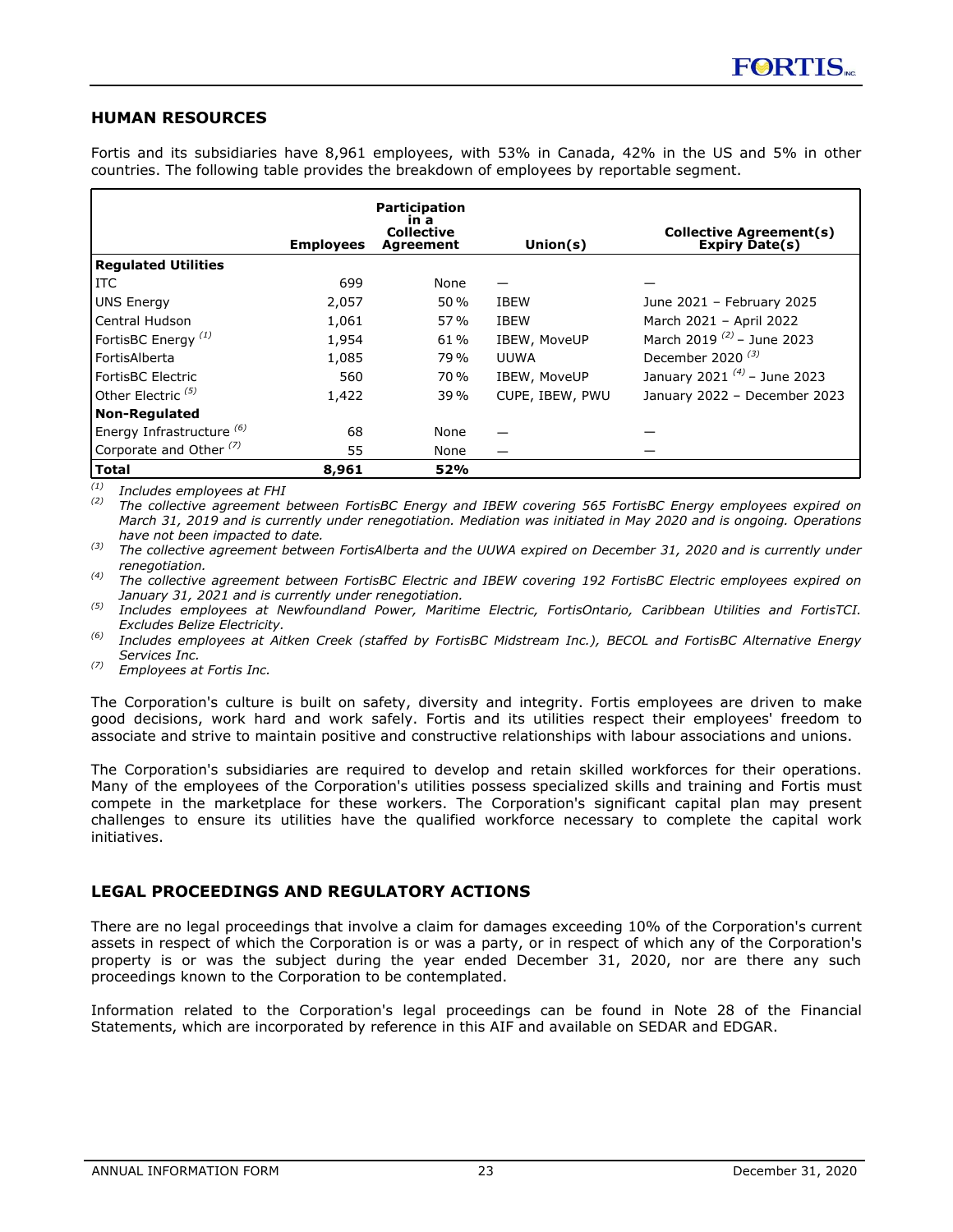<span id="page-24-0"></span>The Corporation's utilities operate under a cost of service regulation, in combination with performance-based rate-setting mechanisms in certain jurisdictions, and are regulated by the regulatory body in their respective operating jurisdiction. During the year ended December 31, 2020, there have not been any: (i) penalties or sanctions imposed against the Corporation by a court relating to securities legislation or by a securities regulatory authority; (ii) other penalties or sanctions imposed by a court or regulatory body against the Corporation that would likely be considered important to a reasonable investor in making an investment decision; or (iii) settlement agreements entered into by the Corporation before a court relating to securities legislation or with a securities regulatory authority.

For information with respect to the nature of regulation and material regulatory decisions and applications associated with each of the Corporation's utilities, refer to the "Regulatory Highlights" section of the MD&A and to Notes 2 and 8 of the Financial Statements, each of which are incorporated by reference in this AIF and available on SEDAR and EDGAR.

# **RISK FACTORS**

For information with respect to the Corporation's business risks, refer to the "Business Risks" section of the MD&A, which is incorporated by reference in this AIF and available on SEDAR and EDGAR.

# **SUSTAINABILITY**

Fortis is committed to being a strong energy partner for its communities by operating in an environmentally and socially responsible manner. The Corporation is focused on maintaining infrastructure to deliver energy more efficiently and to facilitate the delivery of cleaner energy. Fortis believes that responsible environmental and sustainability management not only creates business value, but it is also good for the planet and our customers.

To bring focus and accountability to sustainability, oversight has been integrated into each senior level of responsibility at Fortis. The Board is responsible for risk management oversight and ensuring that business is conducted to meet high standards of environmental and social responsibility. The Governance and Sustainability Committee of the Board is responsible for overseeing governance structure and sustainability practices, including reviewing programs designed to promote corporate citizenship and environmental and social responsibility. The Executive Vice President, Sustainability and Chief Human Resource Officer is responsible for enterprise-wide sustainability and stewardship. Local management teams and boards of directors at each of the Corporation's utilities are responsible for operational aspects of sustainability. Sustainability performance impacts how all Fortis executives are compensated.

Fortis is primarily an energy delivery company with 93% of its assets dedicated to this function. This focus on energy delivery presents a unique opportunity to facilitate the delivery of cleaner energy to customers and naturally limits our impact on the environment when compared with energy generation intensive businesses. Although Fortis has limited fossil-fuel generation exposure, the Corporation is committed to reducing carbon emissions and delivering more sustainable energy to our customers.

The Corporation's direct GHG emissions come primarily from its generation assets, including fossil fuelbased generation representing 5% of the Corporation's total assets. In September 2020 the Corporation announced it is building on its low emissions profile by establishing a corporate-wide target to reduce carbon emissions by 75% by 2035 from a 2019 base year. Fortis expects to achieve the target through delivering on TEP's goals to reduce carbon emissions, described below. TEP is the Corporation's primary owner of fossil fuel-based generation. Clean energy initiatives across the Corporation's other utilities will also contribute to achieving this goal.

TEP has set a target to reduce carbon emissions by 80% by 2035. Key elements of the plan include adding approximately 2,400 MW of new wind and solar power systems and 1,400 MW of energy storage systems. TEP also plans to exit coal generation by ramping down and ultimately retiring TEP's two units at the coalfired Springerville Generating Station in 2027 and 2032. This timeline will allow TEP to reduce the plant's workforce through attrition while providing time for the company to help the local community minimize the impact of the units' retirement.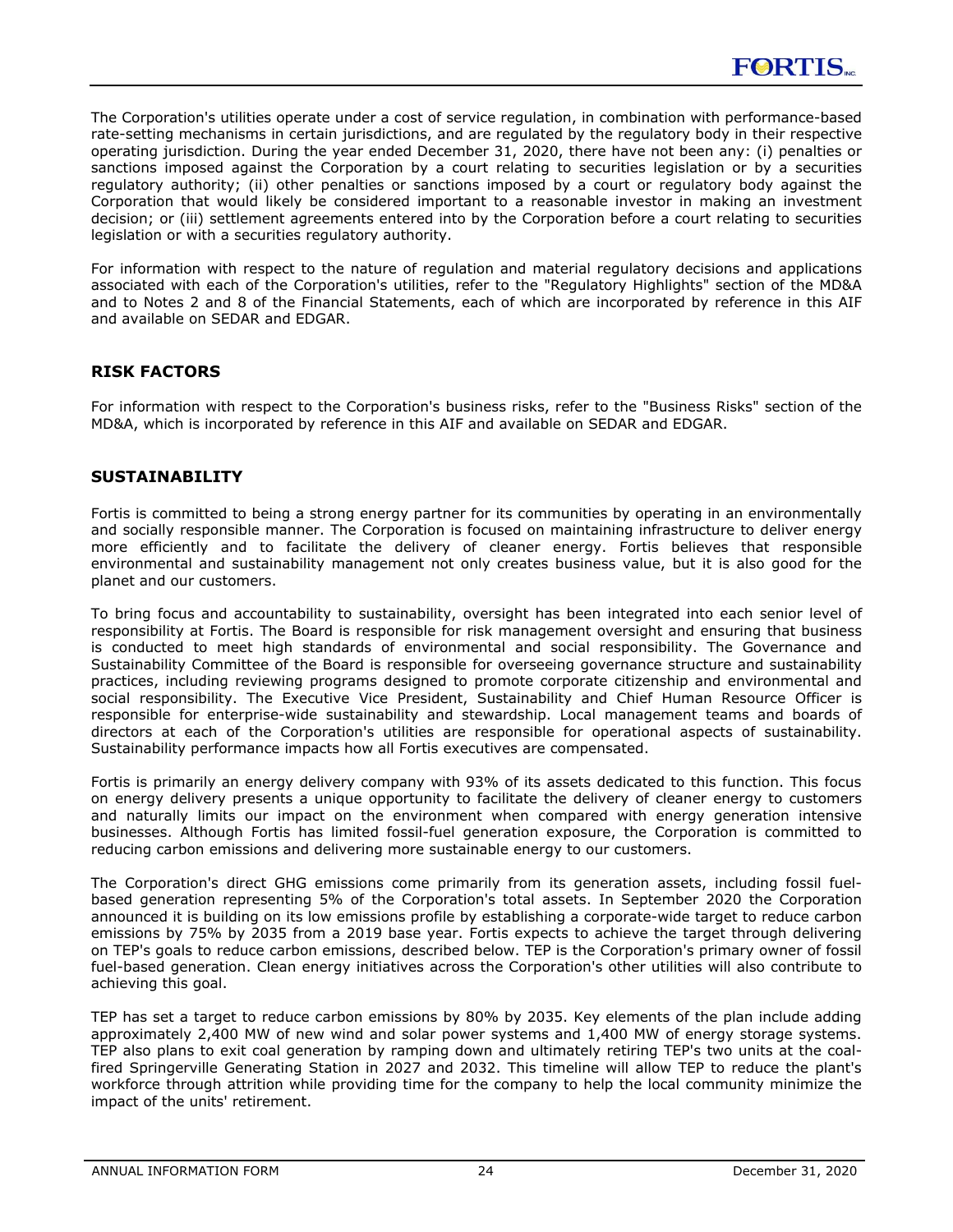<span id="page-25-0"></span>FortisBC Energy and FortisBC Electric have set a combined goal to reduce GHG emissions associated with customers' energy use by 30% by the year 2030. To achieve this objective, the utilities will focus on tripling investment in energy efficiency projects, increasing renewable natural gas supply and focusing on low and zero-carbon vehicles and transportation infrastructure. This overall GHG emission reduction target is supported by FortisBC Energy's aim to have 15% of its gas supply come from renewable sources by 2030.

The Corporation's environmental statement sets out its commitment to comply with all applicable laws and regulations relating to the protection of the environment, regularly conduct monitoring and audits of environmental management systems and seek feasible, cost-effective opportunities to decrease GHG emissions and increase renewable energy sources. The Fortis Sustainability Working Group, comprising key leaders from across the Fortis group of utilities, enables communication and sharing of information among the Corporation's utilities on sustainability performance, issues and opportunities. Each operating subsidiary has extensive environmental compliance programs aligned with the ISO 14001 standard, regularly reviews its environmental management systems and protocols, strives for continual performance improvement and sets and reviews its own environmental objectives, targets and programs. The Fortis Operating Group, a group of senior operational executives from all utilities, meets regularly to share best practices and identify opportunities for collaboration on a range of topics including environment, health and safety.

### **Social and Environmental Policies**

The Corporation and its utilities each have a range of social and environmental policies, programs and practices. Fortis has a Code of Conduct which is guided by the Corporation's purpose and values and sets out standards for the ethical conduct of its business, applicable to all of its directors, officers and employees, and to the extent feasible also to its consultants, contractors and representatives. The core principles of the Fortis Code of Conduct apply universally across the organization, with each operating subsidiary adopting its own substantially similar Code. Fortis and its utilities hold regular Code of Conduct employee training; and all Fortis employees annually certify compliance.

The Code of Conduct is supported by other policies that outline the behaviour expected from management and employees, including the Anti-Corruption Policy and Respectful Workplace Policy. All Fortis operating subsidiaries have policies in place that uphold the Corporation's values as contained in these policies and demonstrate their commitment to ensuring equal opportunity and providing safe, respectful work environments.

Each Fortis operating subsidiary has a Whistleblower Policy to support the reporting of conduct that may breach the subsidiary's Code of Conduct or other workplace policies.

The Corporation's operating subsidiaries are also responsible for implementing policy frameworks that reflect their unique operations and jurisdictions, while addressing certain common priority areas, including: occupational health and safety; environmental stewardship; non-discrimination and equal opportunity in hiring and promotion; and support of local communities.

The Corporation's Board and Executive Diversity Policy describes the principles and objectives for diversity among the Board and executive leadership, including a commitment to maintaining a Board where at least one-third of its independent directors are represented by each gender. Currently, 40% of the Corporation's directors and 42% of its executive leadership team are female. 60% of Fortis utilities have either a female president or female board chair.

Advancing inclusion and diversity is a priority at Fortis. In 2019 the Corporation adopted a formal Inclusion and Diversity Commitment that applies to all employees at Fortis and its operating subsidiaries. The commitment is supported by a framework built upon three pillars - talent, culture and community. Within the framework each utility develops an action plan specific to its inclusion and diversity priorities in addition to an overarching three-year action plan that articulates enterprise initiatives focused on creating equal pathways to leadership, strengthening inclusion and diversity accountability and modelling thought leadership. An Inclusion and Diversity Council with diverse, senior level representation from across the Fortis organization guides the inclusion and diversity strategy and its implementation.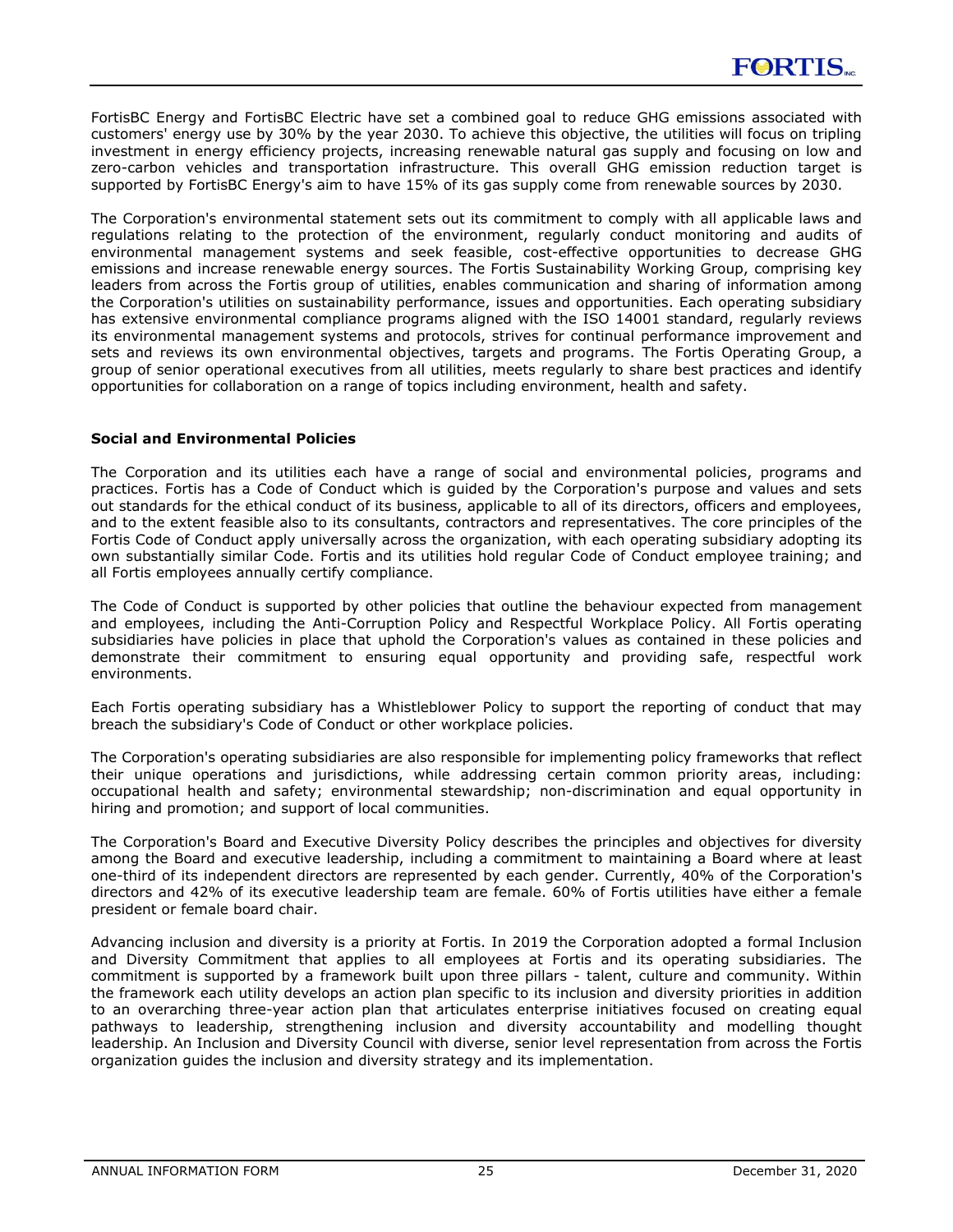### <span id="page-26-0"></span>**Sustainability Regulation and Environmental Contingencies**

As part of the regulatory process, operating subsidiaries engage with stakeholders, including community groups, regulators and customers, to consult on the potential environmental impact of their operations. Fortis and its subsidiaries are subject to various federal, provincial, state and municipal laws, regulations and guidelines relating to the protection of the environment. Environmental compliance involves significant operating and capital costs. At the Corporation's regulated utilities, prudently incurred costs associated with environmental protection and compliance are generally eligible for recovery in customer rates.

The following environmental contingencies have been made as of December 31, 2020:

*Mine Reclamation at Generation Facilities Not Operated by TEP*. TEP pays ongoing reclamation costs related to coal mines that supply generation facilities in which TEP has an ownership interest but does not operate. TEP is permitted to fully recover these costs from customers and, accordingly, these costs are deferred as a regulatory asset.

TEP is liable for a portion of final mine reclamation costs upon closure of the mines servicing San Juan and Four Corners. TEP's estimated share of final mine reclamation costs at both mines is \$61 million (US\$48 million) upon expiration of the related coal supply agreements, which expire in 2022 and 2031, respectively. An aggregate liability balance related to San Juan and Four Corners final mine reclamation of \$51 million (US\$40 million) and \$47 million (US\$36 million) as at December 31, 2020 and 2019, respectively, was recognized on the balance sheet.

*Former Manufactured Gas Plant Facilities*. Environmental regulations require Central Hudson to investigate sites at which Central Hudson or its predecessors once owned and/or operated manufactured gas plants and, if necessary, remediate these sites. Central Hudson accrues for remediation costs based on the amounts that can be reasonably estimated. As at December 31, 2020, an obligation of \$95 million (US\$75 million) was recognized. Central Hudson has notified its insurers and intends to seek reimbursement where insurance coverage exists. Further, as authorized by the NYPSC, Central Hudson is currently permitted to defer, for future recovery from customers, differences between actual costs for manufactured gas plant site investigation and remediation and the associated rate allowances.

# **CAPITAL STRUCTURE AND DIVIDENDS**

### **Description of Capital Structure**

The authorized share capital of the Corporation consists of an unlimited number of common shares without nominal or par value, an unlimited number of first preference shares without nominal or par value, and an unlimited number of second preference shares without nominal or par value.

As at February 11, 2021, the Corporation had issued and outstanding 466.8 million common shares; 5.0 million First Preference Shares, Series F; 9.2 million First Preference Shares, Series G; 7.7 million First Preference Shares, Series H; 2.3 million First Preference Shares, Series I; 8.0 million First Preference Shares, Series J; 10.0 million First Preference Shares, Series K; and 24.0 million First Preference Shares, Series M.

For a summary of the terms and conditions of the Corporation's authorized securities, and trading information for the Corporation's publicly listed securities, refer to Exhibit "A" and Exhibit "B" of this AIF.

#### **Dividends and Distributions**

The declaration and payment of dividends on the Corporation's common shares and first preference shares are at the discretion of the Board. Dividends on the common shares are typically paid quarterly, on the first day of March, June, September and December of each year. Dividends on the Corporation's First Preference Shares, Series F, G, H, I, J, K and M are typically also paid quarterly.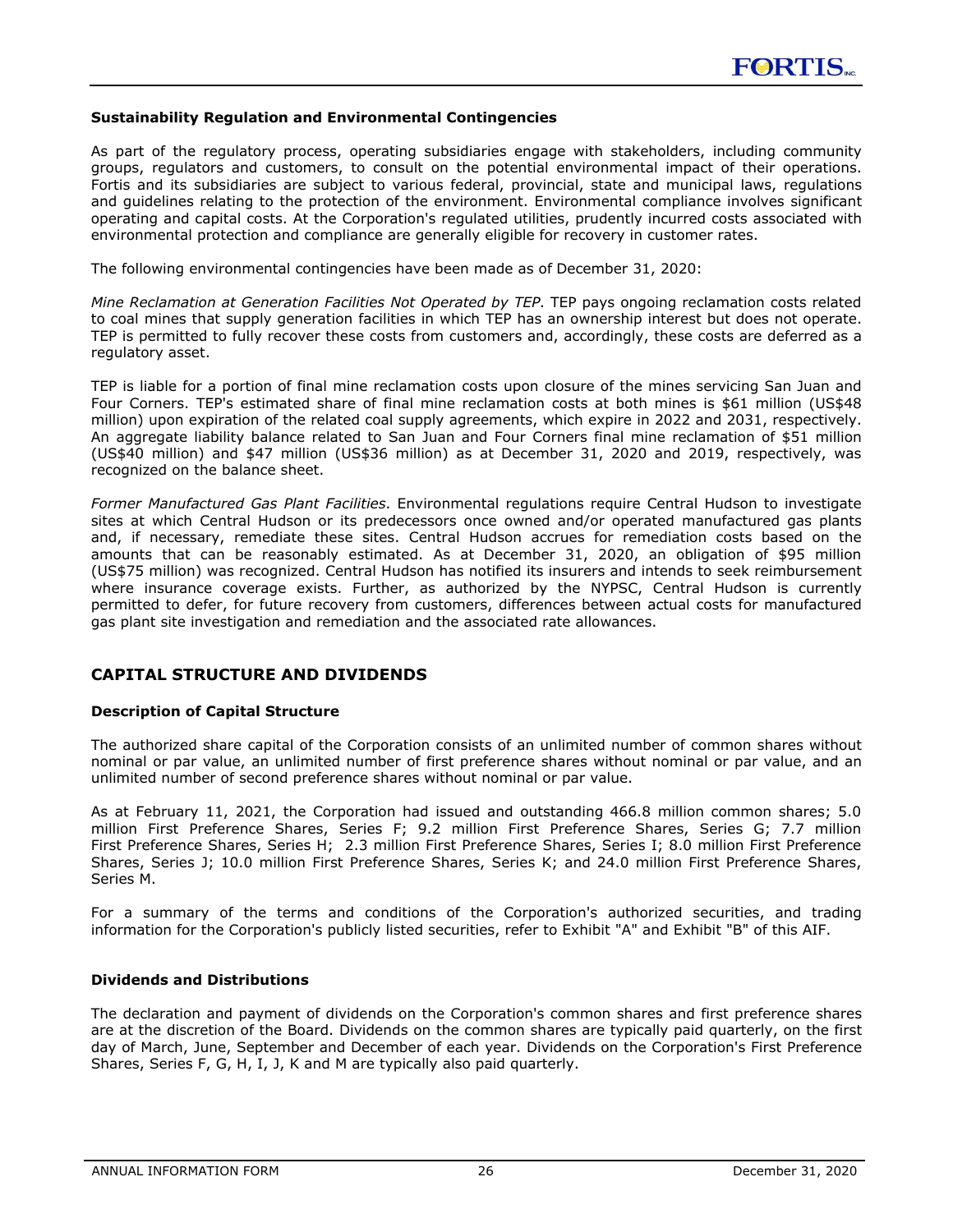<span id="page-27-0"></span>In September 2020 Fortis increased its quarterly dividend per common share 5.8% to \$0.505 per share, or \$2.02 on an annualized basis. In November 2020 the Board declared a first quarter 2021 dividend on the common shares of \$0.505 per share and on the First Preference Shares, Series F, G, H, I, J, K and M in accordance with the applicable prescribed rate. The first quarter dividends on the common shares and the First Preference Shares, Series F, G, H, I, J, K and M are to be paid on March 1, 2020 to holders of record as of February 16, 2021.

The following table summarizes the cash dividends declared per share for each of the Corporation's class of shares for the past three years.

|                                                  | 2020   | 2019   | 2018   |
|--------------------------------------------------|--------|--------|--------|
| Common Shares                                    | 1.9650 | 1.8550 | 1.7500 |
| First Preference Shares, Series F $^{(1)}$       | 1.2250 | 1.2250 | 1.2250 |
| First Preference Shares, Series G <sup>(2)</sup> | 1.0983 | 1.0983 | 1.0345 |
| First Preference Shares, Series H $^{(3)}$       | 0.5003 | 0.6250 | 0.6250 |
| First Preference Shares, Series I <sup>(4)</sup> | 0.4987 | 0.7771 | 0.7116 |
| First Preference Shares, Series $J^{(1)}$        | 1.1875 | 1.1875 | 1.1875 |
| First Preference Shares, Series K <sup>(5)</sup> | 0.9823 | 0.9823 | 1.0000 |
| First Preference Shares, Series M <sup>(6)</sup> | 0.9783 | 1.0133 | 1.0250 |

*(1) The dividend rate on the First Preference Shares, Series F and First Preference Shares, Series J are fixed and do not reset.*

*(2) The annual dividend per share was reset to \$1.0983 for the five-year period from September 1, 2018 up to but excluding September 1, 2023.*

*(3) The annual dividend per share was reset from \$0.6250 to \$0.4588 for the five-year period from June 1, 2020 up to but excluding June 1, 2025.*

*(4) The First Preference Shares, Series I are entitled to receive floating rate cumulative dividends, which rate will reset every quarter based on the then current three*‑*month Government of Canada Treasury Bill rate plus 1.45%.*

*(5) The Fixed Rate Reset First Preference Shares, Series K were issued in July 2013 at \$25.00 per share and were entitled to receive cumulative dividends in the amount of \$1.0000 per share per annum to but excluding March 1, 2019. The annual fixed dividend per share for the First Preference Shares, Series K was reset to \$0.9823 for the fiveyear period from March 1, 2019 to but excluding March 1, 2024.* 

*(6) The Fixed Rate Reset First Preference Shares, Series M were issued in September 2014 at \$25.00 per share and were entitled to receive cumulative dividends in the amount of \$1.0250 per share per annum for the first five years. The annual fixed dividend per share for the First Preference Shares, Series M was reset to \$0.9783 for the five-year period from December 1, 2019 to but excluding December 1, 2024.*

For purposes of the enhanced dividend tax credit rules contained in the *Income Tax Act* (Canada) and any corresponding provincial and territorial tax legislation, all dividends paid on common and preference shares after December 31, 2005 by Fortis to Canadian residents are designated as "eligible dividends". Unless stated otherwise, all dividends paid by Fortis hereafter are designated as "eligible dividends" for the purposes of such rules.

### *Debt Covenant Restrictions on Dividend Distributions*

The Trust Indenture pertaining to the Corporation's \$200 million Unsecured Debentures contains a covenant which provides that Fortis shall not declare or pay any dividends (other than stock dividends or cumulative preferred dividends on preferred shares not issued as stock dividends) or make any other distribution on its shares or redeem any of its shares or prepay subordinated debt if, immediately thereafter, its consolidated funded obligations would be in excess of 75% of its total consolidated capitalization.

The Corporation has \$500 million and \$1.3 billion of unsecured committed revolving corporate credit facilities, maturing in April 2021 and July 2024, respectively, that are available for general corporate purposes. The credit facilities contain a covenant that provides that Fortis shall not declare, pay or make any dividends or any other restricted payments if, immediately thereafter, its consolidated debt to consolidated capitalization ratio would exceed 65%.

As at December 31, 2020 and 2019, the Corporation was in compliance with its debt covenant restrictions pertaining to dividend distributions, as described above.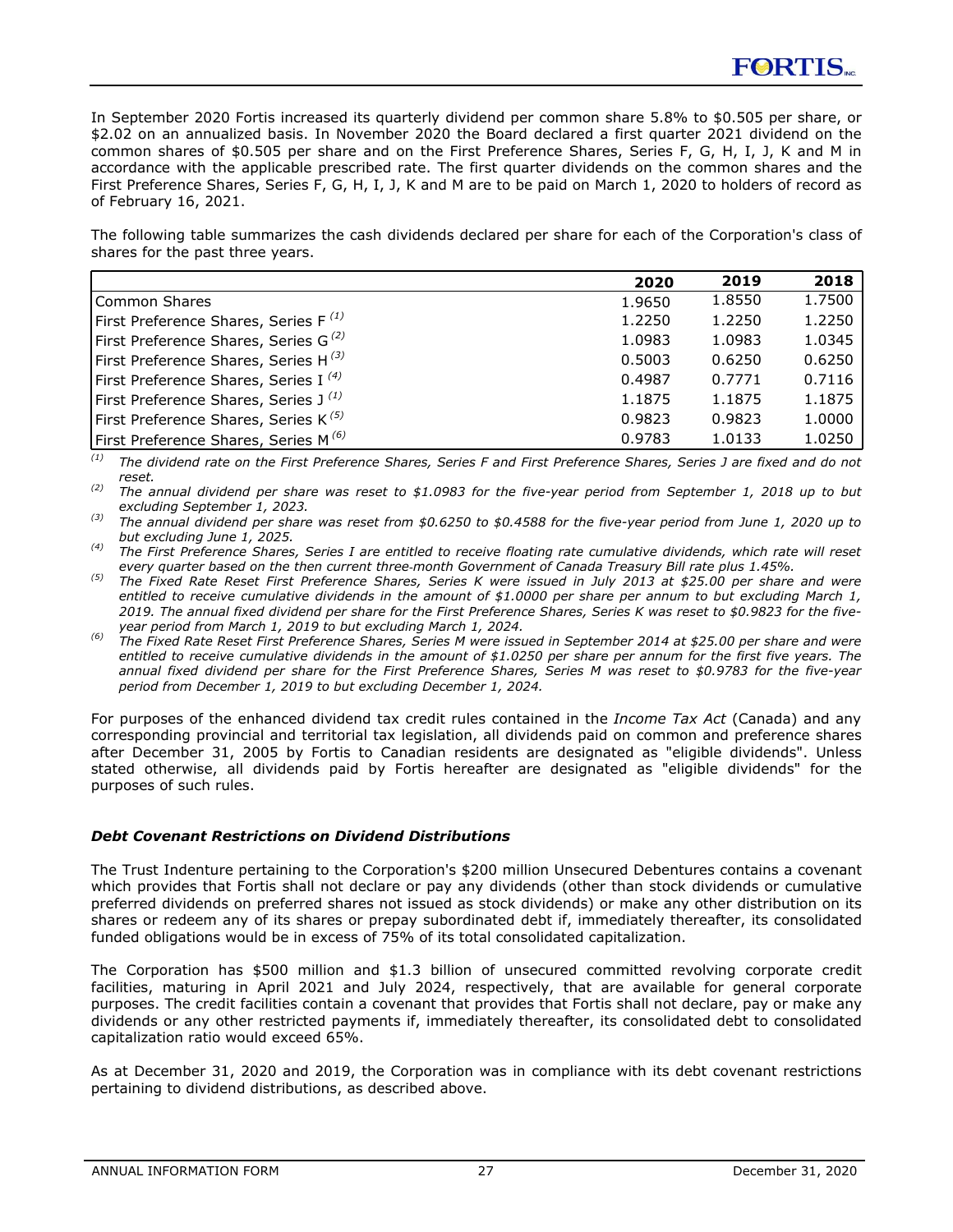### <span id="page-28-0"></span>**Credit Ratings**

Securities issued by Fortis and its utilities, that are currently rated, are rated by one or more credit rating agencies, namely DBRS Morningstar, S&P, Moody's and/or Fitch. The ratings assigned to securities issued by Fortis and its utilities are reviewed by the agencies on an ongoing basis. Credit and stability ratings are intended to provide investors with an independent measure of credit quality of an issue of securities and are not recommendations to buy, sell or hold securities. Ratings may be subject to revision or withdrawal at any time by the rating organization. The following table summarizes the Corporation's debt credit ratings as at February 11, 2021.

| <b>Company/Security</b>                                | <b>DBRS Morningstar</b> | <b>S&amp;P</b> | Moody's         |
|--------------------------------------------------------|-------------------------|----------------|-----------------|
| Fortis - Unsecured Debt $\sqrt{1/(2)}$                 | BBB (high), Positive    | BBB+, Negative | Baa3, Stable    |
| Caribbean Utilities - Unsecured Debt <sup>(3)</sup>    | A (low), Stable         | BBB+, Negative |                 |
| Central Hudson - Unsecured Debt <sup>(4)(5)</sup>      |                         | A-, Stable     | A3, Negative    |
| FortisAlberta - Unsecured Debt                         | A (low), Stable         | A-, Negative   | Baa1, Stable    |
| <b>FortisBC</b> Electric                               |                         |                |                 |
| Secured Debt                                           | A (low), Stable         |                |                 |
| <b>Unsecured Debt</b>                                  | A (low), Stable         |                | Baa1, Stable    |
| Commercial Paper                                       | R-1 (low), Stable       |                |                 |
| <b>FortisBC</b> Energy                                 |                         |                |                 |
| <b>Unsecured Debt</b>                                  | A, Stable               |                | A3, Stable      |
| <b>Commercial Paper</b>                                | R-1 (low), Stable       |                |                 |
| <b>ITC Holdings</b>                                    |                         |                |                 |
| Unsecured Debt <sup>(2)</sup>                          |                         | BBB+, Negative | Baa2, Stable    |
| Commercial Paper <sup>(2)</sup>                        |                         | A-2, Negative  | Prime-2, Stable |
| ITC Great Plains - First Mortgage Bonds <sup>(2)</sup> |                         | A, Negative    | A1, Stable      |
| ITC Midwest - First Mortgage Bonds <sup>(2)</sup>      |                         | A, Negative    | A1, Stable      |
| ITCTransmission - First Mortgage Bonds <sup>(2)</sup>  |                         | A, Negative    | A1, Stable      |
| Maritime Electric - Secured Debt                       |                         | A, Stable      |                 |
| METC - Secured Debt <sup>(2)</sup>                     |                         | A, Negative    | A1, Stable      |
| Newfoundland Power - First Mortgage Bonds              | A, Stable               |                | A2, Stable      |
| <b>TEP</b>                                             |                         |                |                 |
| Unsecured Debt <sup>(2)</sup>                          |                         | A-, Negative   | A3, Stable      |
| Unsecured Bank Credit Facility                         |                         |                | A3, Stable      |
| <b>UNS Electric</b>                                    |                         |                |                 |
| Unsecured Debt                                         |                         |                | A3, Stable      |
| Unsecured Bank Credit Facility                         |                         |                | A3, Stable      |
| UNS Gas - Unsecured Debt                               |                         |                | A3, Stable      |
| <b>UNS Energy - Unsecured Bank Credit Facility</b>     |                         |                | Baa1, Stable    |

*(1) Between March and August 2020, all three rating agencies affirmed the Corporation's credit ratings and outlooks. In May 2020 DBRS revised its outlook to positive from stable due to: (i) significant reduction of nonconsolidated corporate debt following the sale of a 51% interest in the Waneta Expansion and the \$1.2 billion common equity issuance in December 2019; (ii) solid consolidated credit metrics in 2019 and expected to continue in the near-tomedium term; and (iii) a continued strong business risk profile at regulated utilities.* 

*(2) In March 2020 S&P reaffirmed its outlook to remain negative due to the potential impacts over the next 6 to 12 months to the consolidated financial measures should the COVID-19 pandemic or macroeconomic downturn persist.*

*(3) In March 2020 S&P revised its outlook to negative from stable due to the COVID-19 pandemic and its potential impacts on Cayman's tourism industry.*

*(4) In October 2020 Moody's revised its outlook to negative from stable citing the company's capital program and the possible impact on financial metrics considering the current regulatory environment in New York State.*

*(5) Central Hudson's senior unsecured debt is also rated by Fitch at 'A-, stable'.*

DBRS Morningstar rates long-term debt instruments by rating categories ranging from AAA to D, which represents the range from highest to lowest quality of such securities. DBRS Morningstar's rating scale provides an opinion on the risk of default, which is the risk that an issuer with fail to satisfy its financial obligations in accordance with the terms under which an obligation has been issued. The ratings are also based on quantitative and qualitative considerations relevant to the issuer, and the relative ranking of claims. All rating categories other than AAA and D also contain subcategories of '(high)' or '(low)'. The absence of either a '(high)' or '(low)' designation indicates the rating is in the middle of a category.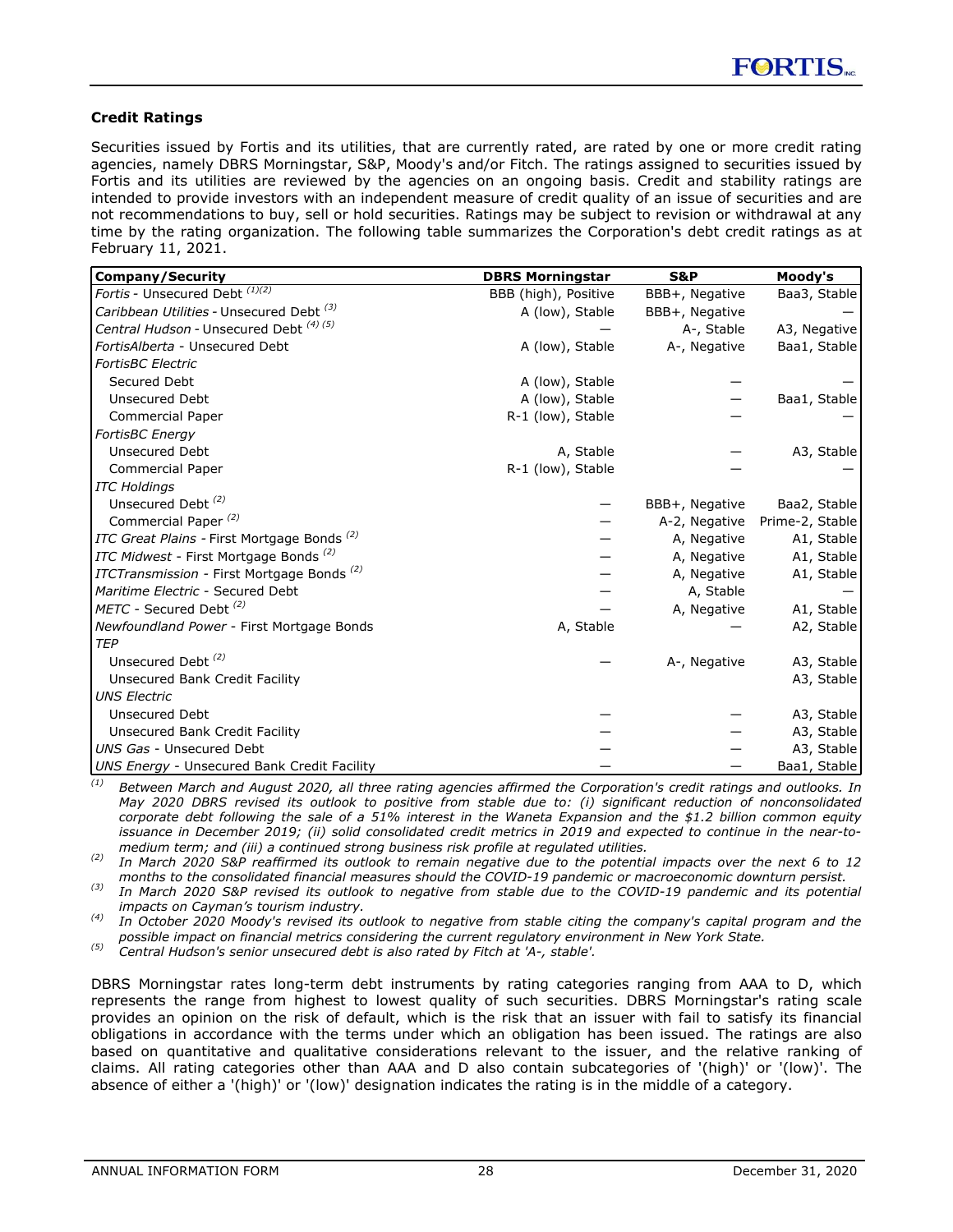According to DBRS Morningstar, a rating of A is assigned to a long-term debt instrument that has good credit quality, with the issuer having substantial capacity to pay its financial obligations, but credit quality is less than AA-rated instruments and may be vulnerable to future events, but qualifying negative factors are considered reasonable. A rating of BBB is assigned to a long-term debt instrument that has adequate credit quality, with the issuer considered having acceptable capacity to pay its financial obligations but may be vulnerable to future events.

DBRS Morningstar rates short-term debt on a rating scale that ranges from R-1 to D, which represents the range from highest to lowest quality of such securities. DBRS Morningstar also uses '(high)', '(middle)', or '(low)' designations to indicate the relative standing of securities within a particular rating category. Such modifiers are not added to ratings below R-2. According to DBRS Morningstar, a rating of R-1 (low) means that the short-term debt obligation has good credit quality, the issuer has substantial ability to repay shortterm debt obligations and may be vulnerable to future events, but qualifying negative factors are considered manageable.

S&P rates long-term debt on a rating scale that ranges from AAA to D, which represents the range from highest to lowest quality of such securities. S&P uses '+' or '-' designations to indicate the relative standing of securities within a particular rating category. Such modifiers are not added to ratings below CCC. S&P's long-term debt rating scale provides an opinion about the creditworthiness of an issuer with respect to the specific financial obligation and the issuer's capacity and willingness to meet its financial commitments on the obligation in accordance with its terms. According to S&P, a rating of A is assigned to long-term debt instruments that are somewhat more susceptible to the adverse effects of changes in circumstances and economic conditions than those in higher-rated categories. However, the issuer's capacity to meet its financial obligations is still strong. Debt instruments rated BBB exhibit adequate protection parameters. However, adverse economic conditions or changing circumstances are more likely to lead to a weakened capacity of the issuer to meet its financial commitments on the obligation.

S&P rates short-term obligations on a rating scale that ranges from A-1 to D, which represents the range from the highest to lowest quality of such securities. Within only the A-1 category may certain obligations be designated with a '+', indicating that the issuer's capacity to meet its financial commitments under these obligations is extremely strong. According to S&P, a short-term obligation rated A-2 is somewhat more susceptible to the adverse effects of changes in circumstances and economic conditions than obligations in higher rating categories. However, the issuer's capacity to meet its financial commitments on the short-term obligation is satisfactory.

Moody's rates long-term debt on a rating scale that ranges from Aaa to C, which represents the range from highest to lowest quality of such securities. In addition, Moody's applies numerical modifiers 1, 2 and 3 to each generic rating classification from Aa to Caa to indicate relative standing within such classification. The modifier 1 indicates that the security ranks in the higher end of its generic rating category, the modifier 2 indicates a mid-range ranking in its generic rating category and the modifier 3 indicates that the security ranks in the lower end of its generic rating category. Moody's states that its long-term debt ratings are opinions of relative risk of fixed-income obligations and reflect both the likelihood of default or impairment and any expected financial loss suffered in the event of default or impairment. According to Moody's, a rating of Baa is assigned to long-term debt instruments considered to be of medium-grade quality. Debt instruments rated Baa are subject to moderate credit risk and may possess certain speculative characteristics. Debt instruments rated A are considered upper-medium grade and are subject to low credit risk.

Moody's rates short-term debt on a rating scale that includes four designations. From highest to lowest relative repayment ability of rated issuers, such designations are Prime-1, Prime-2, Prime-3 and Not Prime. Short-term obligations with a Not Prime rating do not fall within any of the Prime rating categories. According to Moody's, a rating of Prime-2 means that an issuer has a strong ability to repay short-term debt obligations.

Fitch rates long-term debt on a rating scale that ranges from AAA to C, which represents the range from highest to lowest quality of such securities. Fitch uses +' or '-' designations to indicate the relative status of securities within a particular rating category. Such modifiers are not added to the AAA rating or to ratings below CCC. Fitch states that its credit ratings provide an opinion on the relative ability of an entity to meet its financial commitments under long-term obligations and address relative vulnerability to default. Fitch's credit ratings do not directly address any risk other than credit risk. According to Fitch, a long-term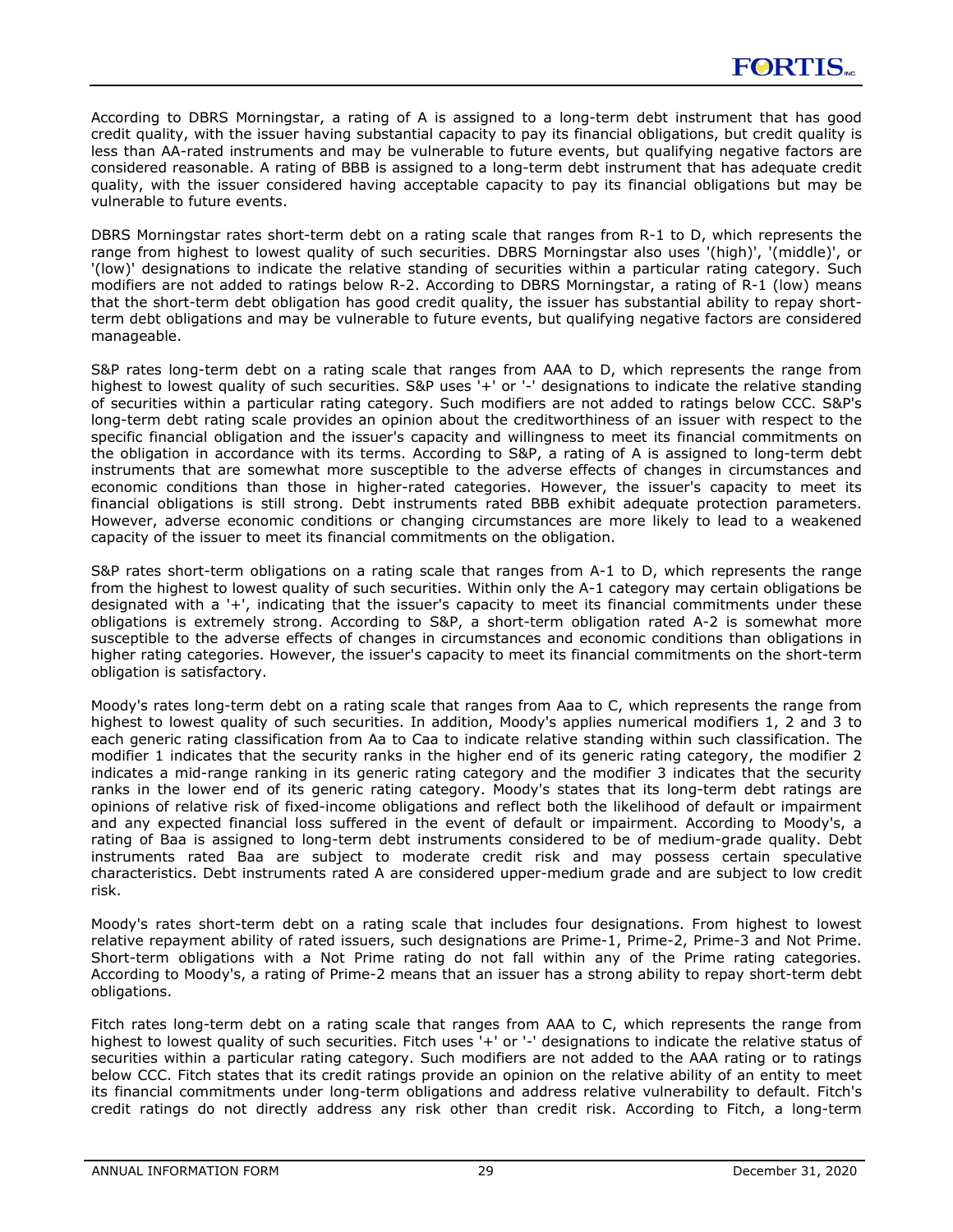<span id="page-30-0"></span>obligation rated A denotes the expectation of low credit risk, with strong capacity for payment of financial commitments. The capacity may, nevertheless, be more vulnerable to adverse business or economic conditions than is the case for higher ratings.

The Corporation and/or each of its currently rated utilities pay DBRS Morningstar, S&P, Moody's and/or Fitch an annual monitoring fee and a one-time fee in connection with each rated issuance.

# **DIRECTORS AND OFFICERS**

The Board has governance guidelines that cover various items, including director tenure. The governance guidelines provide that Directors of the Corporation are to be elected for a term of one year and are eligible for re‑election until the annual meeting of shareholders following the date they turn 72 or until they have served on the Board for 12 years, whichever is earlier. Exceptions may be made by the Board if it is in the best interests of the Corporation and the Director has received solid annual performance evaluations, has the necessary skills and experience and meets the other Board policies and legal requirements for Board service.

The following table sets out the name, province or state, and country of residence of each of the Directors of the Corporation and their principal occupations during the five preceding years. Each Director's current term expires at the next annual meeting of shareholders.

|                                                                                                                                                                         | <b>Director</b> |    | Committees $(1)$ |           |  |
|-------------------------------------------------------------------------------------------------------------------------------------------------------------------------|-----------------|----|------------------|-----------|--|
| Name, Residence, Principal Occupation Within Five Preceding Years                                                                                                       | Since           | AC | GS               | <b>HR</b> |  |
| <b>DOUGLAS J. HAUGHEY (Chair), Alberta, Canada</b><br>Corporate Director.                                                                                               | 2009            |    |                  |           |  |
| <b>TRACEY C. BALL, British Columbia, Canada</b><br>Corporate Director.                                                                                                  | 2014            | C  |                  |           |  |
| PIERRE J. BLOUIN, Quebec, Canada<br>Corporate Director.                                                                                                                 | 2015            |    | C                |           |  |
| PAUL J. BONAVIA, Texas, USA<br>Corporate Director.                                                                                                                      | 2018            |    |                  |           |  |
| <b>LAWRENCE T. BORGARD, Florida, USA</b><br>Corporate Director. President and Chief Operating Officer of Integrys Energy Group from<br>2014 to 2015.                    | 2017            |    |                  |           |  |
| <b>MAURA J. CLARK, New York, USA</b><br>Corporate Director.                                                                                                             | 2015            |    |                  |           |  |
| <b>MARGARITA K. DILLEY, District of Columbia, USA</b><br>Corporate Director.                                                                                            | 2016            |    |                  |           |  |
| <b>JULIE A. DOBSON, Maryland, USA</b><br>Corporate Director.                                                                                                            | 2018            |    |                  |           |  |
| DAVID G. HUTCHENS, Arizona, USA<br>President and Chief Executive Officer of the Corporation.                                                                            | 2021            |    | (2)              |           |  |
| JO MARK ZUREL, Newfoundland and Labrador, Canada<br>Corporate Director. President of Stonebridge Capital Inc., a private investment company<br>from 2006 to March 2019. | 2016            |    |                  | C         |  |

*(1) Audit Committee, Governance and Sustainability Committee and Human Resources Committee. "C" represents Chair.*

*(2) Mr. Hutchens does not serve on any of the committees because he is the President and Chief Executive Officer of the Corporation.*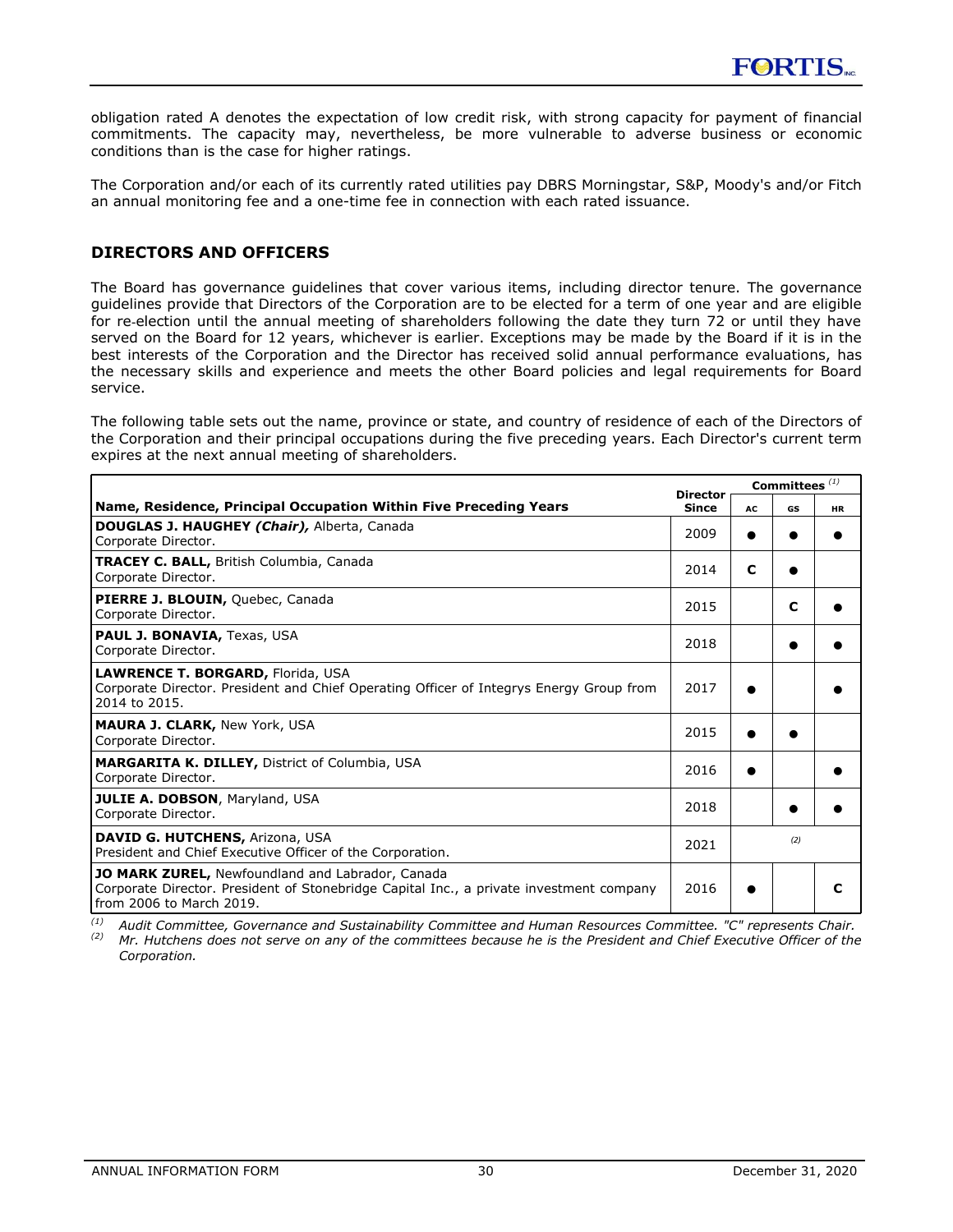The following table sets out the name, province or state, and country of residence of each of the executive officers of Fortis and indicates the office held and principal occupations of the executive officers during the five preceding years.

| Name, Residence, Principal Occupation During the Five Preceding Years                                                                                                                                                                                                                                                                                                                                                               | <b>Office</b>                                                                                |
|-------------------------------------------------------------------------------------------------------------------------------------------------------------------------------------------------------------------------------------------------------------------------------------------------------------------------------------------------------------------------------------------------------------------------------------|----------------------------------------------------------------------------------------------|
| <b>DAVID G. HUTCHENS, Arizona, USA</b><br>President and Chief Executive Officer since January 2021. Chief Operating Officer from January<br>2020 to December 2020 and Executive Vice President, Western Utility Operations from January<br>2018 to January 2020. Chief Executive Officer of UNS Energy from January 2020 to December<br>2020 and President and Chief Executive Officer of UNS Energy from May 2014 to January 2020. | President and Chief<br><b>Executive Officer</b>                                              |
| JOCELYN H. PERRY, Newfoundland and Labrador, Canada<br>Executive Vice President, Chief Financial Officer since June 2018. President and Chief Executive<br>Officer of Newfoundland Power from 2017 to May 2018, Chief Financial Officer and Chief<br>Operating Officer from 2016 to 2017 and Vice President, Finance & Chief Financial Officer from<br>2007 to 2016.                                                                | <b>Executive Vice</b><br>President, Chief<br>Financial Officer                               |
| <b>NORA M. DUKE, Newfoundland and Labrador, Canada</b><br>Executive Vice President, Sustainability and Chief Human Resource Officer since December 2017<br>and Executive Vice President, Corporate Services and Chief Human Resource Officer from<br>August 2015 to December 2017.                                                                                                                                                  | <b>Executive Vice</b><br>President,<br>Sustainability and<br>Chief Human Resource<br>Officer |
| <b>JAMES P. LAURITO, Florida, USA</b><br>Executive Vice President, Business Development and Chief Technology Officer since May 2019<br>and Executive Vice President, Business Development since April 2016. President and Chief<br>Executive Officer of Central Hudson from 2010 to April 2016.                                                                                                                                     | <b>Executive Vice</b><br>President, Business<br>Development and Chief<br>Technology Officer  |
| JAMES R. REID, Ontario, Canada<br>Executive Vice President, Chief Legal Officer and Corporate Secretary since March 2018. Partner<br>with Davies Ward Phillips & Vineberg LLP from 2003 to March 2018.                                                                                                                                                                                                                              | <b>Executive Vice</b><br>President, Chief Legal<br>Officer and Corporate<br>Secretary        |
| <b>GARY J. SMITH, Newfoundland and Labrador, Canada</b><br>Executive Vice President, Eastern Canadian and Caribbean Operations since June 2017.<br>President and Chief Executive Officer of Newfoundland Power from 2014 to June 2017.                                                                                                                                                                                              | <b>Executive Vice</b><br>President, Eastern<br>Canadian and<br>Caribbean Operations          |
| STEPHANIE A. AMAIMO, Michigan, USA<br>Vice President, Investor Relations since October 2017, Director, Investor Relations from 2016 to Investor Relations<br>October 2017 and Director, Investor Relations of ITC Holdings from 2015 to 2016.                                                                                                                                                                                       | Vice President,                                                                              |
| <b>KAREN J. GOSSE, Newfoundland and Labrador, Canada</b><br>Vice President, Treasury and Planning since April 2018. Vice President, Planning and Forecasting<br>from November 2015 to April 2018.                                                                                                                                                                                                                                   | Vice President,<br>Treasury and Planning                                                     |
| <b>RONALD J. HINSLEY, Michigan, USA</b><br>Vice President, Chief Information Officer since May 2019. Vice President, Information Technology<br>and Chief Information Officer of ITC Holdings since 2013.                                                                                                                                                                                                                            | Vice President, Chief<br><b>Information Officer</b>                                          |
| <b>KAREN M. MCCARTHY, Newfoundland and Labrador, Canada</b><br>Vice President, Communications and Corporate Affairs since May 2018 and Director,<br>Communications and Corporate Affairs from 2016 to May 2018. Director, Customer and<br>Corporate Relations of Newfoundland Power from 2014 to 2016.                                                                                                                              | Vice President,<br>Communications and<br>Corporate Affairs                                   |
| REGAN P. O'DEA, Newfoundland and Labrador, Canada<br>Vice President, General Counsel since May 2017 and Associate General Counsel from 2014 to<br>May 2017.                                                                                                                                                                                                                                                                         | Vice President, General<br>Counsel                                                           |
| JAMIE D. ROBERTS, Newfoundland and Labrador, Canada<br>Vice President, Controller since March 2013.                                                                                                                                                                                                                                                                                                                                 | Vice President,<br>Controller                                                                |

The directors and executive officers of Fortis, as a group, beneficially own, directly or indirectly, or exercise control or direction over 772,927 common shares, representing 0.17% of the issued and outstanding common shares of Fortis. The common shares are the only voting securities of the Corporation.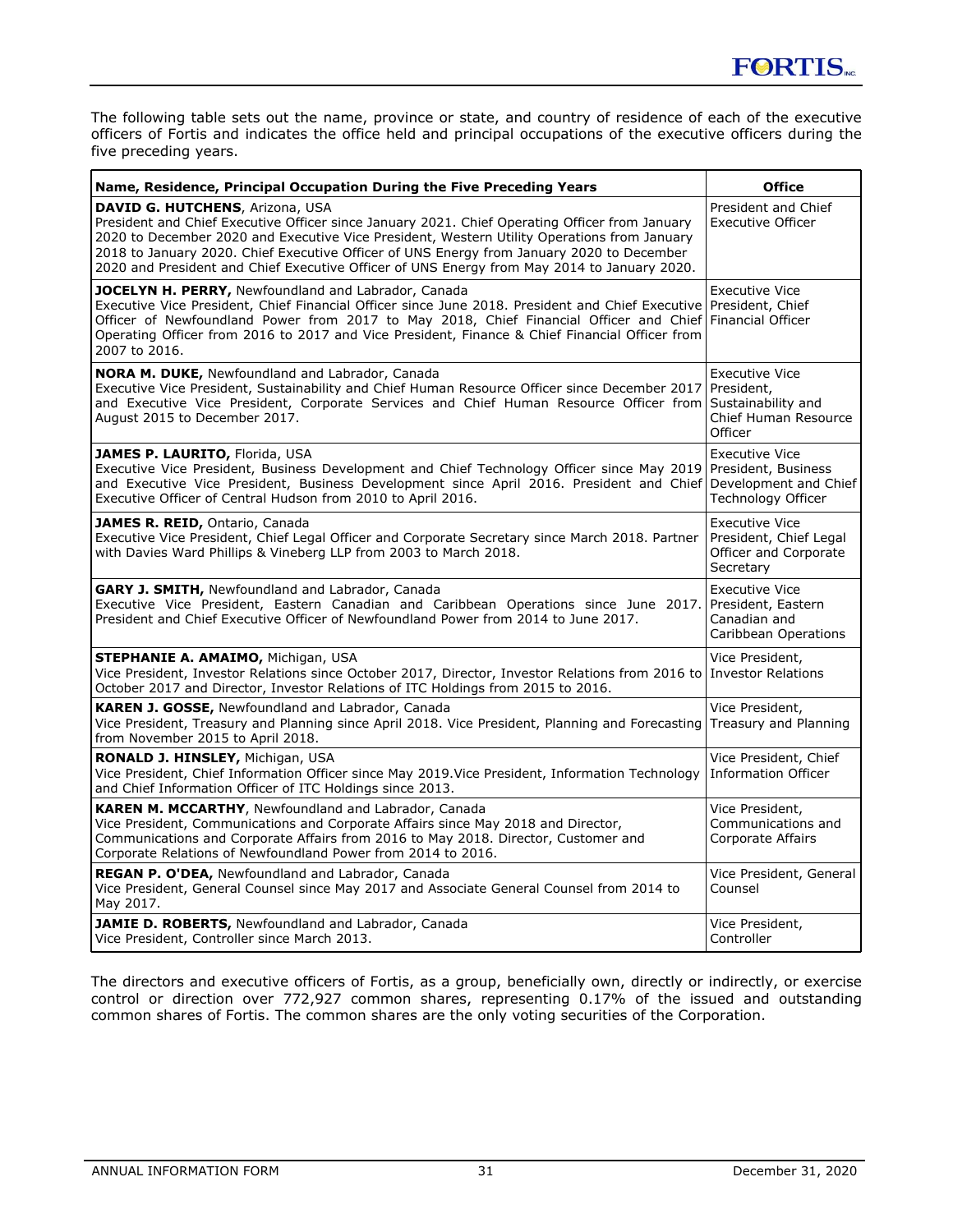### <span id="page-32-0"></span>**AUDIT COMMITTEE**

### **Members**

The members of the Corporation's Audit Committee are Tracey C. Ball (Chair), Lawrence T. Borgard, Maura J. Clark, Margarita K. Dilley, Douglas J. Haughey and Jo Mark Zurel. All members of the Audit Committee are independent and financially literate as those terms are defined by Canadian and US securities laws and TSX and NYSE requirements. In addition, the Board has determined that Tracey C. Ball, Maura J. Clark, Margarita K. Dilley and Jo Mark Zurel are financial experts and has designated each of them as "audit committee financial experts" under US securities laws.

The Corporation's Audit Committee Mandate, effective as of January 1, 2021, is attached as Exhibit "C" to this AIF.

### **Education and Experience**

The education and experience of each Audit Committee member that is relevant to such member's responsibilities as a member of the Audit Committee are set out below.

| <b>Committee Member</b>              | <b>Relevant Education and Experience</b>                                                                                                                                                                                                                                                                                                                                                                                                                                                                                                                                                                                                                                                                          |
|--------------------------------------|-------------------------------------------------------------------------------------------------------------------------------------------------------------------------------------------------------------------------------------------------------------------------------------------------------------------------------------------------------------------------------------------------------------------------------------------------------------------------------------------------------------------------------------------------------------------------------------------------------------------------------------------------------------------------------------------------------------------|
| <b>TRACEY C. BALL</b><br>(Chair)     | Ms. Ball retired in September 2014 as Executive Vice President and Chief Financial Officer of<br>Canadian Western Bank Group. Ms. Ball has served on several private and public sector boards,<br>including the Province of Alberta Audit Committee and the Financial Executives Institute of<br>Canada. She graduated from Simon Fraser University with a Bachelor of Arts (Commerce). She<br>is a member of the Chartered Professional Accountants of Alberta and the Chartered<br>Professional Accountants of British Columbia. Ms. Ball was elected as a Fellow of the Chartered<br>Professional Accountants of Alberta in 2007. She holds an ICD.D designation from the Institute<br>of Corporate Directors. |
| <b>LAWRENCE T.</b><br><b>BORGARD</b> | Mr. Borgard retired from Integrys Energy Group in 2015 where he was President and Chief<br>Operating Officer and the Chief Executive Officer of each of Integrys' six regulated electric and<br>natural gas utilities. Mr. Borgard graduated from Michigan State University with a Bachelor of<br>Science (Electrical Engineering) and the University of Wisconsin-Oshkosh with an MBA. He also<br>attended the Advanced Management Program at Harvard University Business School.                                                                                                                                                                                                                                |
| <b>MAURA J. CLARK</b>                | Ms. Clark retired from Direct Energy, a subsidiary of Centrica plc, in March 2014 where she was<br>President of Direct Energy Business, a leading energy retailer in Canada and the US. Previously<br>Ms. Clark was Executive Vice President of North American Strategy and Mergers and Acquisitions<br>for Direct Energy. Ms. Clark's prior experience includes investment banking and serving as<br>Chief Financial Officer of an independent oil refining and marketing company. Ms. Clark<br>graduated from Queen's University with a Bachelor of Arts in Economics. She is a member of the<br>Association of Chartered Professional Accountants of Ontario.                                                  |
| <b>MARGARITA K.</b><br><b>DILLEY</b> | Ms. Dilley retired from ASTROLINK International LLC in 2004, an international wireless<br>broadband telecommunications company, where she was Vice President and Chief Financial<br>Officer. Ms. Dilley's prior experience includes serving as Director, Strategy & Corporate<br>Development as well as Treasurer for Intelsat. Ms. Dilley graduated from Cornell University with<br>a Bachelor of Arts, from Columbia University with a Master of Arts and from Wharton Graduate<br>School, University of Pennsylvania with an MBA.                                                                                                                                                                              |
| <b>DOUGLAS J.</b><br><b>HAUGHEY</b>  | Mr. Haughey, from August 2012 through May 2013, was Chief Executive Officer of<br>The Churchill Corporation. Prior to that, he served as President and Chief Executive Officer of<br>Provident Energy Ltd. and held several executive roles with Spectra Energy and predecessor<br>companies. He graduated from the University of Regina with a Bachelor of Business<br>Administration and from the University of Calgary with an MBA. Mr. Haughey holds an<br>ICD.D designation from the Institute of Corporate Directors.                                                                                                                                                                                       |
| <b>JO MARK ZUREL</b>                 | Mr. Zurel was the president of Stonebridge Capital Inc., a private investment company, from<br>2006 to March 2019. From 1998 to 2006, Mr. Zurel was Senior Vice-President and Chief<br>Financial Officer of CHC Helicopter Corporation. Mr. Zurel graduated from Dalhousie University<br>with a Bachelor of Commerce and is a Fellow of the Association of Chartered Professional<br>Accountants of Newfoundland and Labrador. He holds an ICD.D designation from the Institute of<br>Corporate Directors.                                                                                                                                                                                                        |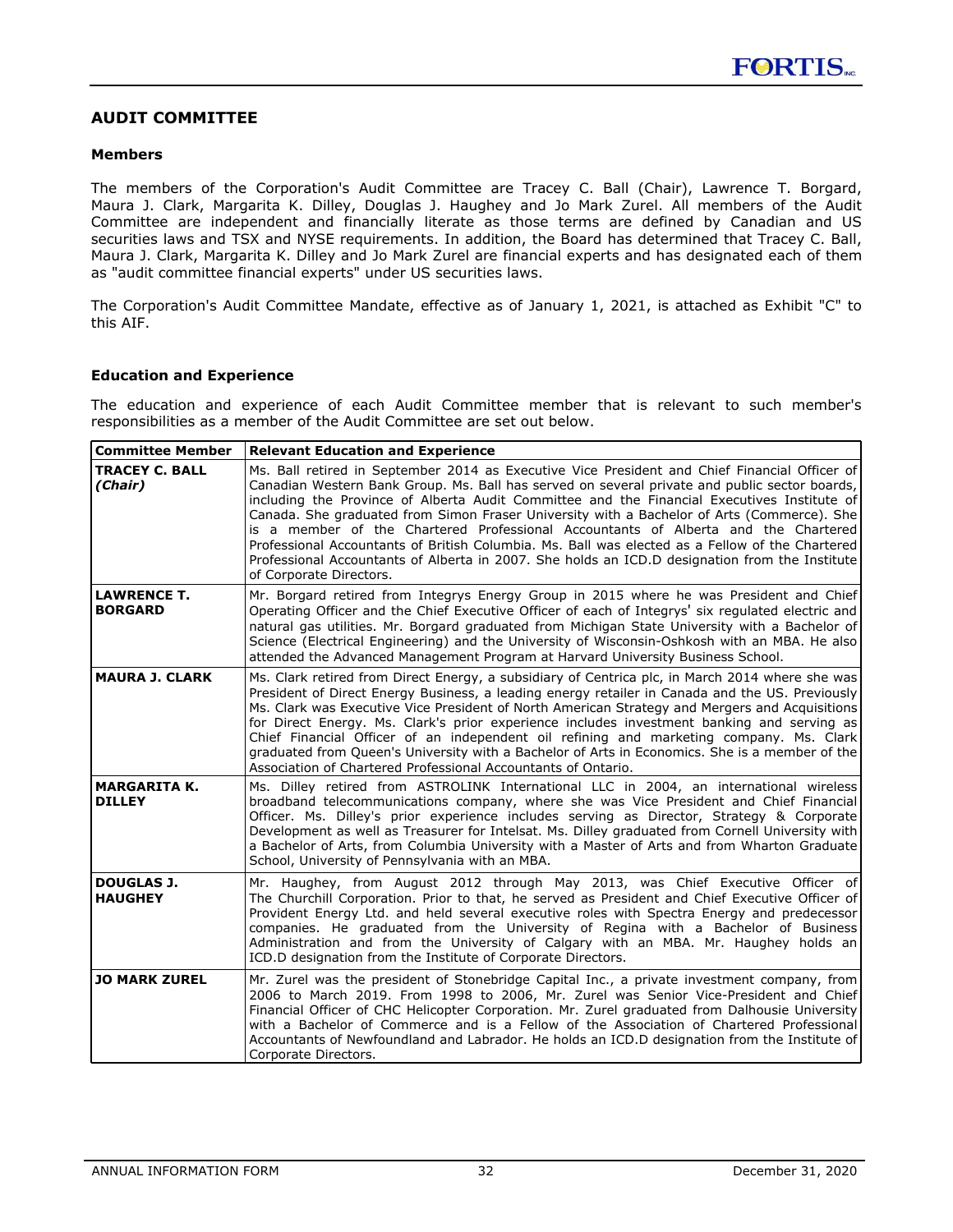### <span id="page-33-0"></span>**Pre-Approval Policies and Procedures**

The Audit Committee has established a policy that requires pre-approval of all audit and non-audit services provided to the Corporation and its subsidiaries by the Corporation's external auditor. The Pre‑Approval Policy for Independent Auditor Services describes the services that may be contracted from the external auditor and the related limitations and authorization procedures. This policy defines prohibited services, including but not limited to bookkeeping, valuations, internal audit and management functions, which may not be contracted from the external auditor and establishes an annual limit for permissible non-audit services not greater than the total fee for audit services. Audit Committee pre-approval is required for all services provided by the external auditor.

### **External Auditor Service Fees**

The aggregate fees billed by the Corporation's external auditors during each of the last two fiscal years are set out in the following table.

|                         |                                                                                                                                                           | <b>Deloitte LLP</b> |        |
|-------------------------|-----------------------------------------------------------------------------------------------------------------------------------------------------------|---------------------|--------|
| $(\text{\$}$ thousands) | <b>Description of Fee Category</b>                                                                                                                        | 2020                | 2019   |
| l Audit Fees            | Core audit services                                                                                                                                       | 9,362               | 9,745  |
| Audit-Related Fees      | Assurance and related services that are reasonably related to the audit<br>or review of the Financial Statements and are not included under Audit<br>Fees | 1,267               | 1,490  |
| Tax Fees                | Services related to tax compliance, planning and advice                                                                                                   | 240                 | 669    |
| l Other                 | Services which are not Audit Services, Audit-Related Fees or Tax Fees                                                                                     | 22                  |        |
| Total                   |                                                                                                                                                           | 10,891              | 11,904 |

# **TRANSFER AGENT AND REGISTRAR**

The transfer agent and registrar in Canada for the common shares and first preference shares of Fortis is Computershare Trust Company of Canada in Montréal and Toronto.

The co-transfer agent and co-registrar in the US for the common shares is Computershare Trust Company, N.A. in Canton, MA, Jersey City, NJ and Louisville, KY.

Computershare Trust Company of Canada 8<sup>th</sup> Floor, 100 University Avenue Toronto, ON M5J 2Y1 T: 514.982.7555 or 1.866.586.7638 F: 416.263.9394 or 1.888.453.0330 W: www.investorcentre.com/fortisinc

Computershare Trust Company, N.A. Att: Stock Transfer Department Overnight Mail Delivery: 462 South 4th Street, Louisville, KY 40202 Regular Mail Delivery: P.O. Box 505005, Louisville, KY 40233-5005 T: 303.262.0600 or 1.800.962.4284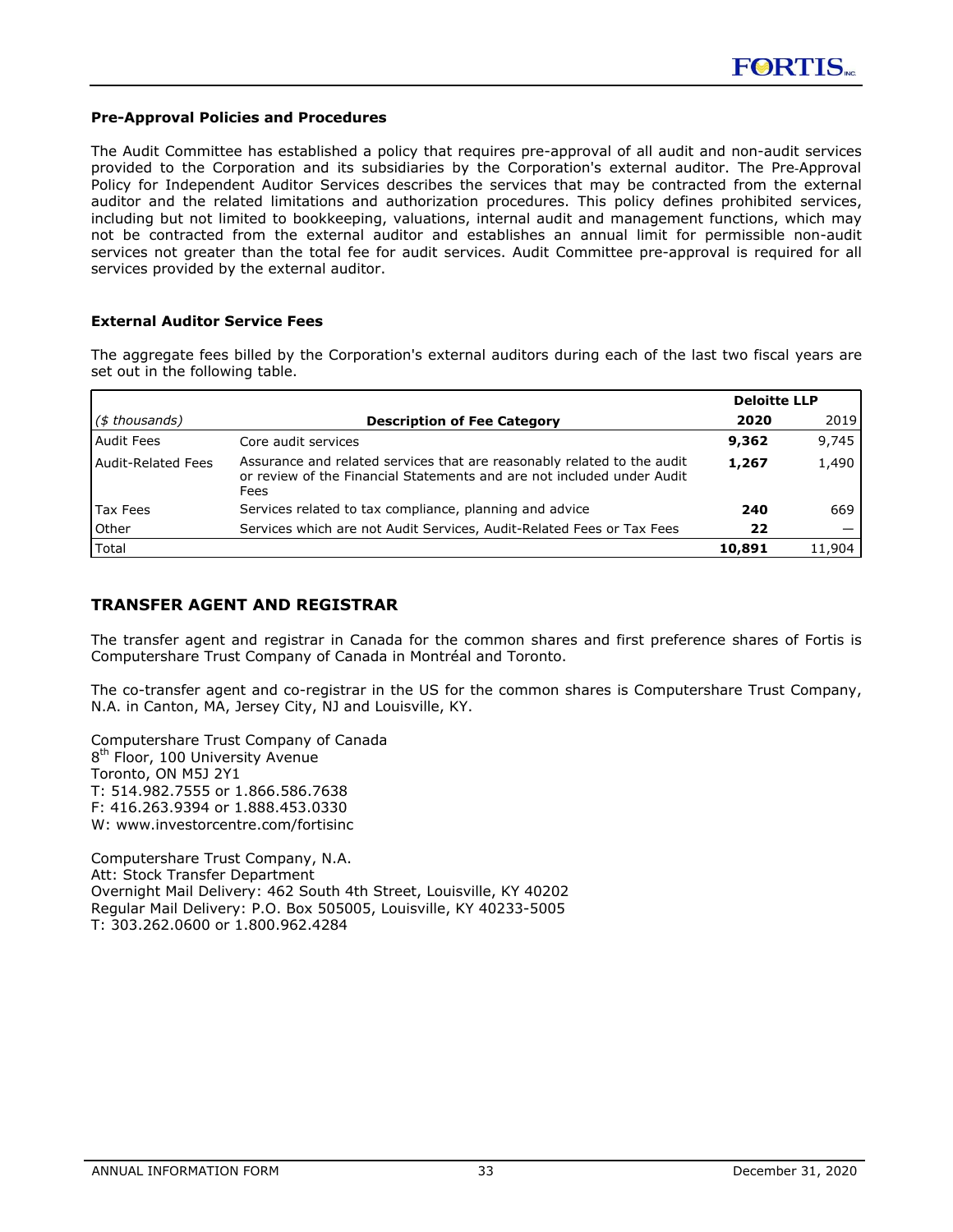### <span id="page-34-0"></span>**INTERESTS OF EXPERTS**

Deloitte LLP is independent with respect to the Corporation within the meaning of the US Securities Act of 1933 and the applicable rules and regulations thereunder adopted by the SEC and the Public Company Accounting Oversight Board (United States) and within the meaning of the rules of professional conduct of the Chartered Professional Accountants of Newfoundland and Labrador.

### **ADDITIONAL INFORMATION**

Additional information relating to the Corporation can be found on the Corporation's website at www.fortisinc.com, on SEDAR at www.sedar.com and on EDGAR at www.sec.gov. The information contained on, or accessible through, any of these websites is not incorporated by reference into this document unless otherwise stated.

Additional financial information is provided in the Corporation's MD&A and Financial Statements, which are incorporated by reference in this AIF and can be found on the Corporation's website at www.fortisinc.com, on SEDAR and on EDGAR.

Further additional information, including officers' and directors' remuneration and indebtedness, principal holders of the securities of Fortis, options to purchase securities and interests of insiders in material transactions, where applicable, is contained in the Management Information Circular of Fortis dated March 20, 2020 for the May 7, 2020 annual meeting of shareholders.

Requests for additional copies of the above-mentioned documents, as well as this 2020 Annual Information Form, should be directed to the Corporate Secretary, Fortis, P.O. Box 8837, St. John's, NL, A1B 3T2 (telephone: 709.737.2800).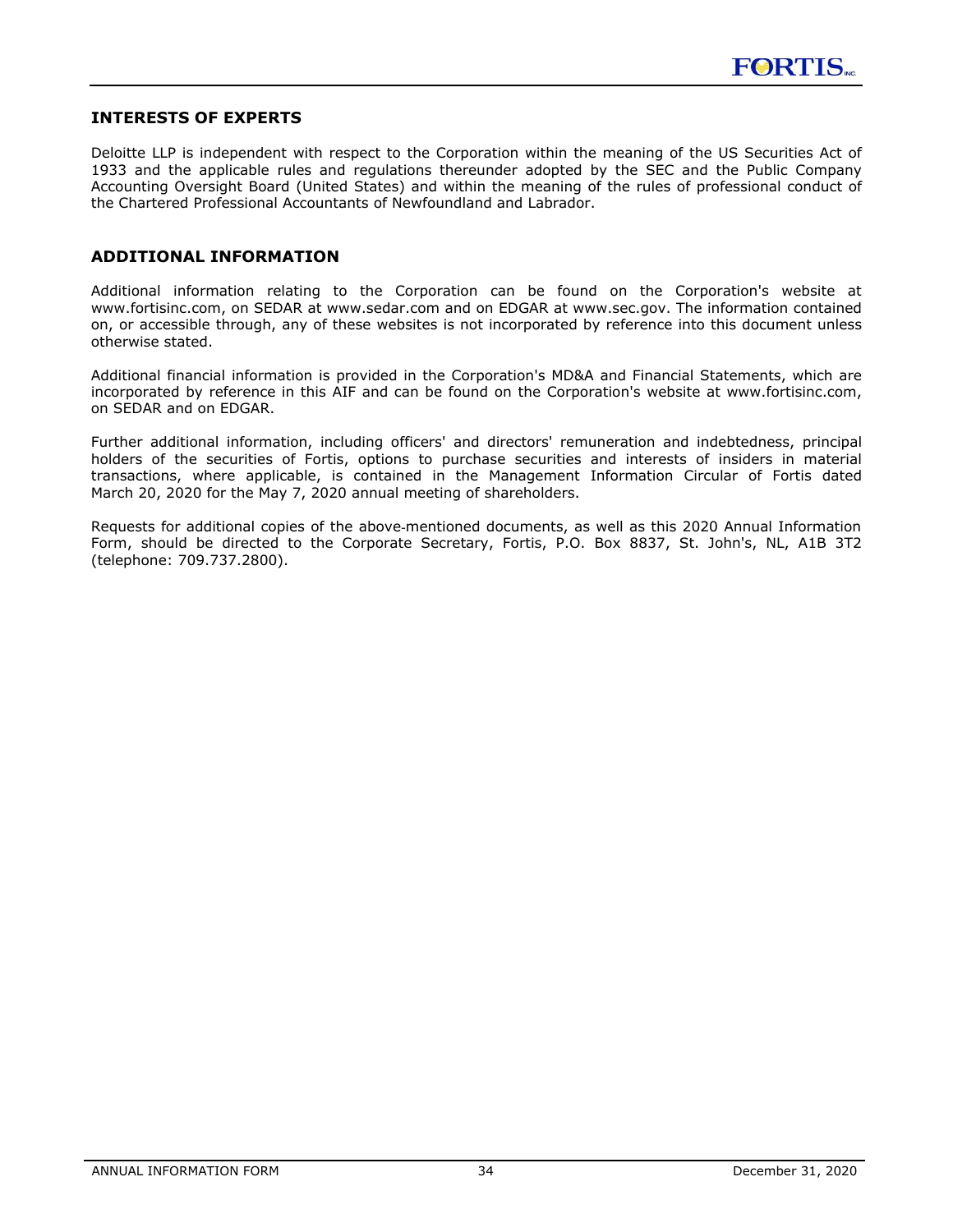# <span id="page-35-0"></span>**EXHIBIT A: Summary of Terms and Conditions of Authorized Securities**

### **Common Shares**

Dividends on common shares are declared at the discretion of the Board. Holders of common shares are entitled to dividends on a pro rata basis if, as, and when declared by the Board. Subject to the rights of the holders of the first preference shares and second preference shares and any other classes of shares of the Corporation entitled to receive dividends in priority to or ratably with the holders of the common shares, the Board may declare dividends on the common shares to the exclusion of any other classes of shares of the Corporation.

On the liquidation, dissolution or winding-up of Fortis, holders of common shares are entitled to participate ratably in any distribution of assets of Fortis, subject to the rights of holders of first preference shares and second preference shares and any other classes of shares of the Corporation entitled to receive the assets of the Corporation on such a distribution in priority to or ratably with the holders of the common shares.

Holders of the common shares are entitled to receive notice of and to attend all annual and special meetings of the shareholders of Fortis, other than separate meetings of holders of any other classes or series of shares, and are entitled to one vote in respect of each Common Share held at such meetings.

### **Preference Shares**

### *First Preference Shares*

The following is a summary of the material rights, privileges, conditions and restrictions attached to the first preference shares as a class. The specific terms of the first preference shares, including the currency in which first preference shares may be purchased and redeemed and the currency in which any dividend is payable, if other than Canadian dollars, and the extent to which the general terms described herein apply to those first preference shares, is or will be as set forth in the applicable articles of amendment of Fortis relating to such series.

#### Issuance in Series

The Board may from time to time issue first preference shares in one or more series. Prior to issuing shares in a series, the Board is required to fix the number of shares in the series and determine the designation, rights, privileges, restrictions and conditions attaching to that series of first preference shares.

#### **Priority**

The shares of each series of first preference shares rank on a parity with the first preference shares of every other series and in priority to all other shares of Fortis, including the second preference shares, as to the payment of dividends, return of capital and the distribution of assets in the event of the liquidation, dissolution or winding-up of Fortis, whether voluntary or involuntary, or any other distribution of the assets of Fortis among its shareholders for the purpose of winding-up its affairs.

Each series of first preference shares participates ratably with every other series of first preference shares in respect of accumulated cumulative dividends and returns of capital, if any, cumulative dividends, whether or not declared and any amount payable on the return of capital in respect of a series of first preference shares, if not paid in full.

### Voting

The holders of the first preference shares are not entitled to any voting rights as a class except to the extent that voting rights may from time to time be attached to any series of first preference shares, and except as provided by law or as described below under the heading "Modification". At any meeting of the holders of first preference shares, each holder shall have one vote in respect of each first preference share held.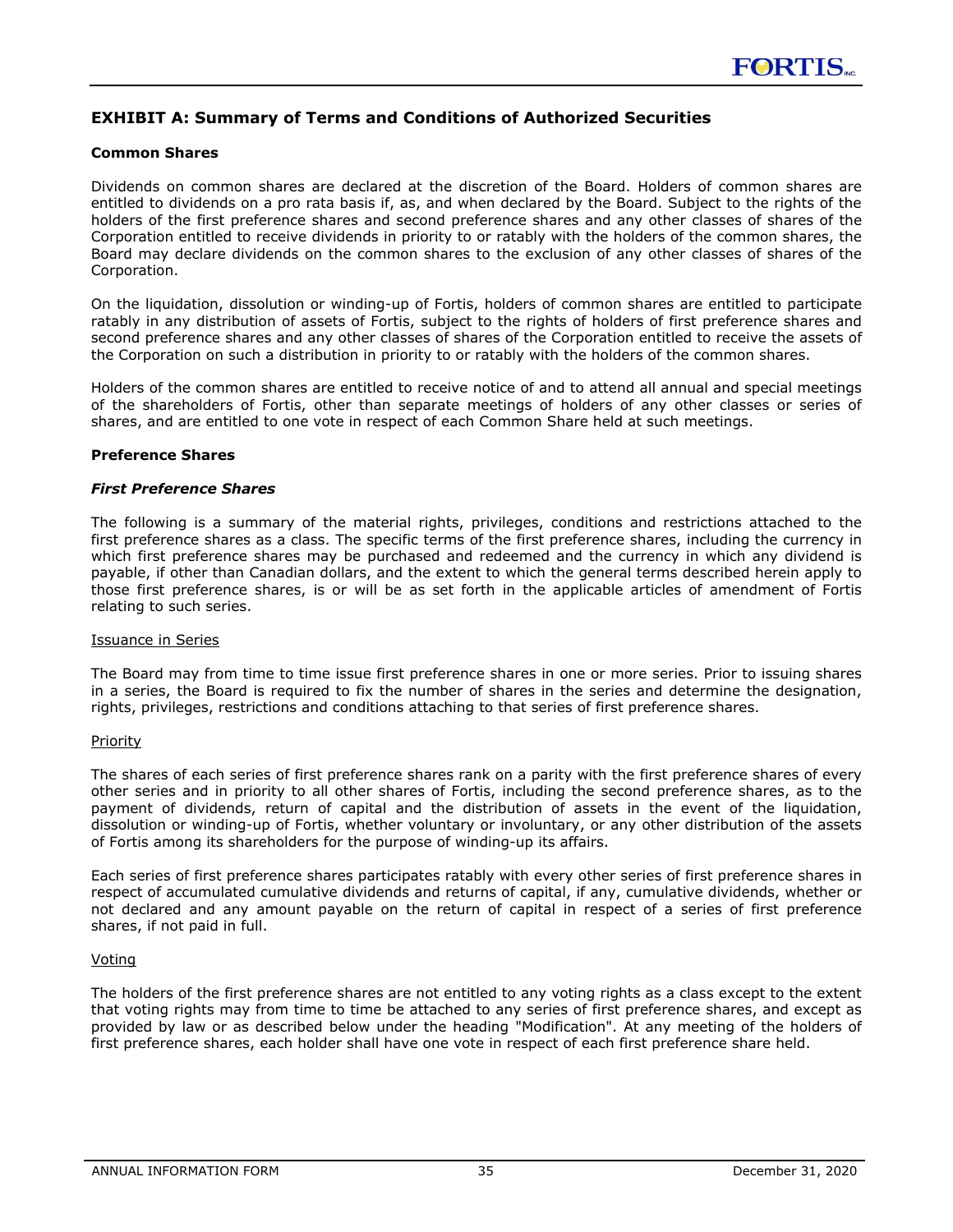#### Redemption

Subject to the provisions of the *Corporations Act* (Newfoundland and Labrador) and any provisions relating to any particular series, Fortis, upon giving proper notice, may redeem out of capital or otherwise at any time, or from time to time, the whole or any part of the then outstanding first preference shares of any one or more series on payment for each such first preference share at such price or prices as may be applicable to such series. Subject to the foregoing, if only a part of the then outstanding first preference shares of any particular series is at any time redeemed, the shares to be redeemed will be selected by lot in such manner as the directors or the transfer agent for the first preference shares, if any, decide, or if the directors so determine, may be redeemed pro rata, disregarding fractions.

#### Modification

The class provisions attached to the first preference shares may only be amended with the prior approval of the holders of the first preference shares, in addition to any other approvals required by the *Corporations Act* (Newfoundland and Labrador) or any other statutory provisions of like or similar effect in force from time to time.

The approval of the holders of the first preference shares with respect to any and all matters may be given by at least two-thirds of the votes cast at a meeting of the holders of the first preference shares duly called for that purpose.

#### First Preference Shares Authorized and Outstanding

The following table summarizes the series of first preference shares as of February 11, 2021.

|                                       | Authorized | <b>Issued and</b><br>Outstanding | Initial<br>Yield<br>(%) | Annual<br><b>Dividend</b><br>$(4)$ <sup>(1)</sup> | Reset<br><b>Dividend</b><br>Yield<br>(%) | Redemption and/or<br><b>Conversion Option</b><br>Date $(2)$ | Redemption<br>Value $($ \$) | <b>Right to</b><br>Convert on<br>a One for<br><b>One Basis</b> |
|---------------------------------------|------------|----------------------------------|-------------------------|---------------------------------------------------|------------------------------------------|-------------------------------------------------------------|-----------------------------|----------------------------------------------------------------|
| Perpetual Fixed Rate                  |            |                                  |                         |                                                   |                                          |                                                             |                             |                                                                |
| Series F                              | 5,000,000  | 5,000,000                        | 4.90                    | 1.2250                                            |                                          | <b>Currently Redeemable</b>                                 | 25.00                       |                                                                |
| Series J <sup>(3)</sup>               | 8,000,000  | 8,000,000                        | 4.75                    | 1.1875                                            | $\overline{\phantom{0}}$                 | <b>Currently Redeemable</b>                                 | 25.25                       |                                                                |
| Fixed Rate Reset <sup>(4)</sup>       |            |                                  |                         |                                                   |                                          |                                                             |                             |                                                                |
| Series G                              | 9,200,000  | 9,200,000                        | 5.25                    | 1.0983                                            | 2.13                                     | September 1, 2023                                           | 25.00                       |                                                                |
| Series H (5)(6)                       | 10,000,000 | 7,665,082                        | 4.25                    | 0.4588                                            | 1.45                                     | June 1, 2025                                                | 25.00                       | Series I                                                       |
| Series K <sup>(5)</sup>               | 12,000,000 | 10,000,000                       | 4.00                    | 0.9823                                            | 2.05                                     | March 1, 2024                                               | 25.00                       | Series L                                                       |
| Series M <sup>(5)</sup>               | 24,000,000 | 24,000,000                       | 4.10                    | 0.9783                                            | 2.48                                     | December 1, 2024                                            | 25.00                       | Series N                                                       |
| Floating Rate Reset <sup>(5)(7)</sup> |            |                                  |                         |                                                   |                                          |                                                             |                             |                                                                |
| Series I                              | 10,000,000 | 2,334,918                        | 2.10                    |                                                   | 1.45                                     | June 1, 2025                                                | 25.00                       | Series H                                                       |
| Series L                              | 12,000,000 |                                  |                         |                                                   |                                          |                                                             |                             | Series K                                                       |
| Series N                              | 24,000,000 |                                  |                         |                                                   |                                          |                                                             |                             | Series M                                                       |

*(1) Holders are entitled to receive a fixed or floating cumulative quarterly cash dividend, if, as and when declared by the Board, payable in equal installments on the first day of each quarter.*

*(2) On or after the specified redemption dates, the Corporation has the option to redeem for cash the outstanding first preference shares, in whole or in part, at the specified per share redemption value plus all accrued and unpaid dividends up to but excluding the dates fixed for redemption, and in the case of the first preference shares that reset, on every fifth anniversary date thereafter.*

*(3) First Preference Shares, Series J are redeemable as of December 1, 2021 and thereafter at \$25.00 per share.*

*(4) On the redemption and/or conversion option date, and on each five-year anniversary thereafter, the reset annual dividend per share will be determined by multiplying \$25.00 per share by the annual fixed dividend rate, which is the sum of the five-year Government of Canada Bond Yield on the applicable reset date, plus the applicable reset dividend yield.*

*(5) On each conversion option date, the holders have the option, subject to certain conditions, to convert any or all of their shares into an equal number of Cumulative Redeemable first preference shares of a specified series.* 

*(6) The annual dividend per share for the First Preference Shares, Series H was reset from \$0.6250 to \$0.4588 for the five-year period from June 1, 2020 up to but excluding June 1, 2025.*

The floating quarterly dividend rate will be reset every quarter based on the then current three-month Government of *Canada Treasury Bill rate plus the applicable reset dividend yield.*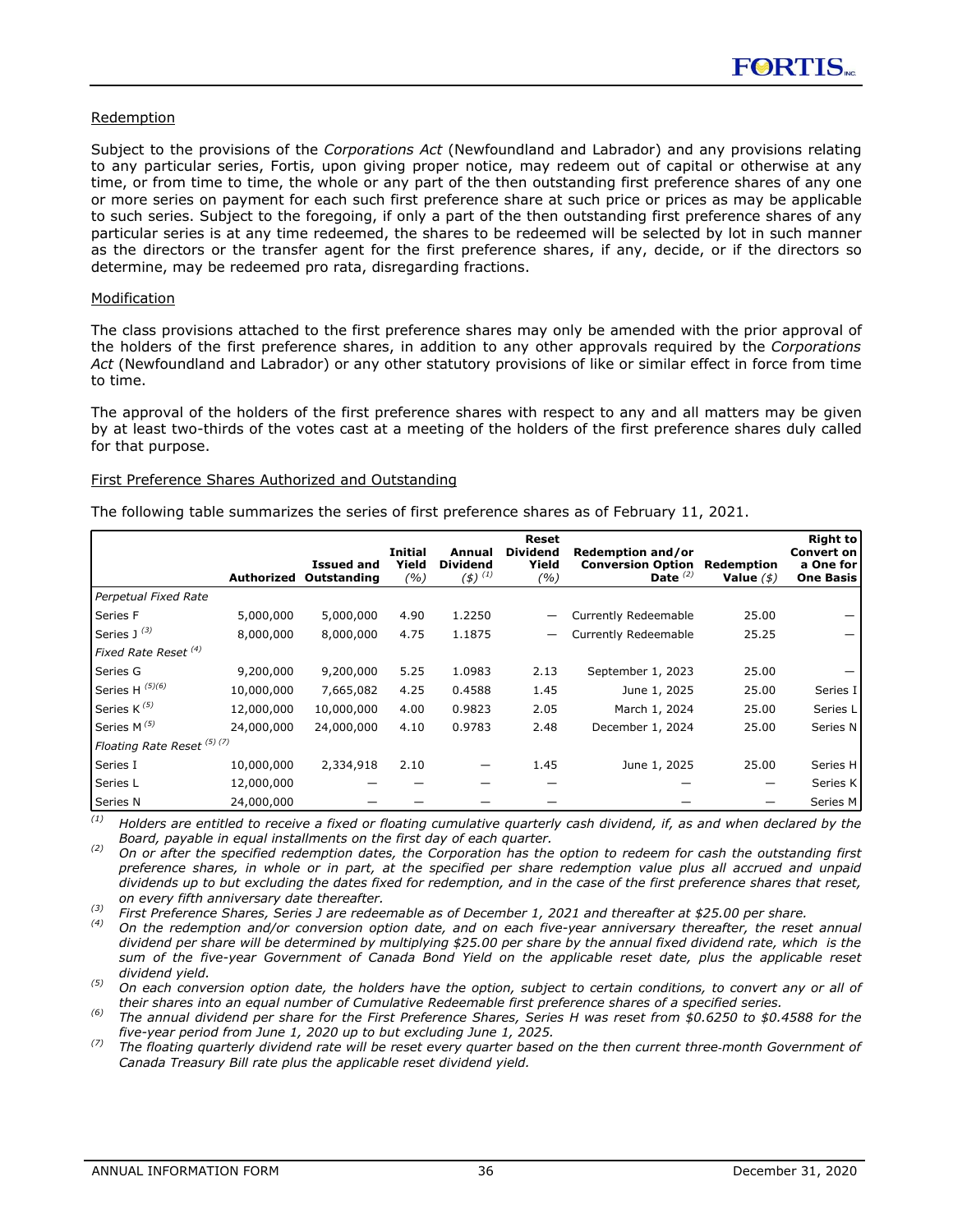On June 1, 2020, 267,341 First Preference Shares, Series H were converted on a one-for-one basis into First Preference Shares, Series I, and 907,577 First Preference Shares, Series I were converted on a one-for-one basis into First Preference Shares Series H.

### *Second Preference Shares*

The rights, privileges, conditions and restrictions attaching to the second preference shares are substantially identical to those attaching to the first preference shares, except that the second preference shares are junior to the first preference shares with respect to the payment of dividends, repayment of capital and the distribution of assets of Fortis in the event of a liquidation, dissolution or winding up of Fortis.

The specific terms of the second preference shares, including the currency in which second preference shares may be purchased and redeemed and the currency in which any dividend is payable, if other than Canadian dollars, and the extent to which the general terms described in herein apply to those second preference shares, will be as set forth in the applicable articles of amendment of Fortis relating to such series.

As of February 11, 2021, there were no second preference shares issued and outstanding.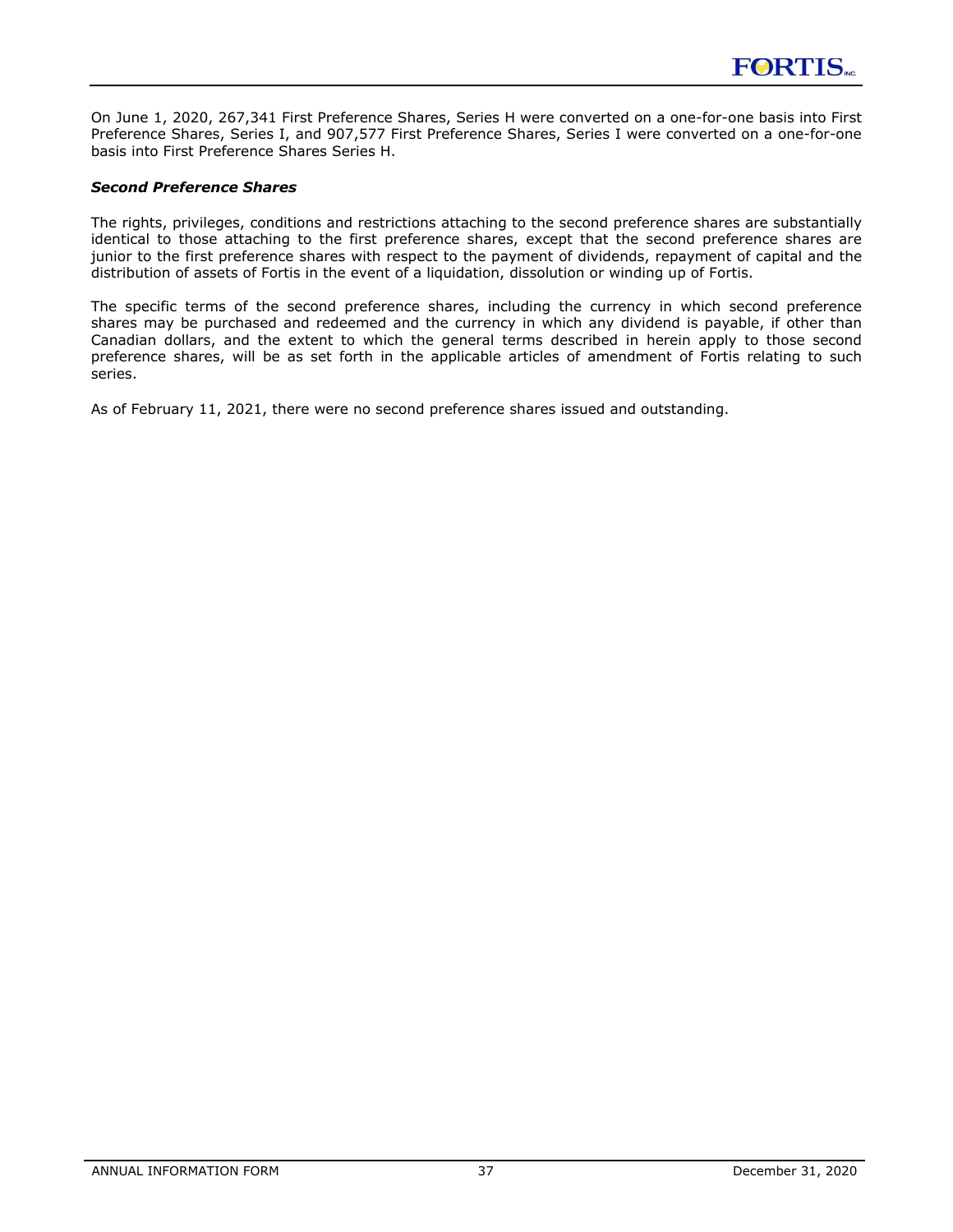# <span id="page-38-0"></span>**EXHIBIT B: MARKET FOR SECURITIES**

### **Common Shares**

The common shares are traded on the TSX in Canada, and on the NYSE in the US, in each case under the symbol FTS. The following table sets forth the reported high and low trading prices and trading volumes, on a monthly basis for the year ended December 31, 2020, for the common shares on the TSX and NYSE in Canadian Dollars and US Dollars, respectively.

| 2020 Trading Prices and Volumes - Common Shares |              |                |            |              |             |            |  |
|-------------------------------------------------|--------------|----------------|------------|--------------|-------------|------------|--|
|                                                 | <b>TSX</b>   |                |            |              | <b>NYSE</b> |            |  |
| Month                                           | High $($ \$) | Low $($ \$ $)$ | Volume     | High $(US$)$ | Low $(US$)$ | Volume     |  |
| January                                         | 58.53        | 53.23          | 28,162,388 | 44.49        | 41.00       | 7,129,151  |  |
| February                                        | 59.28        | 54.02          | 29,749,946 | 44.72        | 40.16       | 6,769,689  |  |
| March                                           | 58.81        | 41.52          | 70,060,854 | 43.89        | 28.59       | 21,903,132 |  |
| April                                           | 56.46        | 50.21          | 43,128,034 | 40.45        | 35.45       | 13,852,377 |  |
| May                                             | 54.87        | 49.87          | 47,773,297 | 39.02        | 35.53       | 9,893,976  |  |
| June                                            | 54.63        | 50.06          | 32,723,978 | 40.76        | 36.64       | 8,778,081  |  |
| July                                            | 54.89        | 50.95          | 26,455,647 | 40.88        | 37.55       | 7,308,449  |  |
| August                                          | 55.25        | 51.94          | 29,087,042 | 41.20        | 39.62       | 7,501,978  |  |
| September                                       | 55.00        | 51.30          | 30,618,813 | 41.19        | 38.73       | 7,165,906  |  |
| October                                         | 56.16        | 52.40          | 30,823,383 | 42.47        | 39.32       | 5,481,500  |  |
| l November                                      | 56.34        | 51.96          | 40,244,074 | 43.49        | 39.53       | 8,477,013  |  |
| l December                                      | 53.76        | 51.10          | 32,629,574 | 42.17        | 39.50       | 6,763,915  |  |

### **Preference Shares**

The First Preference Shares, Series F; First Preference Shares, Series G; First Preference Shares, Series H; First Preference Shares, Series I; First Preference Shares, Series J; First Preference Shares, Series K; and First Preference Shares, Series M of Fortis are listed on the TSX under the symbols FTS.PR.F; FTS.PR.G; FTS.PR.H; FTS.PR.I; FTS.PR.J; FTS.PR.K and FTS.PR.M, respectively.

The following tables set forth the reported high and low trading prices and volumes for the First Preference Shares, Series F; First Preference Shares, Series G; First Preference Shares, Series H; First Preference Shares, Series I; First Preference Shares, Series J; First Preference Shares, Series K; and First Preference Shares, Series M on a monthly basis for the year ended December 31, 2020.

| 2020 Trading Prices and Volumes - First Preference Shares |              |                |         |                |                                          |         |
|-----------------------------------------------------------|--------------|----------------|---------|----------------|------------------------------------------|---------|
| <b>First Preference Shares, Series F</b>                  |              |                |         |                | <b>First Preference Shares, Series G</b> |         |
| Month                                                     | High $($ \$) | Low $($ \$ $)$ | Volume  | High $($ math) | Low $($ \$ $)$                           | Volume  |
| January                                                   | 24.19        | 23.62          | 77,489  | 17.74          | 16.78                                    | 334,760 |
| February                                                  | 24.30        | 23.24          | 42,563  | 17.51          | 16.16                                    | 113,369 |
| March                                                     | 23.95        | 18.96          | 95,026  | 16.31          | 11.11                                    | 297,277 |
| April                                                     | 23.10        | 20.37          | 38,451  | 15.67          | 13.40                                    | 158,094 |
| May                                                       | 23.33        | 22.05          | 43,997  | 14.61          | 13.58                                    | 143,485 |
| June                                                      | 23.65        | 22.45          | 55,503  | 14.60          | 13.83                                    | 119,970 |
| l July                                                    | 24.50        | 23.58          | 46,797  | 16.62          | 13.95                                    | 118,575 |
| August                                                    | 24.10        | 23.57          | 83,306  | 15.75          | 14.75                                    | 191,711 |
| September                                                 | 25.19        | 23.69          | 503,275 | 15.89          | 15.02                                    | 242,547 |
| October                                                   | 26.51        | 24.80          | 268,263 | 16.23          | 15.34                                    | 129,750 |
| November                                                  | 25.70        | 24.80          | 29,800  | 17.00          | 15.96                                    | 111,071 |
| l December                                                | 25.45        | 25.00          | 32,236  | 16.83          | 16.27                                    | 125,012 |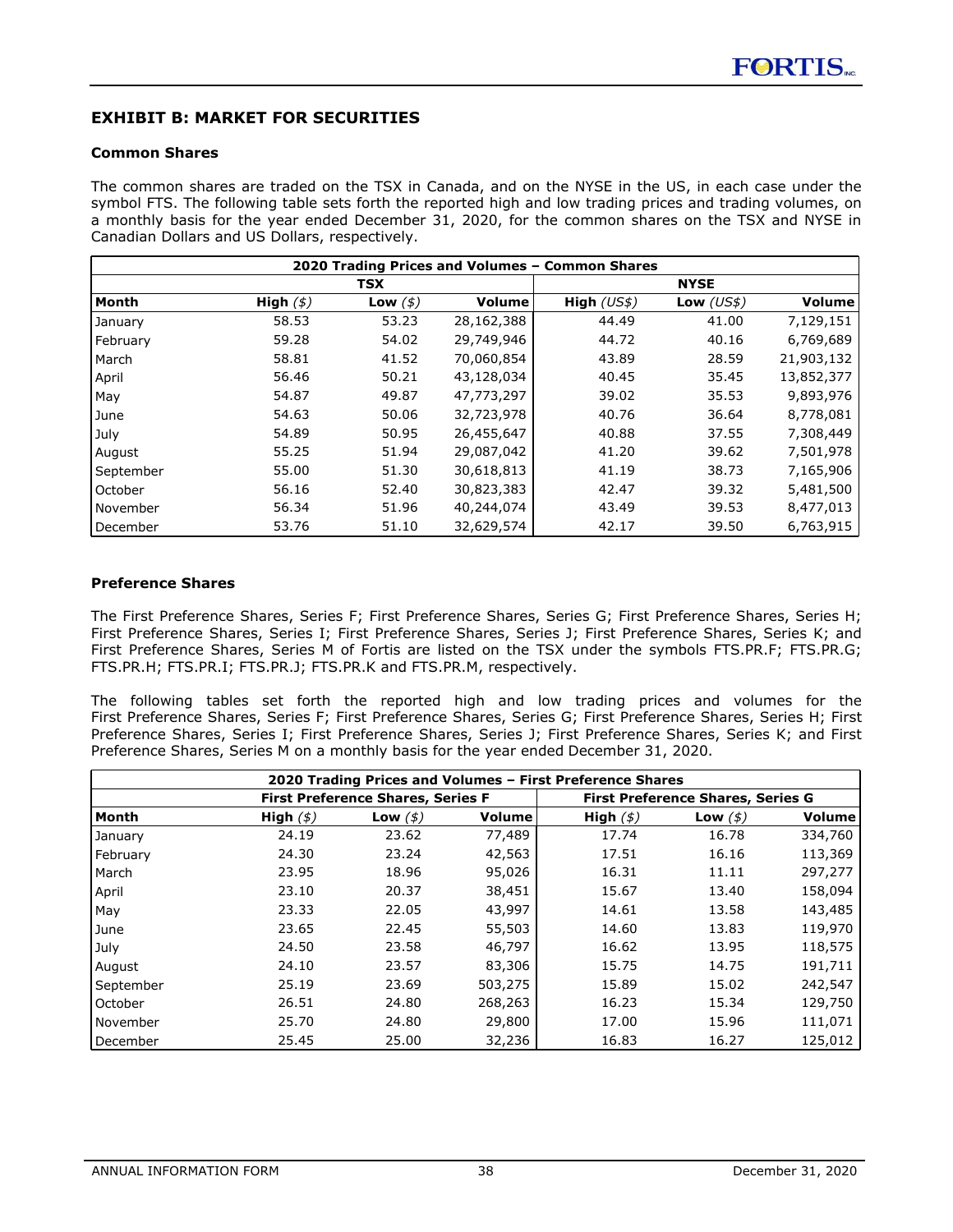|           | First Preference Shares, Series H |                                          |               | <b>First Preference Shares, Series I</b> |                                          |         |
|-----------|-----------------------------------|------------------------------------------|---------------|------------------------------------------|------------------------------------------|---------|
| Month     | High $($ math)                    | Low $($ math)                            | Volume        | High $($ math)                           | Low $($ \$ $)$                           | Volume  |
| January   | 13.88                             | 12.88                                    | 115,276       | 13.65                                    | 12.80                                    | 9,123   |
| February  | 13.47                             | 11.99                                    | 108,214       | 13.40                                    | 11.99                                    | 24,979  |
| March     | 12.01                             | 7.48                                     | 294,824       | 12.11                                    | 7.71                                     | 49,701  |
| April     | 10.85                             | 9.61                                     | 173,256       | 10.50                                    | 9.00                                     | 55,117  |
| May       | 9.99                              | 9.34                                     | 85,007        | 10.01                                    | 9.10                                     | 58,793  |
| June      | 9.95                              | 9.16                                     | 66,803        | 9.59                                     | 8.95                                     | 91,680  |
| July      | 11.18                             | 9.55                                     | 104,299       | 9.95                                     | 8.91                                     | 43,239  |
| August    | 10.84                             | 10.10                                    | 119,067       | 10.25                                    | 9.65                                     | 20,372  |
| September | 10.74                             | 10.20                                    | 94,257        | 10.30                                    | 9.99                                     | 53,357  |
| October   | 10.70                             | 10.16                                    | 140,485       | 10.42                                    | 10.00                                    | 18,278  |
| November  | 11.10                             | 10.10                                    | 123,715       | 10.60                                    | 9.99                                     | 50,935  |
| December  | 12.22                             | 10.92                                    | 120,688       | 11.34                                    | 10.80                                    | 49,137  |
|           |                                   | <b>First Preference Shares, Series J</b> |               |                                          | <b>First Preference Shares, Series K</b> |         |
| Month     | High $($ math)                    | Low $($ math)                            | <b>Volume</b> | High $($ math)                           | Low $($ \$ $)$                           | Volume  |
| January   | 22.92                             | 22.31                                    | 349,242       | 16.95                                    | 16.00                                    | 166,582 |
| February  | 23.45                             | 22.35                                    | 176,650       | 16.83                                    | 15.55                                    | 170,052 |
| March     | 22.95                             | 17.77                                    | 191,724       | 15.60                                    | 10.00                                    | 188,053 |
| April     | 22.22                             | 19.32                                    | 109,252       | 14.16                                    | 12.75                                    | 364,109 |
| May       | 22.49                             | 21.50                                    | 119,188       | 14.06                                    | 12.95                                    | 160,251 |
| June      | 22.65                             | 21.80                                    | 81,518        | 14.15                                    | 13.19                                    | 249,878 |
| July      | 23.20                             | 22.20                                    | 107,069       | 15.79                                    | 13.28                                    | 149,365 |
| August    | 23.10                             | 22.61                                    | 78,263        | 15.09                                    | 14.03                                    | 112,132 |
| September | 24.77                             | 22.90                                    | 82,101        | 15.12                                    | 14.45                                    | 120,530 |
| October   | 25.00                             | 23.76                                    | 245,504       | 15.45                                    | 14.62                                    | 73,351  |
| November  | 24.67                             | 23.99                                    | 133,621       | 15.87                                    | 15.00                                    | 88,164  |
| December  | 24.61                             | 24.16                                    | 147,781       | 16.40                                    | 15.72                                    | 97,530  |
|           |                                   | First Preference Shares, Series M        |               |                                          |                                          |         |
| Month     | High $($ math)                    | Low $($ math)                            | Volume        |                                          |                                          |         |
| January   | 18.39                             | 17.25                                    | 623,228       |                                          |                                          |         |
| February  | 18.42                             | 16.46                                    | 221,623       |                                          |                                          |         |
| March     | 16.69                             | 11.98                                    | 599,336       |                                          |                                          |         |
| April     | 15.99                             | 14.17                                    | 286,909       |                                          |                                          |         |
| May       | 15.71                             | 14.68                                    | 512,391       |                                          |                                          |         |
| June      | 15.54                             | 14.70                                    | 264,972       |                                          |                                          |         |
| July      | 17.38                             | 14.99                                    | 382,513       |                                          |                                          |         |
| August    | 17.10                             | 16.24                                    | 278,654       |                                          |                                          |         |
| September | 17.20                             | 16.76                                    | 275,954       |                                          |                                          |         |
| October   | 17.70                             | 17.00                                    | 549,645       |                                          |                                          |         |
| November  | 18.57                             | 17.39                                    | 134,214       |                                          |                                          |         |
| December  | 18.85                             | 18.02                                    | 205,217       |                                          |                                          |         |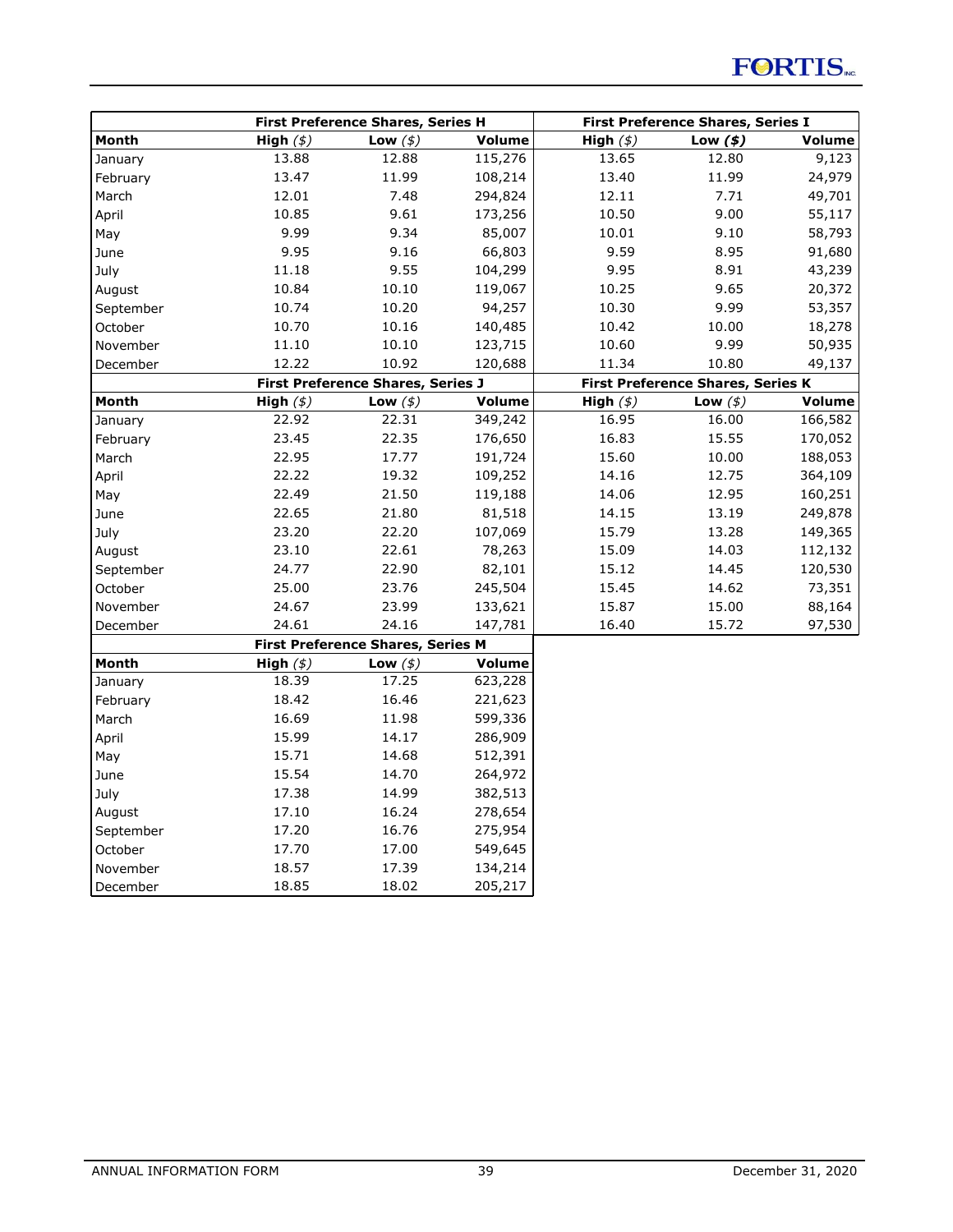### <span id="page-40-0"></span>**EXHIBIT C: AUDIT COMMITTEE MANDATE**

### **1.0 PURPOSE AND AUTHORITY**

- 1.1 The purpose of the Committee is to advise and assist the Board in fulfilling its oversight responsibilities relating to, among other things:
	- a. the integrity of the Corporation's financial statements, financial disclosures and internal controls over financial reporting and disclosure controls and procedures;
	- b. the Corporation's compliance with related legal and regulatory requirements;
	- c. the qualifications, independence and performance of the Independent Auditor and Internal Auditor, together with the compensation of the Independent Auditor;
	- d. the Corporation's ERM Program and the management and mitigation of significant risks identified thereunder;
	- e. the related policies of the Corporation set out herein; and
	- f. other matters set out herein or otherwise delegated to the Committee by the Board.
- 1.2 Consistent with this purpose, the Committee should encourage continuous improvement of, and foster adherence to, the Corporation's policies, procedures and practices at all levels. The Committee should also provide for open communication among the Independent Auditor, the Internal Auditor, Management and the Board.
- 1.3 To perform its duties and responsibilities, the Committee has the authority to: (i) conduct investigations into any matters within its scope of responsibility; (ii) have unrestricted access to information, management and employees and books and records of the Corporation and its affiliates; and (iii) directly access and communicate with the Independent Auditor and Internal Auditor.

### **2.0 DEFINITIONS**

- 2.1 In this Mandate:
	- a. "**Board**" means the board of directors of the Corporation;
	- b. "**Chair**" means the Chair of the Committee;
	- c. "**Committee**" means the audit committee of the Board;
	- d. "**Core Audit Services**" means services necessary to: (i) audit the Corporation's annual consolidated or non-consolidated financial statements; (ii) review the Corporation's interim condensed consolidated financial statements; and (iii) audit internal controls over financial reporting in accordance with the requirements of the Sarbanes Oxley Act of 2002 and all applicable laws, regulations and professional standards;
	- e. "**Corporation**" means Fortis Inc.;
	- f. "**CPAB**" means the Canadian Public Accountability Board or its successor;
	- g. "**Director**" means a member of the Board;
	- h. "**ERM Program**" means the Corporation's Enterprise Risk Management Program that incorporates an effective risk management framework to identify, evaluate, manage, monitor and communicate key corporate risks;
	- i. "**Financial Expert**" means an "audit committee financial expert" as defined in Item 407(d)(5) of SEC Regulation S-K;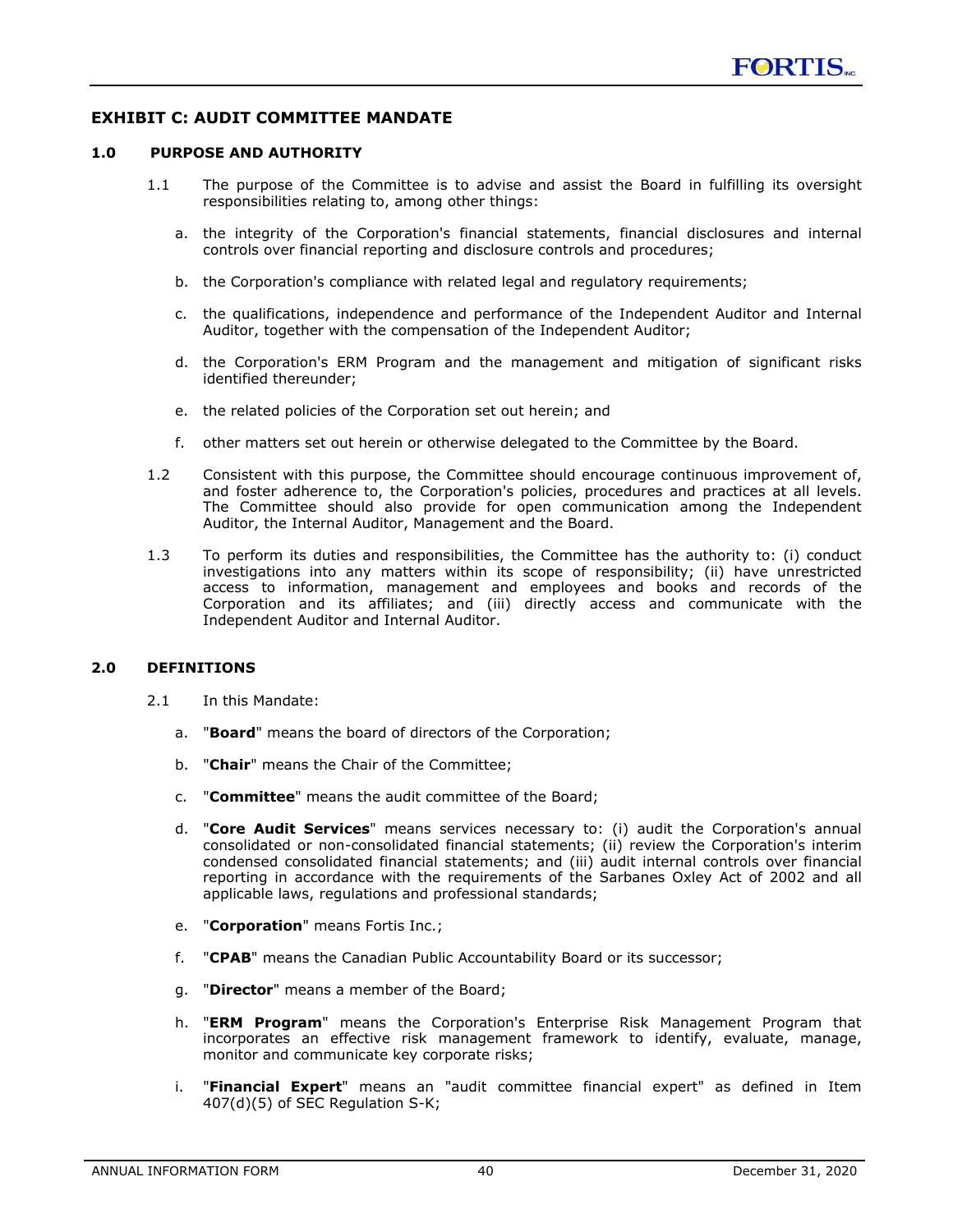- j. "**Financially Literate**" means having the ability to read and understand a set of financial statements that present a breadth and level of complexity of accounting issues that are generally comparable to the breath and complexity of the issues that can reasonably be expected to be present in the Corporation's financial statements;
- k. "**Governance and Sustainability Committee**" means the governance and sustainability committee of the Board;
- l. "**Independent**" means, in the context of a Member and in accordance with all applicable laws and stock exchange requirements, being free from any direct or indirect material relationship with the Corporation and its subsidiaries which, in the view of the Board, could reasonably be expected to interfere with the exercise of a Member's independent judgment;
- m. "**Independent Auditor**" means the firm of chartered professional accountants, registered with the CPAB and the PCAOB, and appointed by the shareholders to act as external auditor;
- n. "**Internal Auditor**" means the person(s) employed or engaged by the Corporation to perform the internal audit function of the Corporation;
- o. "**Management**" means the senior officers of the Corporation;
- p. "**Mandate**" means this mandate of the Committee;
- q. "**MD&A**" means the Corporation's management discussion and analysis prepared in accordance with the requirements of National Instrument 51-102F1 and the SEC in respect of the Corporation's annual consolidated and interim condensed consolidated financial statements;
- r. "**Member**" means a Director appointed to the Committee;
- s. "**NYSE**" means the New York Stock Exchange;
- t. "**PCAOB**" means the Public Company Accounting Oversight Board or its successor;
- u. "**Related Party Transactions**" means those transactions required to be disclosed under Items 404(a) and 404(b) of SEC Regulation S-K and required to be evaluated by an appropriate group within the Corporation pursuant to Section 314.00 of the NYSE Listed Company Manual and all applicable laws and stock exchange requirements which include, without limitation, transactions between: (i) executive officers, directors, principal shareholders or their immediate family members; and (ii) the Corporation; and
- v. "**SEC**" means the United States Securities and Exchange Commission.

### **3.0 ESTABLISHMENT AND COMPOSITION OF COMMITTEE**

- 3.1 The Committee shall be comprised of three (3) or more Directors, each of whom is Independent and Financially Literate. No Member may be a member of Management or an employee of the Corporation or of any affiliate of the Corporation. The Board shall appoint to the Committee at least one (1) Director who is a Financial Expert.
- 3.2 Members shall be appointed annually by the Board, or at other times as may be necessary, provided, however, that if the appointment of Members is not so made, each Director then serving as a Member shall continue as a Member until he or she resigns or is removed or his or her successor is appointed.
- 3.3 The Board may appoint a Member to fill a vacancy which occurs on the Committee between annual elections of Directors. If a vacancy exists on the Committee, the remaining Members shall exercise all of the powers of the Committee so long as at least three (3) Members remain in office.
- 3.4 Any Member may be removed from the Committee or replaced by a resolution of the Board.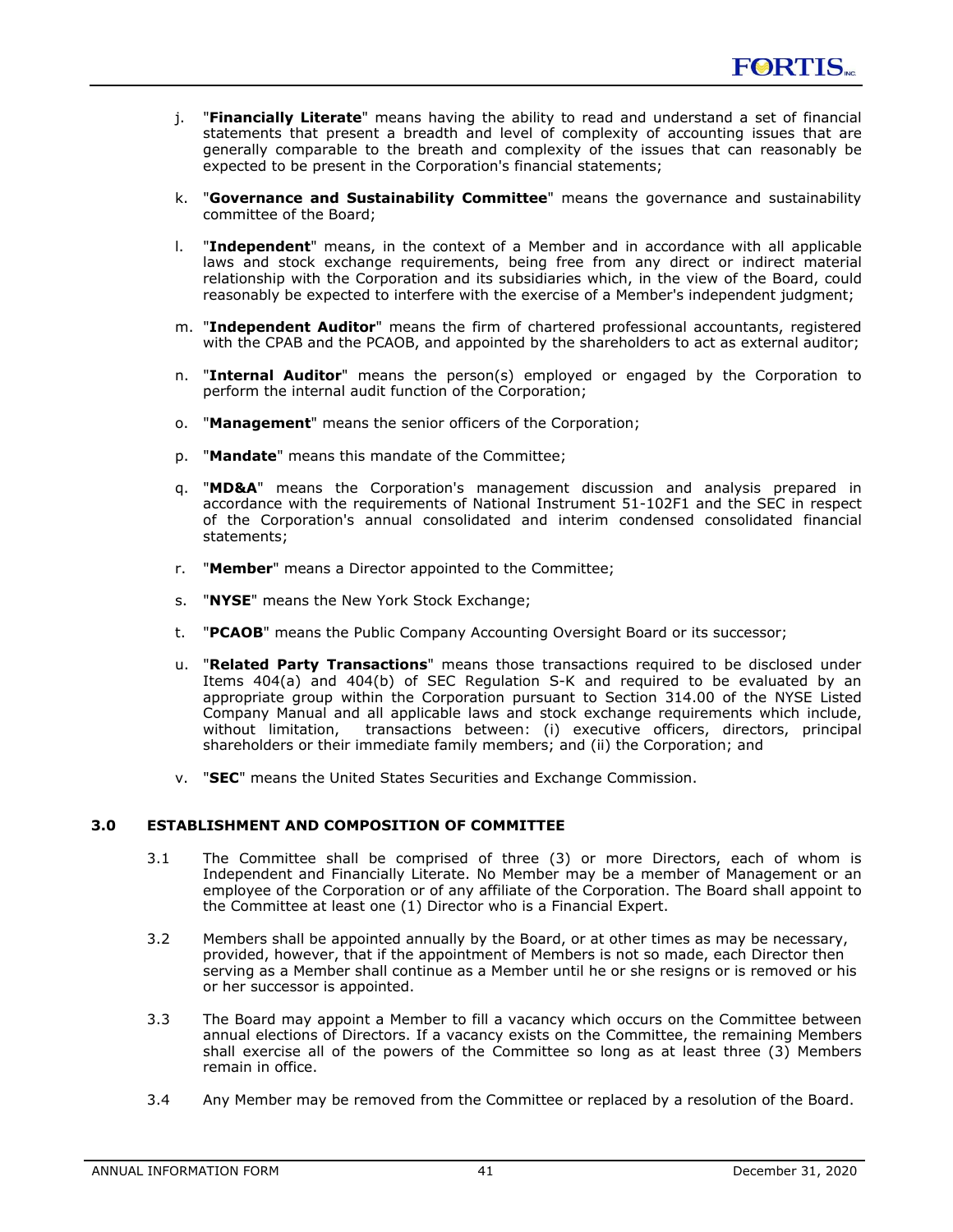- 3.5 No Member shall serve on more than three (3) public company audit committees (inclusive of the Corporation) without the prior approval of the Board.
- 3.6 The Board shall appoint a Chair on the recommendation of the Corporation's Governance and Sustainability Committee, or such other committee as the Board may authorize, provided, however, that if the appointment of the Chair is not so made, the Director who is then serving as Chair shall continue as Chair until his or her successor is appointed. The Board shall periodically rotate the Chair and shall make reasonable efforts to rotate the Chair every four (4) years.

### **4.0 COMMITTEE MEETINGS**

- 4.1 The Committee shall meet at least quarterly and shall meet at such other times during the year as it deems appropriate. Meetings of the Committee shall be held at the call of: (i) the Chair; (ii) any two Members; or (iii) the Independent Auditor.
- 4.2 The Chief Executive Officer, the Chief Financial Officer, the Independent Auditor and the Internal Auditor shall receive notice of and, unless otherwise determined by the Chair, shall be entitled to attend all meetings of the Committee. For clarity, the Independent Auditor must attend the Committee meetings at which the Corporation's annual audited consolidated and non-consolidated financial statements and interim unaudited condensed consolidated financial statements are reviewed.
- 4.3 A quorum at any meeting of the Committee shall be three (3) Members.
- 4.4 Each Member shall have the right to vote on matters that come before the Committee.
- 4.5 Any matter to be determined by the Committee shall be decided by a majority of votes cast at a meeting of the Committee at which such matter is considered. Actions of the Committee may also be taken by an instrument or instruments in writing signed by all of the Members, and such actions shall be effective as though they had been decided by a majority of votes cast at a meeting of the Committee called for such purpose.
- 4.6 The Chair shall act as chair of all meetings of the Committee at which the Chair is present. In the absence of the Chair from any meeting of the Committee, the Members present at the meeting shall appoint one of their number to act as chair of the meeting.
- 4.7 Unless otherwise determined by the Chair, the Corporate Secretary of the Corporation shall act as secretary of all meetings of the Committee.
- 4.8 The Committee shall periodically meet separately with Management, the Internal Auditor and the Independent Auditor to discuss any matters that the Committee or any of these persons or firms believes should be discussed privately. The Committee shall conduct *in camera* sessions without Management present at each meeting of the Committee.
- 4.9 The Committee may invite any Directors, officers or employees of the Corporation or any other person to attend the meetings of the Committee to assist in the discussion and examination of the matters under consideration by the Committee.
- 4.10 Subject to section 5.4, the Committee may delegate authority to individual Members or subcommittees, if deemed appropriate.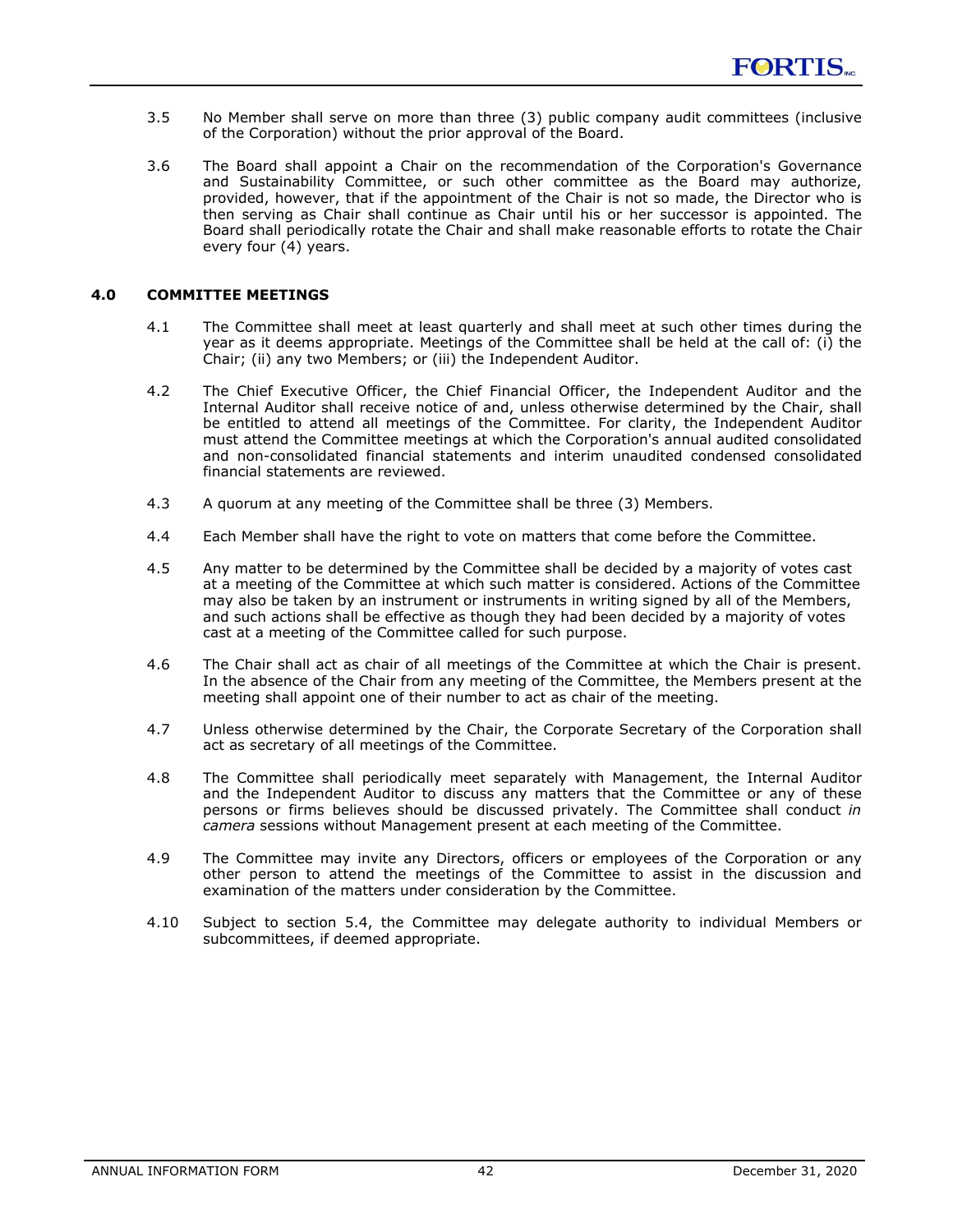### **5.0 DUTIES AND RESPONSIBILITIES OF THE COMMITTEE**

### **A. Independent Auditor**

- 5.1 In consultation and coordination with the subsidiary audit committees, the Committee shall be directly responsible for the selection and appointment (through a recommendation to the Board for the appointment by the shareholders), compensation and retention of the Independent Auditor.
- 5.2 The Committee shall oversee the work of the Independent Auditor in connection with the Core Audit Services and any other services performed for the Corporation. The Independent Auditor shall report directly to the Committee and the Committee has the authority to communicate directly with the Independent Auditor.
- 5.3 The Committee shall oversee the resolution of any disagreements between Management and the Independent Auditor. The Committee shall discuss with the Independent Auditor the matters required to be discussed under PCAOB Auditing Standard No. 1301 relating to the conduct of the audit, including any problems or difficulties encountered and Management's responses thereto and any restrictions on the scope of activities or access to requested information.
- 5.4 The Committee shall pre-approve all services performed by the Independent Auditor in accordance with the Corporation's Pre-Approval Policy for Independent Auditor Services. For any service, other than Core Audit Services, requiring specific pre-approval in accordance with such policy, the Committee may delegate pre-approval authority to one or more of its Members. Currently, pre-approval authority in this regard has been delegated to the Chair or, in that person's absence, the Chair of the Board who is a Member. Delegates must report all pre-approval decisions to the Committee at the next scheduled meeting.
- 5.5 The Committee shall annually obtain and review a report from the Independent Auditor delineating all relationships between the Independent Auditor and the Corporation and its subsidiaries in accordance with Item 407(d) of SEC Regulation S-K and Section 303A.07 of the NYSE Listed Company Manual and addressing the matters set forth in PCAOB Rule 3526 and all applicable laws and stock exchange requirements and any other applicable regulations and professional standards. The Committee shall use reasonable efforts, including discussion with the Independent Auditor, to satisfy itself as to the Independent Auditor's independence in accordance with Canadian generally accepted auditing standards and PCAOB standards, the applicable requirements and interpretative guidance of SEC Regulation S-X and any other applicable regulations and professional standards. The Committee shall discuss any potential independence issues with the Board and recommend any commensurate action that the Committee deems appropriate.
- 5.6 The Committee shall review and evaluate the qualifications, independence and performance of the Independent Auditor and its lead engagement partner. Without limiting the foregoing, the Committee shall:
	- a. review and discuss with Management and separately with the Independent Auditor the results of the Corporation's annual Independent Auditor assessment process; and
	- b. at least annually, obtain and review a report from the Independent Auditor describing the firm's internal quality control processes and procedures, including any material issues raised by the most recent internal quality control review or peer review, or by any inquiry or investigation by governmental or professional authorities (including without limitation the PCAOB and the CPAB) within the preceding five (5) years with respect to independent audits carried out by the Independent Auditor, and any steps taken to address such issues.

The Committee shall discuss any material issues identified with the Board and recommend any commensurate action that the Committee deems appropriate.

5.7 The Committee shall ensure the rotation of the audit partner(s) as required by applicable law and consider the need for rotation of the Independent Auditor.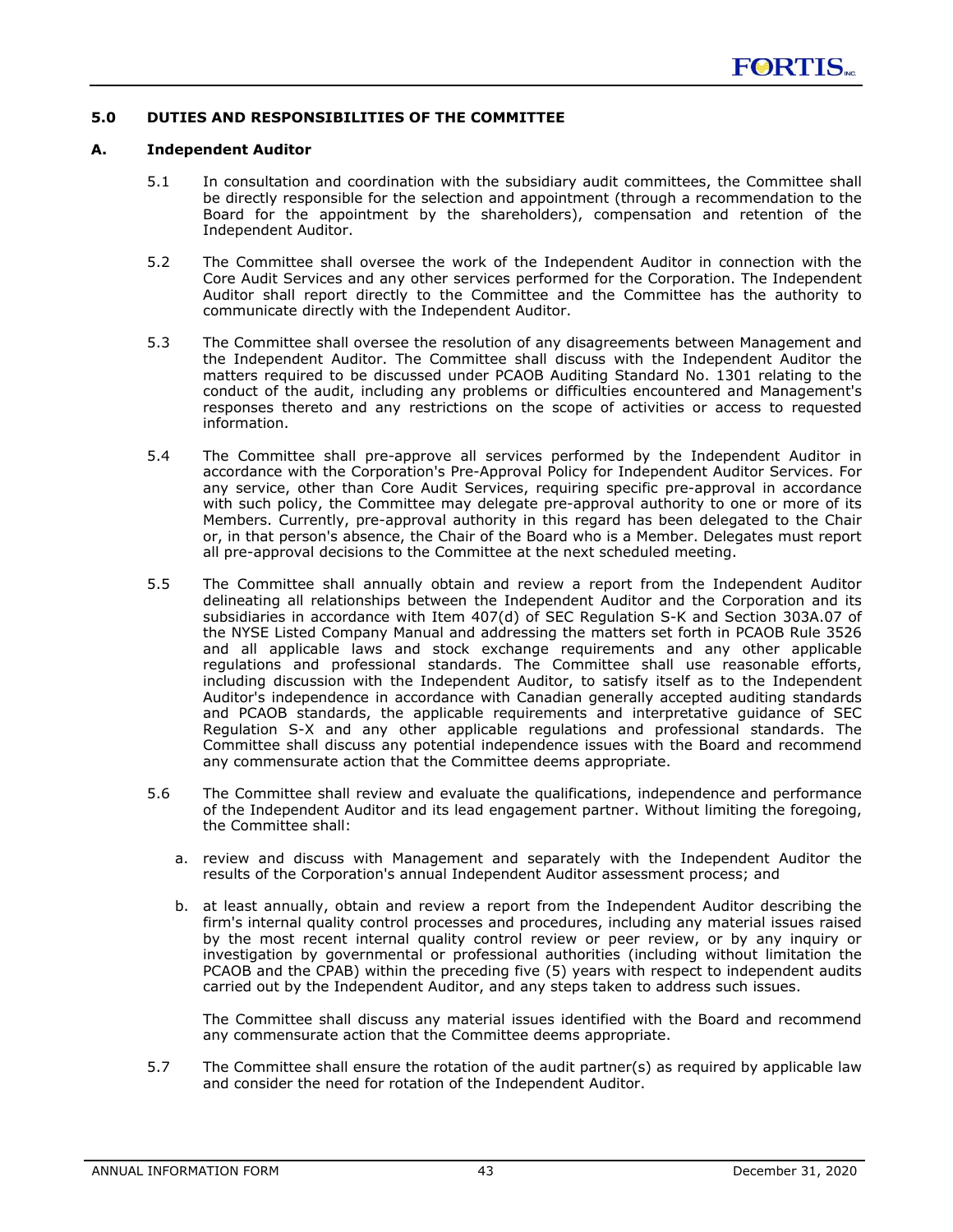5.8 The Committee shall meet with the Independent Auditor prior to the audit to discuss the planning and staffing of the audit, including the general approach, scope, areas subject to significant risk of material misstatement, estimated fees and other terms of engagement.

### **B. Financial Reporting**

- 5.9 In consultation with Management, the Independent Auditor and the Internal Auditor, the Committee shall review and satisfy itself as to: (i) the integrity of the Corporation's internal and external financial reporting processes; (ii) the adequacy and effectiveness of the Corporation's disclosure controls and procedures (including those pertaining to the review of disclosure containing financial information extracted or derived from the Corporation's financial statements) and internal controls over financial reporting; and (iii) the competence of the Corporation's personnel responsible for accounting and financial reporting. Without limiting the generality of the foregoing, the Committee shall receive and review:
	- a. reports regarding: (i) critical accounting estimates, policies and practices; (ii) goodwill impairment testing; (iii) derivatives and hedges; (iv) any reserves, accruals, provisions and estimates that may have a material effect on the Corporation's financial statements; (v) any *pro forma*, adjusted or restated financial information, or forecasts, or projections; and (vii) the effect of regulatory and accounting initiatives, as well as off-balance sheet arrangements, on the Corporation's financial statements;
	- b. analyses by Management and the Independent Auditor regarding significant financial reporting issues and judgments made in connection with the preparation of the Corporation's consolidated financial statements including: (i) alternative treatments of financial information within generally accepted accounting principles related to material matters that have been discussed with Management, their ramifications and the treatment preferred by the Independent Auditor; (ii) major issues regarding auditing and accounting principles and presentations, including significant changes in the selection or application of auditing and accounting principles; and (iii) major issues regarding the adequacy of the Corporation's internal controls over financial reporting and disclosure controls and procedures and any specific audit steps adopted in light of material weaknesses or significant deficiencies in such controls; and
	- c. other material written communication between Management and the Independent Auditor.
- 5.10 The Committee shall, prior to external release, if applicable, review and discuss with Management and the Independent Auditor, and with others as it deems appropriate:
	- a. the Corporation's annual audited consolidated and non-consolidated financial statements and interim unaudited condensed consolidated financial statements and the Independent Auditor's related attestation reports, as well as any related MD&As;
	- b. Management's report and the Independent Auditor's audit report on internal controls over financial reporting;
	- c. significant reports or summaries thereof pertaining to the Corporation's processes for compliance with the requirements of the Sarbanes Oxley Act of 2002 with respect to internal controls over financial reporting;
	- d. the Independent Auditor's quarterly review reports and annual audit results report summarizing the scope, status, results and recommendations of the quarterly reviews of the Corporation's interim condensed consolidated financial statements and of the audit of the Corporation's annual consolidated financial statements and related audit of internal controls over financial reporting, and also containing at least: (i) the communications with respect thereto between the Independent Auditor and the Committee required by PCAOB Auditing Standard No. 1301 and any other applicable regulations and professional standards, including without limitation schedules of corrected and uncorrected account and disclosure misstatements and significant deficiencies and material weaknesses in internal controls; (ii) the (at least) annual independence communication required by PCAOB Rule 3526; (iii) the Management representation letter; and (iv) the documentation and communication required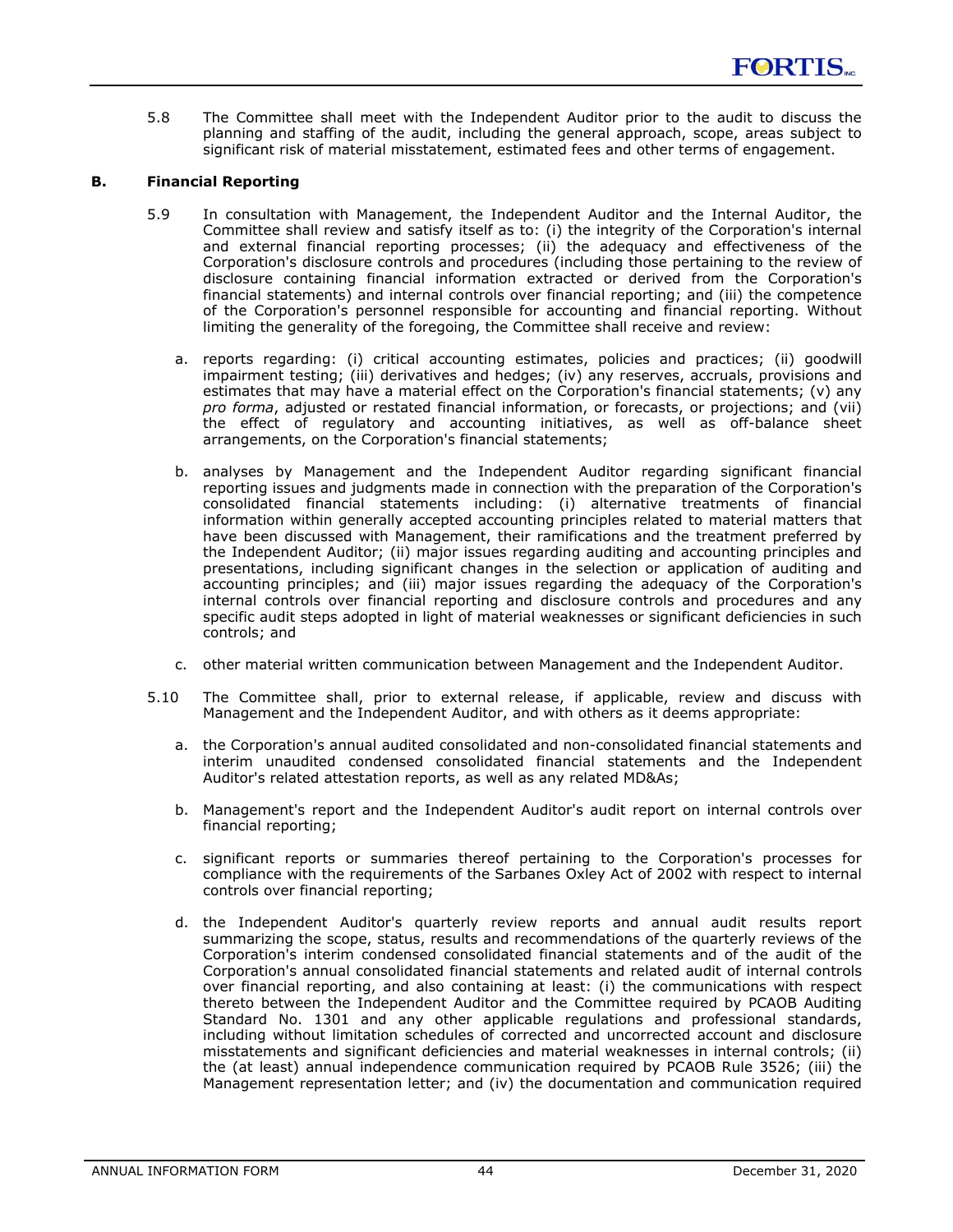quarterly from the Independent Auditor under the Corporation's Pre-Approval Policy for Independent Auditor Services;

- e. the report to shareholders contained in the Corporation's annual report; and
- f. any other document that the Committee determines should be reviewed and discussed with Management and the Independent Auditor or for which a legal or regulatory requirement in that regard exists.
- 5.11 The Committee shall, prior to external release, review and discuss with Management and with others as it deems appropriate, the financial information to be disclosed in the Corporation's interim and annual earnings releases or other news releases.
- 5.12 The Committee shall recommend the Corporation's annual audited consolidated financial statements together with the Independent Auditor's audit report thereon and on internal controls over financial reporting, Management's report on internal controls over financial reporting and disclosure controls and procedures, MD&As, earnings releases, and Reports to Shareholders for approval by the Board and subsequent external release, as well as inclusion of the noted financial statements in the Corporation's annual reports on Form 40-F. The Committee shall approve the external release of the Corporation's interim unaudited condensed consolidated financial statements and related interim MD&As and earnings releases on behalf of the Board.
- 5.13 The Committee shall, prior to external release, review and discuss with Management and with others as it deems appropriate, and recommend for approval by the Board:
	- a. any future oriented financial information, financial outlooks, and earnings or dividend guidance to be provided by the Corporation;
	- b. the Annual Information Form and Management Information Circular to be filed by the Corporation;
	- c. any prospectus or other offering documents and documents related thereto for the issuance of securities by the Corporation; and
	- d. other disclosure documents to be released publicly by the Corporation containing or derived from financial information.
- 5.14 The Committee shall review, discuss with Management and with others as it deems appropriate, the disclosures made by the Chief Executive Officer and Chief Financial Officer of the Corporation pursuant to their certification of the Corporation's annual and quarterly reports regarding significant deficiencies or material weaknesses in the design or operation of internal controls over financial reporting and any alleged fraud involving Management or other employees.
- 5.15 The Committee shall use reasonable efforts to satisfy itself as to the appropriateness of the Corporation's material financing, capital and tax structures.
- 5.16 The Committee shall review, discuss with Management and with others as it deems appropriate, financial information provided to analysts and ratings agencies. Such discussions may be in general terms (i.e. discussion of the types of information to be disclosed and the types of presentations to be made) and need not occur in advance of each release of information.
- 5.17 The Committee shall prepare, or cause to be prepared, any reports of the Committee required to be included in the Corporation's public disclosures or otherwise required by applicable laws.
- 5.18 The Committee shall review, discuss with Management and with others as it deems appropriate, and approve all Related Party Transactions and the disclosure thereof.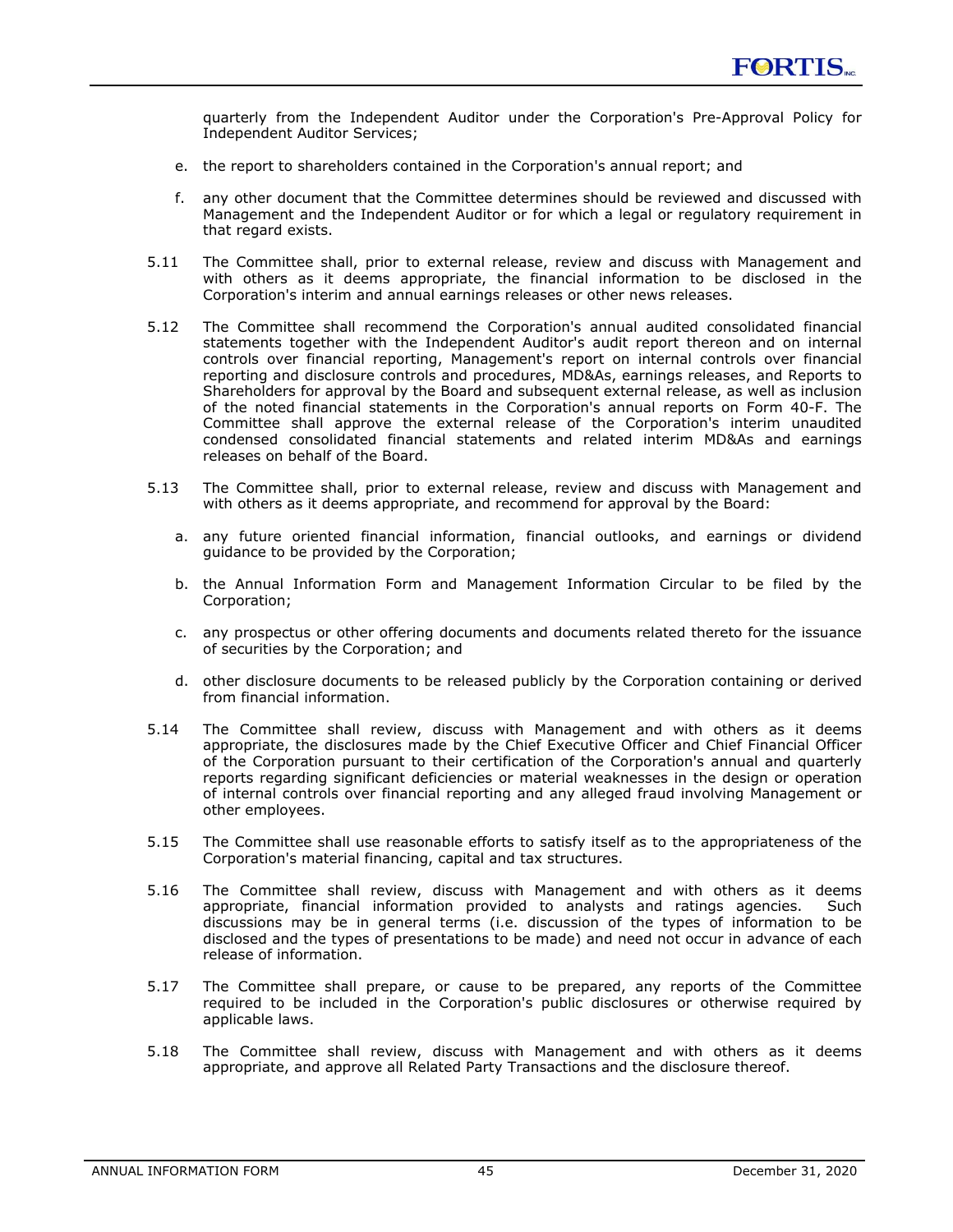### **C. Internal Audit**

- 5.19 The Committee shall be responsible for the appointment and oversight of the Internal Auditor in accordance with the Policy on the Role of the Internal Audit Function and has the authority to communicate directly with the Internal Auditor.
- 5.20 The Committee shall review, discuss with the Internal Auditor and others as it deems appropriate and approve the annual internal audit plan.
- 5.21 The Committee shall review and discuss with Management and the Internal Auditor and others as it deems appropriate the quarterly internal audit reports prepared for the Committee (which shall incorporate all significant activities of the internal audit function for the quarter) and any Management responses thereto.
- 5.22 The Committee shall periodically discuss with the Internal Auditor any significant difficulties, disagreements with Management, or scope restrictions encountered in the course of carrying out the work of the internal audit function.
- 5.23 The Committee shall periodically discuss with the Internal Auditor the internal audit function's responsibility, budget and staffing.
- 5.24 The Committee shall satisfy itself as to the performance of the internal audit function and the integrity and qualifications of its staff.

#### **D. Risk Management and Other**

- 5.25 The Committee shall be responsible for the oversight of and reporting to the Board in respect of the ERM Program.
- 5.26 The Committee shall review and discuss with Management, the Internal Auditor and others as it deems appropriate Management's report regarding identifying, assessing, managing and mitigating significant risks and related matters identified pursuant to the ERM Program.
- 5.27 The Committee shall review and discuss with Management and others as it deems appropriate the quarterly report prepared by Management regarding significant litigation and other material legal matters that could have a significant impact on the Corporation or its financial statements.
- 5.28 The Committee shall be responsible for the oversight of the Corporation's insurance programs, any renewals or replacements thereof, including in respect of directors' and officers' insurance and indemnification of Directors.

### **E. Policies and Mandate**

- 5.29 The Committee is responsible for the oversight of the following policies:
	- a. Policy on Reporting Allegations of Suspected Improper Conduct and Wrongdoing (Whistleblower Policy), including overseeing procedures for the receipt, retention, and treatment of complaints regarding accounting, internal controls, or auditing matters as well as procedures for confidential, anonymous submissions by employees regarding questionable accounting or auditing matters as required by applicable law;
	- b. Derivative Instruments and Hedging Policy;
	- c. Pre-Approval Policy for Independent Auditor Services;
	- d. Guidelines for Hiring Employees or Former Employees of the Independent Auditor;
	- e. Policy on the Role of the Internal Audit Function;
	- f. Disclosure Policy; and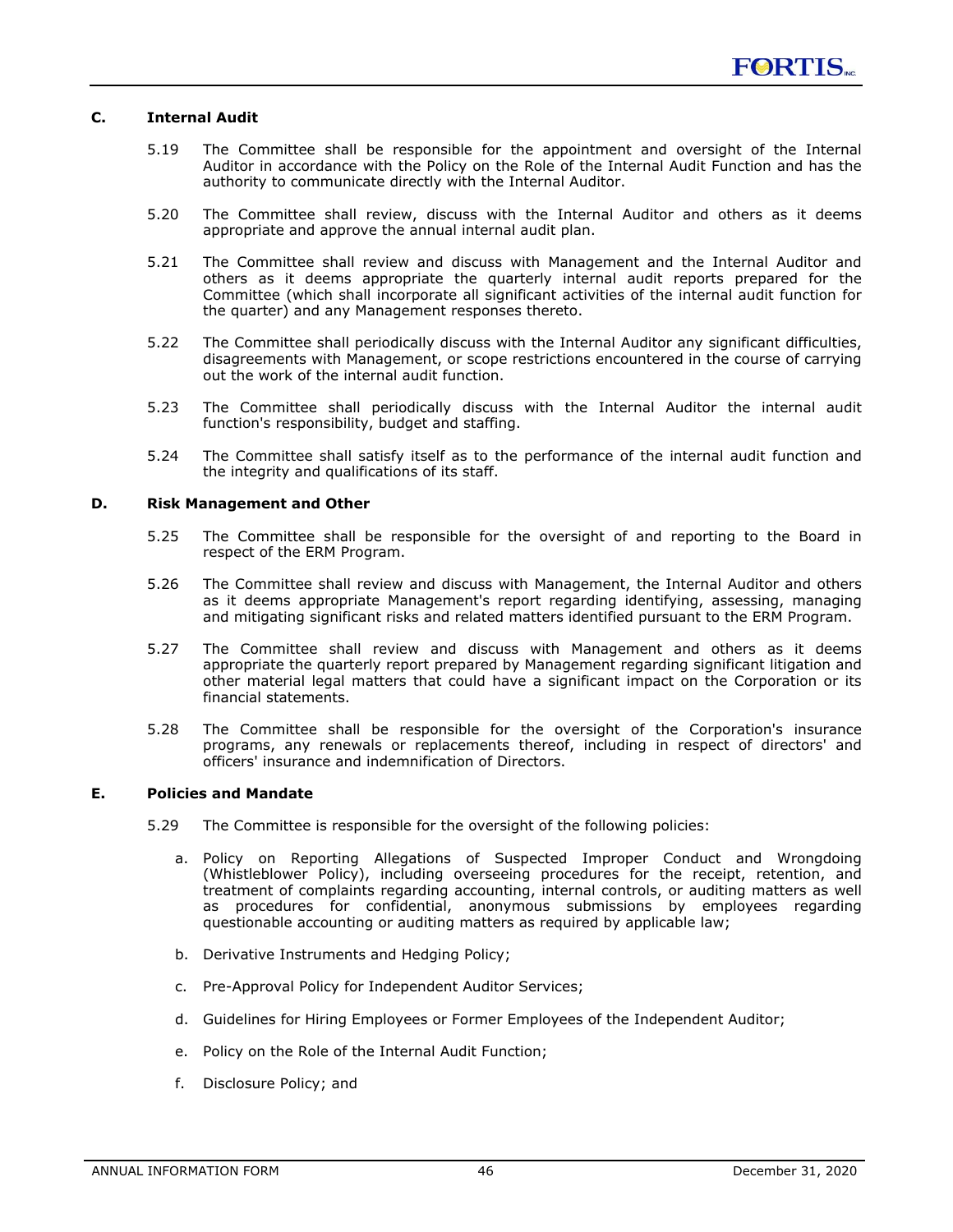- g. other policies that may be established from time-to-time regarding accounting, financial reporting, disclosure controls and procedures, internal controls over financial reporting, oversight of the external audit of the Corporation's financial statements, and oversight of the internal audit function.
- 5.30 The Committee shall periodically review this Mandate and the policies in Section 5.29 and recommend any necessary amendments to the Governance and Sustainability Committee for consideration and recommendation to the Board for approval, as deemed appropriate.

### **6.0 REPORTING**

6.1 The Chair, or another designated Member, shall report to the Board at each regular meeting on those matters that were dealt with by the Committee since the last regular meeting of the Board.

### **7.0 REMUNERATION OF MEMBERS**

7.1 Members and the Chair shall receive such remuneration for their service on the Committee as the Board may determine from time to time, having considered the recommendation of the Governance and Sustainability Committee.

### **8.0 GENERAL**

- 8.1 This Mandate shall be posted on the Corporation's corporate website at www.fortisinc.com.
- 8.2 The Committee shall annually review its own effectiveness and performance.
- 8.3 The Committee shall perform any other activities consistent with this Mandate, the Corporation's by-laws and applicable laws, that the Board or Committee determines are necessary or appropriate.
- 8.4 The Committee may, in its discretion and in circumstances that it considers appropriate, obtain advice and assistance from outside legal, accounting and other advisors and approve the engagement by the Committee or any Member of outside advisors or persons having special expertise, all at the expense of the Corporation. The Corporation shall provide appropriate compensation, as determined by the Committee, for the Independent Auditor, to any independent counsel or other advisors that the Committee chooses to engage, and for payment of ordinary administrative expenses of the Committee that are necessary and appropriate in carrying out its duties and responsibilities.
- 8.5 The Committee is not responsible for certifying the accuracy or completeness of the Corporation's financial statements or their presentation in accordance with generally accepted accounting principles, or for guaranteeing the accuracy of the attestation reports of the Independent Auditor. The fundamental responsibility for the Corporation's financial statements and reporting, internal controls over financial reporting and disclosure controls and processes rests with Management and, in accordance with its professional responsibilities, the Independent Auditor. Nothing in this Mandate is intended to modify or augment the obligations of the Corporation or the fiduciary duties of the members of the Committee or the Board under applicable laws.